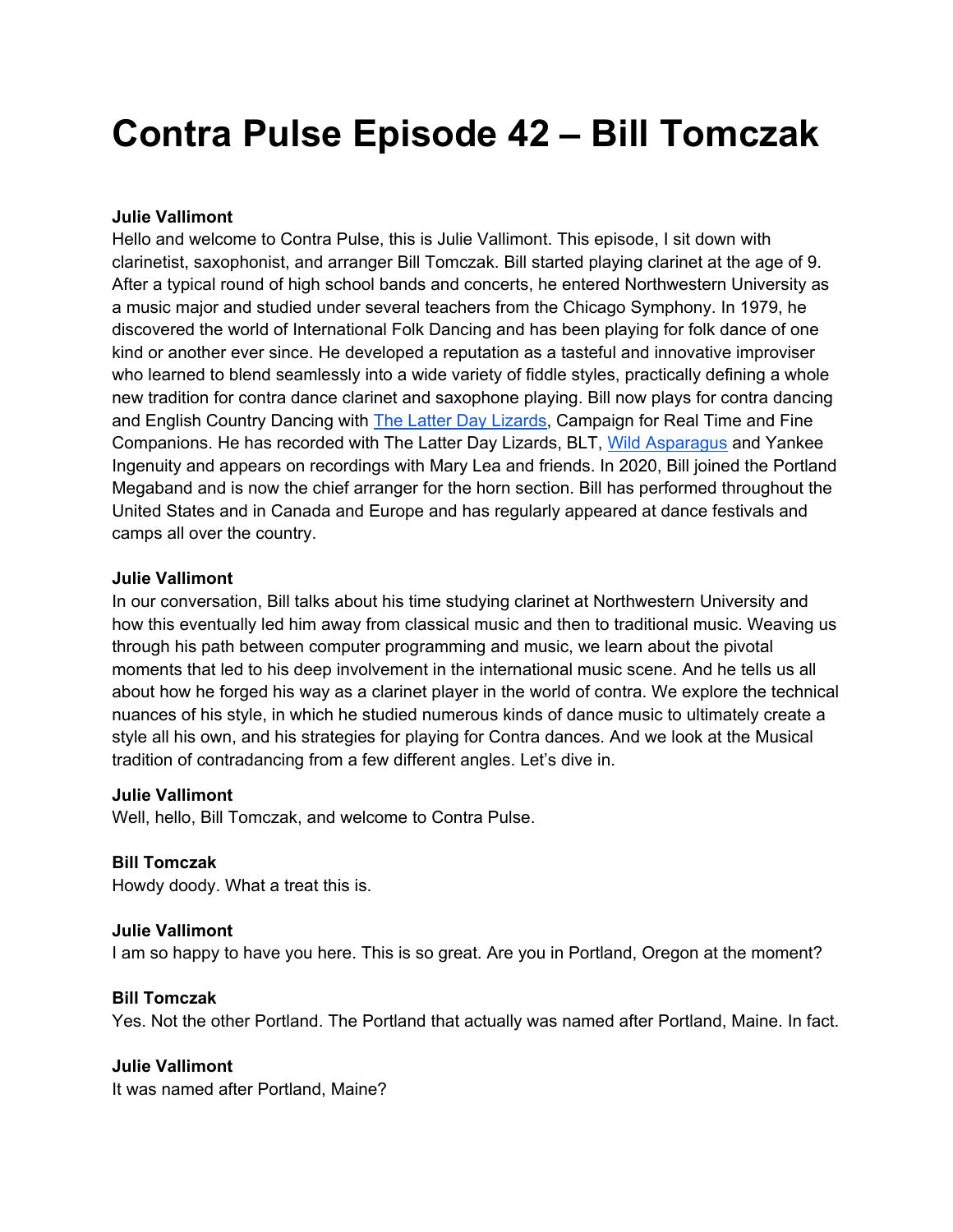#### **Bill Tomczak**

Yeah. From a coin toss.

## **Julie Vallimont**

What was the other choice? I'm really curious.

## **Bill Tomczak**

Oh, gosh, I can't remember what the other choice was now.

## **Julie Vallimont**

Anyone could Wikipedia it. I guess I'm sure it's on there.

## **Bill Tomczak**

This is the internet age. It's all out there for you.

## **Julie Vallimont**

Yeah, all the answers are there. Yeah. Well, hello. This is great because we have never met before. Never. I feel like it's ... how is it possible? Just because I've heard you play so many times. And when I was like, a new dancer, and dancing a lot, I danced a lot to like, Latter Day Lizards and you with other folks in New England? And ...

#### **Bill Tomczak**

Did you ever come up and say hi?

## **Julie Vallimont**

I was shy.

## **Bill Tomczak**

Yeah, I know, I know that works.

## **Julie Vallimont**

You know, everybody is. Also what would I say, you know? And then when I'm on stage, I'm like, how come people don't come up and talk to me? Talk to me [Laughter]. But it's the same thing, right? Like, I feel the same way. Or I'm not interesting to talk to [Laughter]. You know, but anyway, so this will be fun. I'm really looking forward to it. So, a lot of folks know you as a clarinet player. You play a couple other instruments. But I would just love to start from the very beginning of how you started playing music, and then eventually how you found your way to playing for contra dances.

## **Bill Tomczak**

Well, when I was a young lad, I actually started playing the clarinet for all the wrong reasons. It was like third grade. And this guy who I think of as my nemesis was promoted to the third grade from a lower grade. It had to do with birthdays and the way they were handled. And there was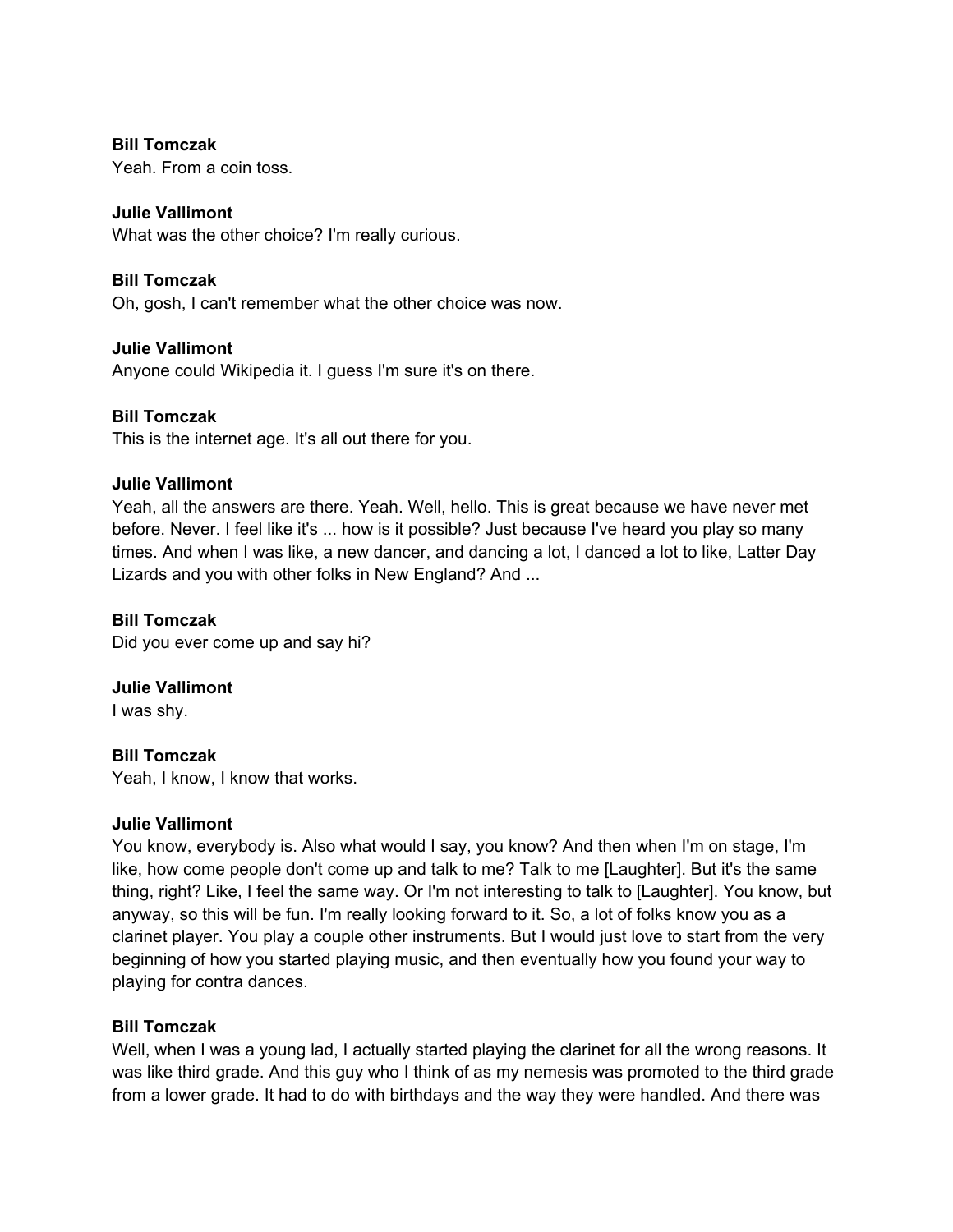this, kind of, music man thing happening. This guy showed up at our school site, we're going to start a band and he's going to teach everybody all these instruments, and he got us all to buy instruments. And the only reason I started playing the clarinet was because my nemesis, whose name also happened to be Bill, started playing the clarinet. So of course, I had to because we had this whole little competitive thing going. And just like in the music man, Mr. Music Man got us to buy all the instruments, taught a few lessons, disappeared.

## **Julie Vallimont**

Oh!

## **Bill Tomczak**

It's just like in the play, in the Broadway play. So. So that was that. But I actually at that point was into it. So I started taking lessons at the Carnivale School of Music And my teacher was fantastic. And I credit him with keeping me playing music for the rest of my life because I had so much fun at his lessons. I don't know that he even played the clarinet. Because my lessons consisted of him playing the accordion, and me reading out of the polka book that we worked with. And he was a blast. I was having a blast. It was just great. And then, you know, he moved on with his life after a few years, a couple of years, whatever. And he was replaced by this guy. The main thing... I didn't remember his name, all I remember was sitting in this dank, completely windowless room, and him waving his cigar around saying "Breathe, breathe!" So anyway, I hated him. He had this idea that I was going to become some famous, you know, classical clarinet player in some major symphony, and I really didn't care. I was having too much fun with the other guy. So I quit. But my mother would take me to the high school band concerts, and I was fascinated, loved them. It was like one of my favorite times of the year when the high school band was having their concerts, and it was eighth grade, and I was getting ready to go into high school. And I thought, I want to be in the band. Of course, I haven't played the clarinet in, I don't know, three, four or five years or whatever it was. And so I, you know, pulled it out of the case and played like shit, it was just terrible. And this is a story I have never told anyone publicly. My mother's dead, so I can say it now. My father as well. I was so frustrated, I took the clarinet and I broke it over my leg.

## **Julie Vallimont**

**Wow.** 

## **Bill Tomczak**

Yeah. And so. So it looks like... so I went to my parents like, "I don't know what happened. It just kind of broke." You know, it was like just completely broken in half. And God bless the guy at Carnivale School of Music He was like "Oh yeah, these things can happen." He was getting a new purchase out of there. He's getting a new sale, right? So I got a new clarinet. And for summer school, the high school band had a summer school band class. And I weaseled my way into the upper level band class somehow, and I will never forget Mr. Erst, Mr. Ernst? Mr. Ernst, Mr. Ernst Yeah. It was always like Erst or Ernst, I can't remember. Anyway. I remember him greeting me at the door to the band room. He walks me over, doesn't say a word. Walks me over to the very last seat in the last row of clarinets. And just points, like, that's your seat. So it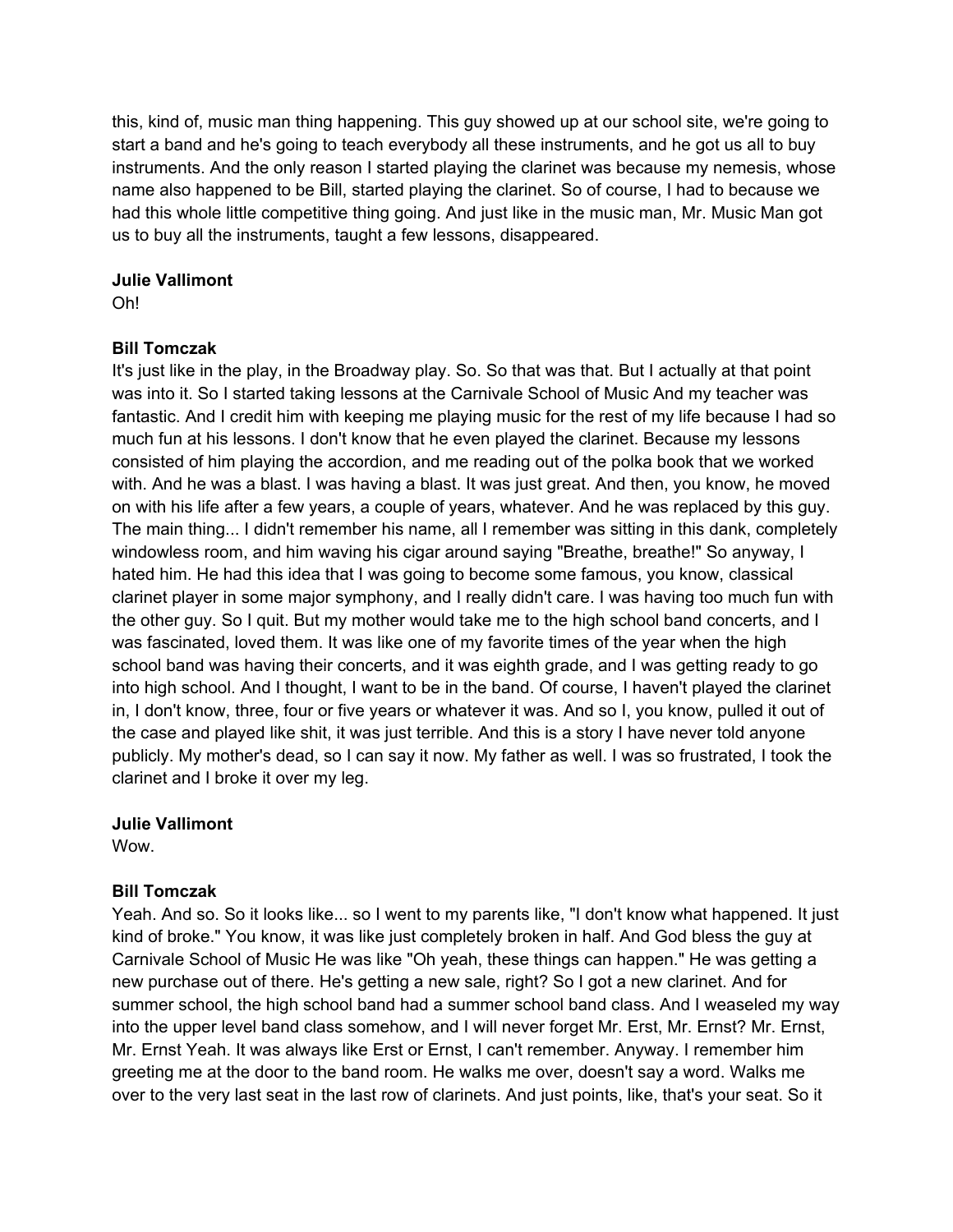turns out shockingly, I was very talented. Which a later teacher basically accused me of as an insult, more than anything else. But it meant that I rose up through the ranks of my high school band really quickly. And by my sophomore year, I was playing in the Chicago All-City band. By my junior year, I was playing in the first row of clarinets. And there was this big competition between me and this guy, Mitch. You know, which one of us was supposed to be first year clarinet. And he always got first chair because he went to the right school. And, and that year, they also started the All-City Theater troupe, in which I got to play bass clarinet, regular clarinet that I knew, and the piccolo clarinet, the E flat clarinet, for West Side Story. That is one of the greatest, most fondest memories that I have of playing music. And then, between my junior and senior year, the plan was already laid out. I had actually already gone to colleges and stuff. I was going to become an engineering student, because I've also been messing around with computers throughout high school. And I went to this three week long program at Northwestern University. And it was great fun, met a lot of great people. It was the first time we've been away from home more than, you know, like a half a day. And it was just like, this whole new world opened up to me. And I discovered I was this whole other person that I didn't even know who I was, and it involved playing music. I met these great people, ended up dating this person from St. Louis, Missouri, who I ended up driving down to visit her every weekend during summer break the following year. It was great. It was fantastic. But you know, it was just kind of like, okay, I got the music thing out of my system. Back to engineering, you know, this is just not ... I'm never gonna be a musician. John Painter was the director of that whole program. And at the very end of that week, that three weeks, one of the counselors came and talked to me, said, "You know, Mr. Painter specifically picked you out as someone that he would love to see come to Northwestern as a music major." And I was like, ridiculous. You know, it's like, I'm going into engineering. I've already like, picked out some schools that I'm going to, you know, apply to and everything. And he says, "No, really, it's like, you should really consider this because he thought you're like, far away and above, you know, one of the better students that were here this summer." Which, you know, this is the first time an adult ever said to me, "You should do this!" Up until then, it was like adults where it was like, "yeah, you could do that if you want." So I really thought about it, and said yeah, but I don't know if I can afford it. Northwestern is an expensive school. He said, don't worry, Mr. Painter has already said he'll do whatever it takes to get you to come to Northwestern financially. How can you say no to that?

#### **Julie Vallimont**

Yeah, that's pretty amazing.

#### **Bill Tomczak**

It was amazing. My mother didn't quite think that. After a couple of weeks at home thinking about it, I will never forget, sitting in the kitchen with my mother working away doing something with the stove, and I'm sitting at the kitchen table and I made my decision. I said to my mom, "Well, I have decided I want to go into music school. I want to become a music major." And this image is burned in my head, my mother is working at the stove, she just like, throws down whatever she's got in her hand, turns to me and said, like, "Why do you want to do that? You're not a musician." I did it anyway, I ignored her. So I was a music major at Northwestern for two years. And the first year I was there, the great God of all things clarinet had just arrived as the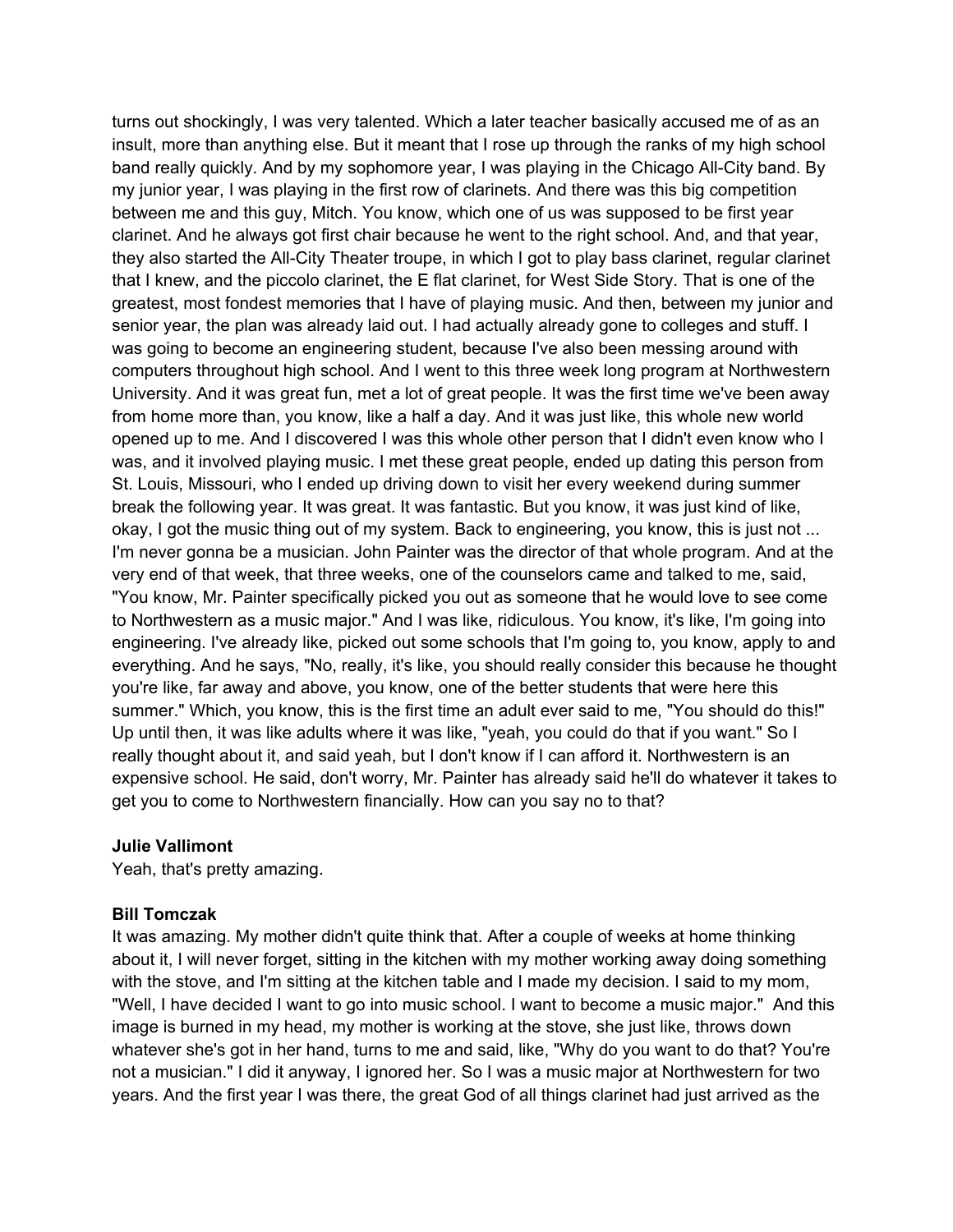primary clarinet professor at Northwestern, this guy Robert Marcellus, who played for the Cleveland Orchestra. So all of a sudden, all the best clarinet players in the world have descended on Northwestern. And here I am, this guy who just kind of messed around with clarinet most of his life. And now I'm like, in the middle of this hotbed of clarinet genius, and actually did pretty well. I was like, kind of middling good in that crowd. Which of course made me feel like well, I suck, right. And people say it's like, yeah, well, but you suck among some of the best clarinet players in the world. Yeah, I still suck. [Laughter] And by the time I ... I think about two weeks into my junior year, I decided to ... I was reading a thing about Buddhism. I was taking an intro to Buddhism class. I finally cracked a book about two weeks into my junior year. And I started reading this thing, I think I was like, 10 or 11 pages in and I realized, I don't remember a single word, concept, idea, thought that I just read. This is wasting everybody's time and money. And I just put the book down, walked across the street where the registrar's office was, quit school, and then called my parents and said, oh, guess what I did today? Wow, I can imagine how thrilled they were. And then I went hitchhiking around the country for a while. I came back to Northwestern. I started talking around to all my professors. It's like saying, Okay, I don't know what I'm doing right now. I don't know where I'm going. And, you know, I'm just like, looking for what kinds of options might be available for me in the music world, because I still have this idea that somehow I'd be involved in music in my professional life. And Robert Marcellus, the great God of all things clarinet said to me, "Oh, it's too late. You'll never be a clarinet player." Or no, he said "You'll never be a musician." So it's like, okay, so ... [crosstalk]

#### **Julie Vallimont**

Was he serious about that?

#### **Bill Tomczak**

Oh, totally.

#### **Julie Vallimont**

Because he thought you were too old. Or why did he say that?

#### **Bill Tomczak**

I wasn't good enough. And it wasn't serious enough. And I wasn't, blah, blah, blah, whatever.

#### **Julie Vallimont**

Well, by musician I'm sure he meant a very specific kind of musician.

#### **Bill Tomczak**

It took me a few years to figure that out. But you know, I was in my 20s. I was, you know, still in college. I didn't really understand how any of this worked. But yeah, you're right. That's exactly my assessment of where he was coming from. Nonetheless, I just stopped playing entirely. And this was 1976. Fall of 76. So, fall of 77 I started thinking of working as a waiter. And thought, gee, I probably ought to think about what I'm doing with my career. And I thought, well, I used to mess around with computers when I was in high school, maybe you can get a computer programming job. And, shockingly, I did. So I got my first computer programming job in Chicago,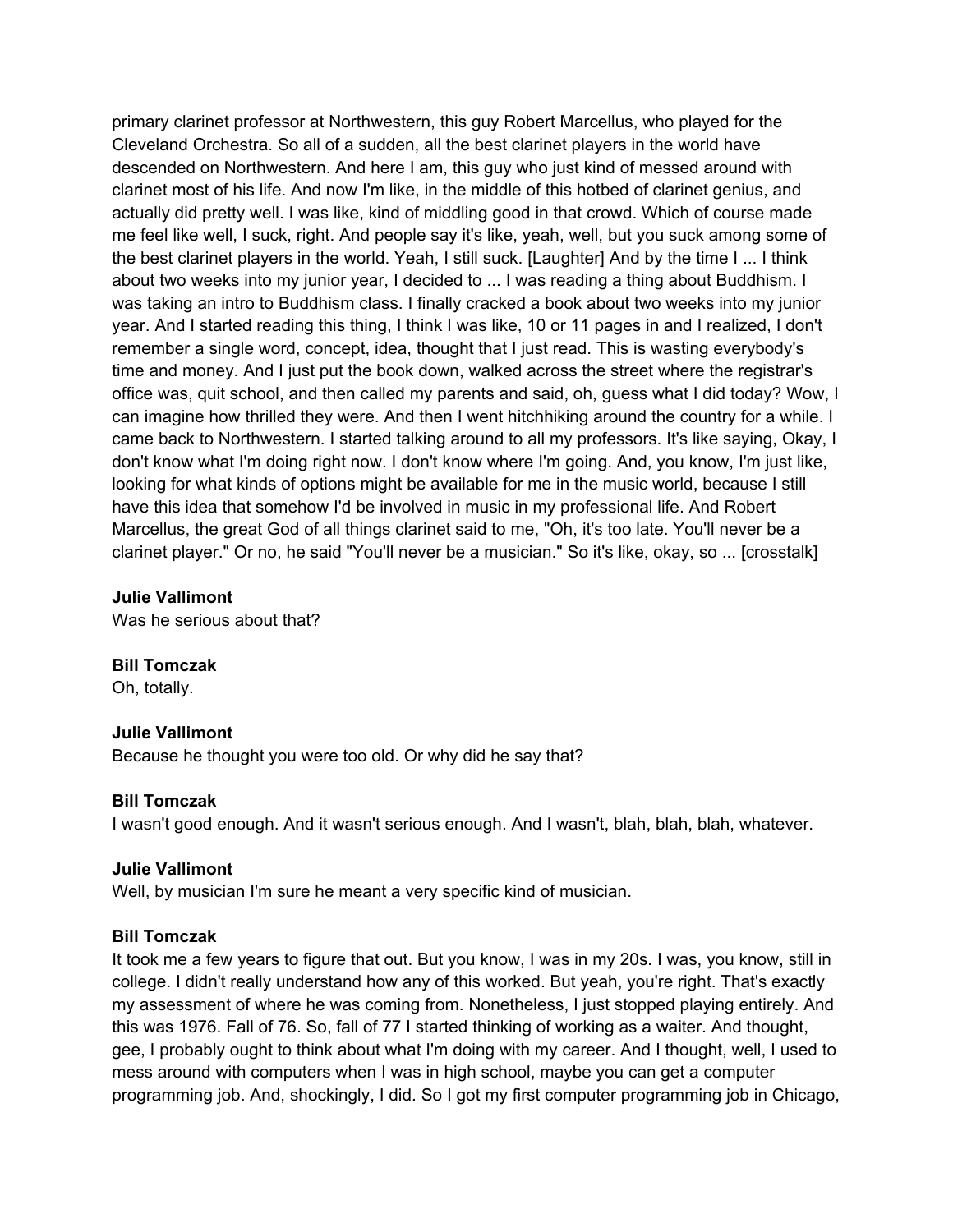worked in downtown Chicago for about a year and a half or so. And then realized I needed to go someplace else to ... I hope this isn't too long and deranged, but ... [laughter]

## **Julie Vallimont**

Don't worry, I will steer if need be. You just talk and I'll interrupt you if I have to.

#### **Bill Tomczak**

So, after about a year and a half working that job, I just decided I was more interested in sort of the inner workings of the computer and I should go working for some, you know, major computer company. The computers that I was working with happened to be built by Digital Equipment Corporation (DEC), which is based in Massachusetts. And lo and behold, just as I was thinking this, DEC was doing interviews right in my building in the lobby of my building. So I went, did an interview, this guy went over my resume. Went over the, you know, my background, everything, said, you know, I think you should come and interview. And he says I'm sure we can find a job for you. And I was like, okay, so I went to Massachusetts, I interviewed for a job in Maynard, Massachusetts, and a job in Marlborough, Massachusetts. And I got a job that paid astonishingly more than I could ever imagine getting paid for doing anything, especially when it didn't really feel like I knew what I was doing. But I took the job. First time I've ever left Chicago for any length of time, I'm living in this like entirely different part of the world. And at some point, a couple of my coworkers said, Hey, why don't you come folk dancing with us? And like a lot of people who discover this for the first time in their 20s. My reaction was "What?"

#### **Julie Vallimont**

[Laughter] Yeah. Say, what? Pardon?

#### **Bill Tomczak**

Why would I want to do that? But here I was, I didn't know anybody. I had no idea how to meet people. I didn't know like, I had absolutely no social skills whatsoever, outside of my job, right. So I went. Oh, and one of the guys was actually my housemate. We got a house and rented a house in Maynard, Massachusetts, and one of them was my housemate, Dave (kind of a little bit of foreshadowing there), and Barb, (my other coworker), and we went down to Framingham, Massachusetts on Wednesday night, and went folk dancing. And I was completely blown away. I mean, almost literally, my head exploded. We, one of the dances we did, there's a Hungarian couple dance called Székely Friss. And it's a couple dance. Just a couple of things. And it's done to this, you know, Hungarian sort of folk recording. Very scratchy on an old 78. And at some point while I'm dancing this dance, it hit me it's like, you know, we studied Bartok, we talked about how he ran around Hungary and Romania with his little wire recorder recording all these folk bands. And not only is this the first time I've ever heard anything like that, I'm dancing to it! I, just the whole way home from that dance, I just was like, oh my god, oh my god. And then, and here I am. [Laughter]

## **Julie Vallimont**

That's incredible. Yeah. For listeners who may not know, Maynard, Massachusetts is one of the towns to the west of Boston proper. It's very close to Concord. It's only like a couple towns west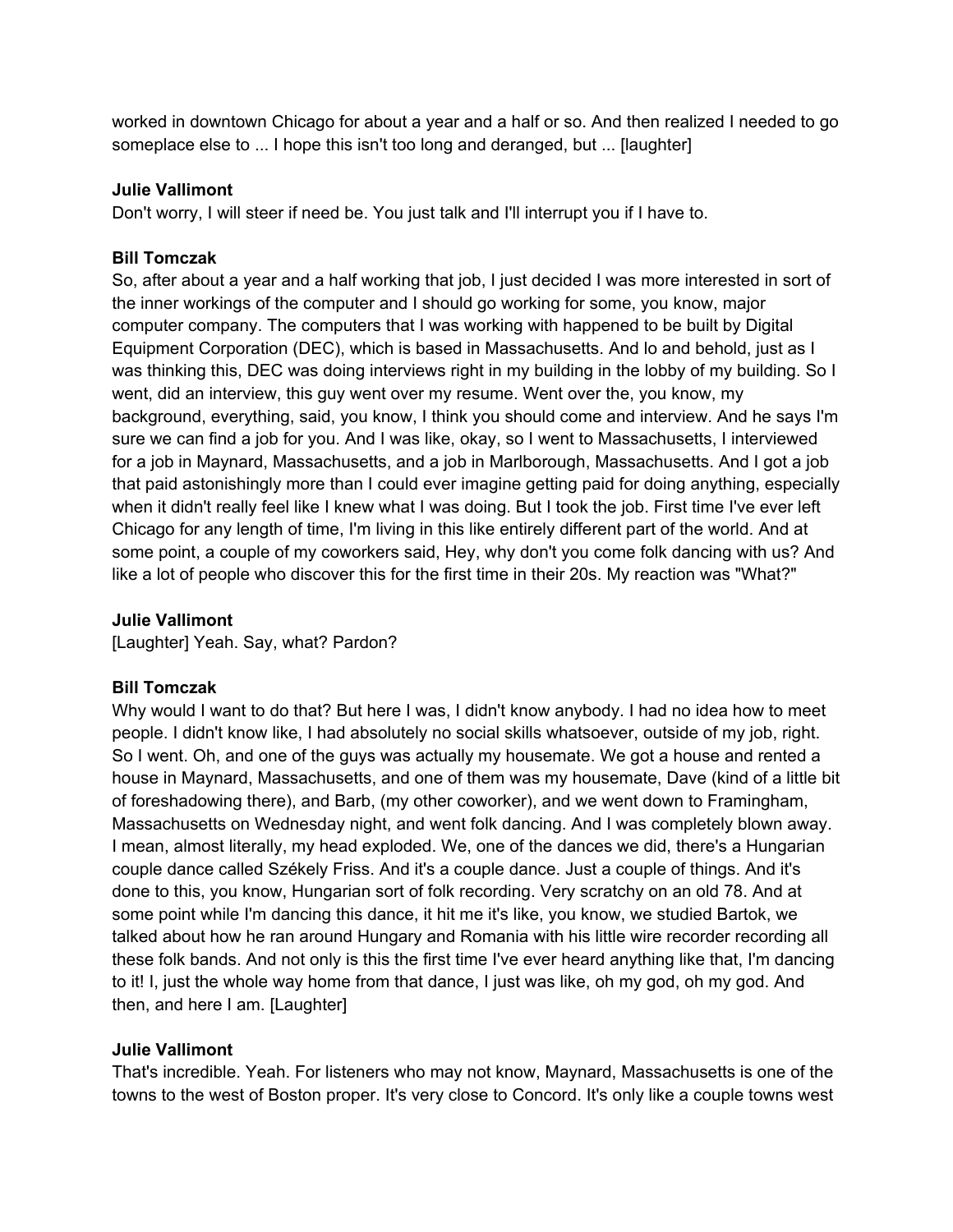of Concord where the Scout House is and there's a lot of dancing out there, contra squares, international folk dance, all sorts of stuff.

## **Bill Tomczak**

Yeah, I got plopped down in the middle of all of it. And I was so into dancing. So that was my first dance, at the Framingham international folk dancers. And that would have been sometime early 1979. This is the first time I've come across this, the beginnings of this whole scene. Which by the way, it was at that dance that I got to watch Dan Pearl call his first contra dance to the Yankee Ingenuity recording Kitchen Junket.

#### **Julie Vallimont**

Wow. Yeah. It's interesting that like ... beacuse when I started dancing, I danced to Dan Pearl calling, it seemed like he'd been calling a long time. It's fascinating that the Yankee Ingenuity recording already existed before Dan was starting to call. It's crazy.

#### **Bill Tomczak**

Right? In 79. 79 or 80, someplace in there. Anyway. I got so enamored of dancing, and certainly in that era I very quickly got up to the point where I was literally dancing, and I'm not exaggerating, I was dancing eight times a week at one point.

#### **Julie Vallimont**

Yeah!

## **Bill Tomczak**

People who know me know are like, you danced? Oh, yeah, I danced a lot. Yeah, it was Monday night was Scottish. Tuesday night, was a contra dance at the Brimmer and May School. Wednesday night was ... what was Wednesday night? English. English and, well I didn't do any Morris, initially. Thursday was Tod Whittemore's contra dance in Watertown, Massachusetts. Friday night was the international folk dance. And Thursday we'd either go to the Advanced international folk dance or Tod's dance depending upon how I felt that week. So see, that's Monday, Tuesday, Wednesday, Thursday, Friday, Saturday, there was a contra dance almost always. And Sunday was the MIT international folk dance. And/or I joined the Scottish demo team, and we had our practice on Sunday nights. And at one point, I joined the Pinewoods Morris Men, and was in a Morris team on Sunday afternoon. So literally eight times a week.

#### **Julie Vallimont**

Yeah, so this is your life. You're working full time doing computer work, and then you're dancing. Sounds like every moment that you weren't working basically, you were dancing.

## **Bill Tomczak**

Yeah, and now, how did I do that? [Laughter]

**Julie Vallimont**  I know, right?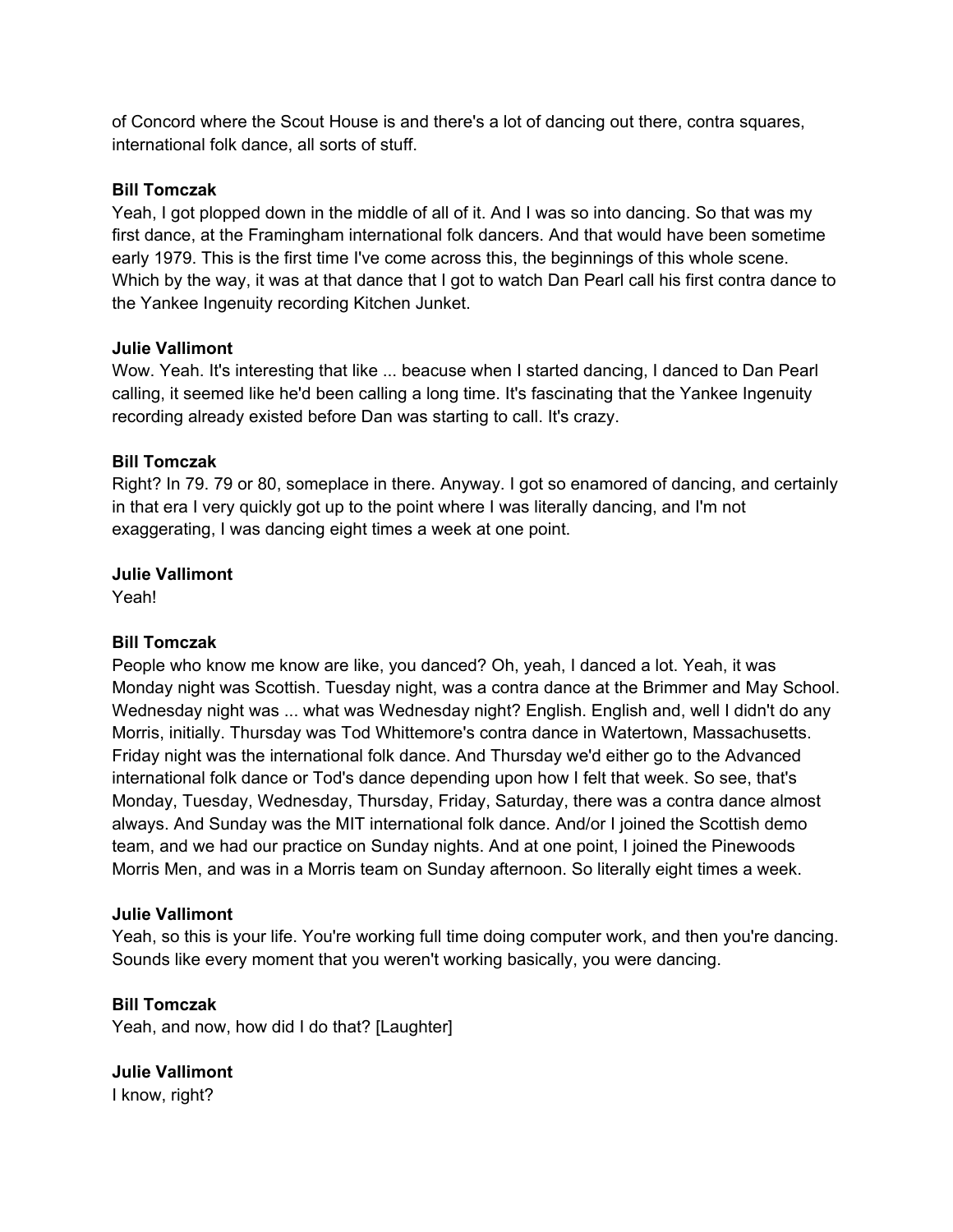#### **Bill Tomczak**

I can't imagine doing that now! Anyway. And believe it or not I left a lot out. But that's the story, basically

#### **Julie Vallimont**

Broad brushstrokes.

#### **Bill Tomczak**

Yes. I didn't even talk about how I started playing for folk dancing. But, you know, that's how I got started with all of this in general, so.

#### **Julie Vallimont**

Well, how did you get started playing for folk dancing?

#### **Bill Tomczak**

Well, at the International folk dance in Framingham, Nancy Reid and Lee [Morgan], can't remember her last name. They were the two women who ran that dance. And Nancy took a shine to me. And she started making these little hints. It was like, "Have you noticed how much clarinet there is in all this eastern European music?" It was like, "Yeah, so?" [Laughter] It was like, "Have you ever thought of playing it?" "No. Why would I do that?" And she ended up ... I don't remember the details of this anymore, but I actually was a little resentful of her for a little while after this. She engineered the environment around me. So I actually did pull my clarinet out. A bunch of us got together and just started playing these tunes. And I had a lot of baggage to get over. And still do as a matter of fact. But all the experience from music school, you know, came flooding back. And it brought up all the frustrations and tensions, stress and just anger at my old teachers and stuff. But I got past it. And then I started getting into it. And eventually that led ... I started transcribing stuff, you know, started listening to recordings and just transcribing madly. And learning a lot in the process and just writing this music down and writing it down again when I could hear better. And then writing it down a third time when I could hear even more.

## **Julie Vallimont**

Yeah!

## **Bill Tomczak**

And these are the days ... so you guys have the the Amazing Slow Downer now and I'm so jealous, because all we had back then was the morris dance tape recorder that had an adjustment dial where you can adjust the pitch and have a little switch so you could play at half speed. So I'm listening to these Bulgarian tunes going in, you know, trying to, you know, figure out what they're doing and transcribing it. And sometimes with Romanian music, which was so insane. I would actually record it being played at half speed and then take that down to half, another octave. So I got it down, you know, like, two octaves, whatever, a quarter speed of what was going on. But anyway. So I'm writing all this stuff down and learning these tunes. And then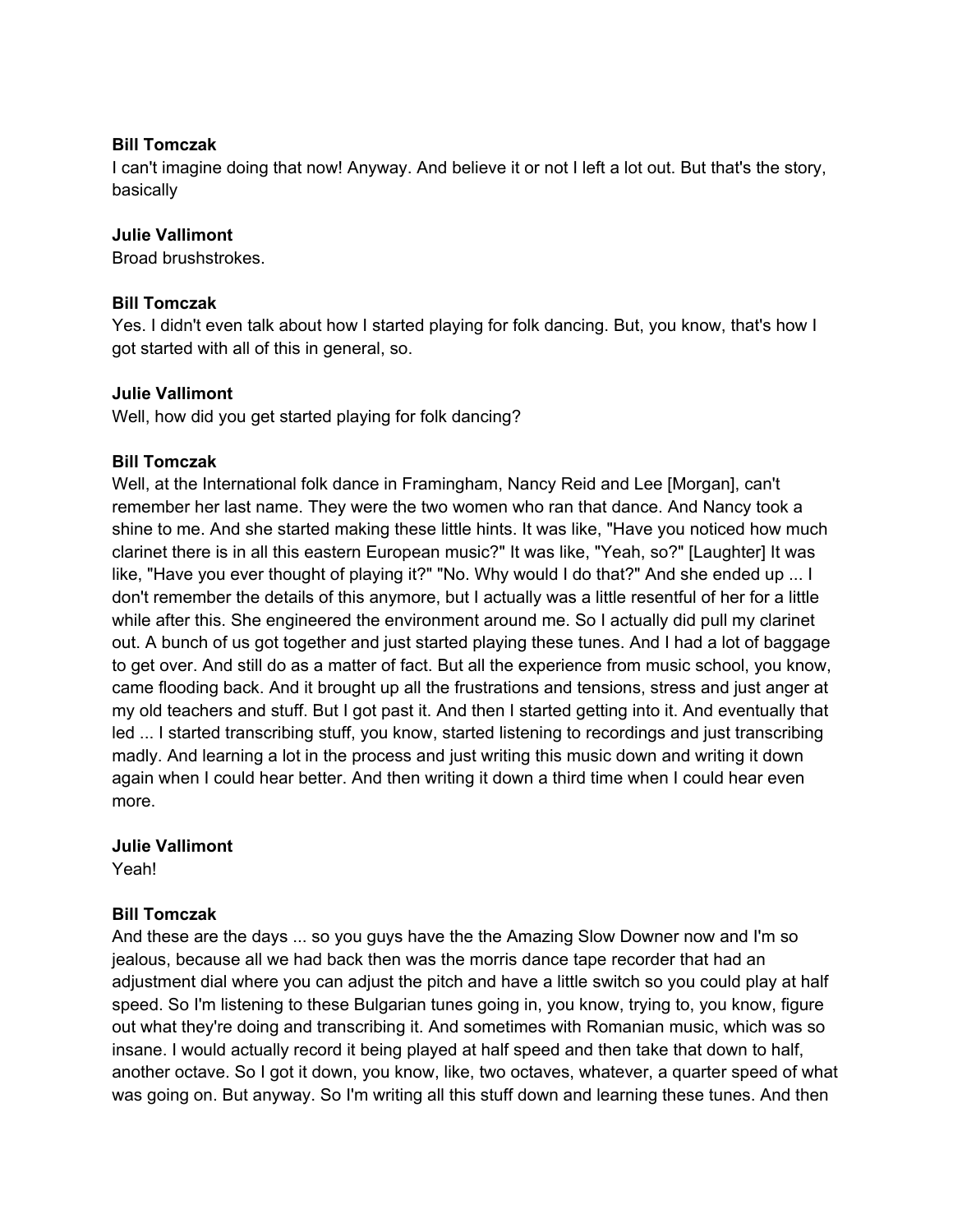Marianne Taylor and I had become really, really good friends. And we cooked up this scheme where I would play for one of the dances on... I think it was Thursday night, might have been Friday night. I don't remember. But I do remember the very first time I played for dancing ever in my life. Marianne was at the piano. I was playing clarinet. We're in the corner of the room and everybody was dancing to Die Alta Kath, the zweifacher, and that was my absolute first time ever playing for dancing. And then there was a group called the Cambridge Folk Orchestra, who I think are still around, actually. But they were certainly the thing. They were doing live music for international folk dancing. And so I joined them. Met a bunch of musicians there, playing for dances. They had a monthly dance, I think it was, and we would play for international folk dances there. And then let's see. Susan Worland was the fiddler in that band. I think she's the one who introduced me to Alan Bern. He's this accordion player and piano player. And he wasis a genius. I mean, he's just like, he's one of those people. He walks in a room and everybody in the room just ignores everything else but starts talking to him. You know, he's just one of those people. You know, and I'm like, Hi, I'm here. [Laughter] But we formed this band, which we, you know, because we could never come up with a decent band name we ended up calling ourselves the Boston Folk Ensemble. And we were playing for the Pinewoods weekends, the Folk Arts Center's Pinewoods weekends.

## **Julie Vallimont**

Like the July 4 weekend?

#### **Bill Tomczak**

No, this is, the Folk Arts Center had their own weekend before Labor Day. It was a weekend at Pinewoods.

#### **Julie Vallimont**

I see.

## **Bill Tomczak**

And again, I think that also is still happening. And then they also did, oh, this will be a nice segue into how I got involved with contra dance music. So I'm playing all this music and playing with Susan Worland and playing with Alan Bern and playing for dances on Thursday. Oh, yeah. So now I'm not dancing eight times a week. Now I'm playing one of those nights. At least partly, right?

## **Julie Vallimont**

A slippery slope.

#### **Bill Tomczak**

A slippery slope indeed. [Laughter] So the Folk Arts Center also had this thing called Oktoberfest, and it was basically an international folk dance weekend. And one of the regular perform ... and we'd have these jam sessions. It's just a bunch of people sit around playing international folk dance tunes in this lovely cabin up in ... what was that town up in northern ... Stowe, Vermont! It was in Stowe, Vermont at the time, it's gorgeous. I still have like, lovely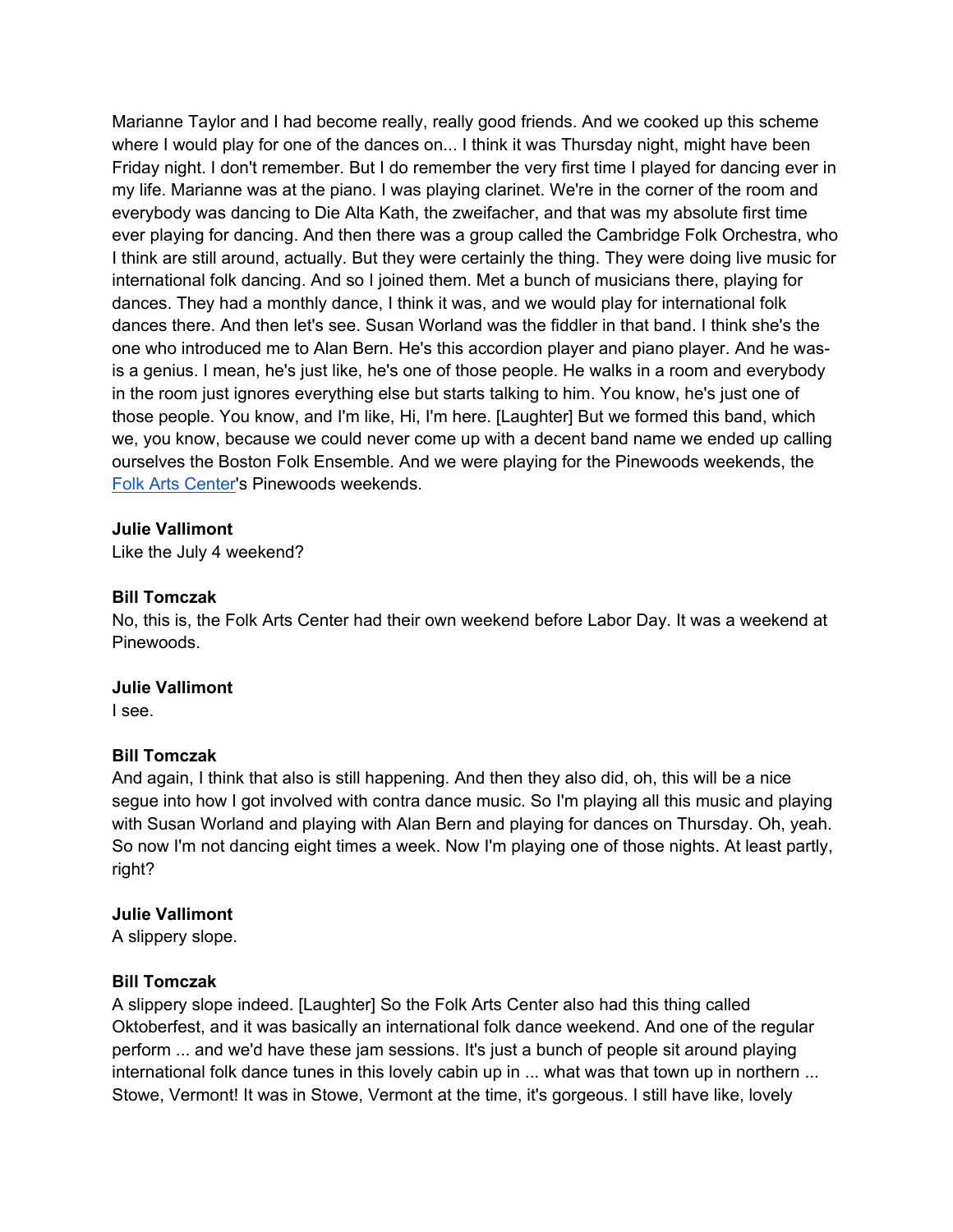memories of just driving around up there in the freezing October and the colors and everything is just gorgeous. One of the regular dance leaders that the Taylors had at that weekend was Ralph Page, who at that point was calling to recordings. And so one year, one time, Marianne said, wouldn't it be great if we could like put together a set of contra dance tunes and play for Ralph and just surprise them? And Susie and I are like, Yeah, sounds like a great idea. So we learned a tune or whatever. And Marianne sort of talked us through it. And Ralph was getting ready to call one of his dances. And we just walked out to the stage, you know, where we had already had some microphones and stuff set up. Because we were already doing live music for this at various points. And, we just turned to Ralph and we just said, Hey, Ralph, we're gonna play for your contra dance today. He was like, whuh? So we played the dance and he was just, he was so happy. He just thought it was the greatest thing that ever ... And so that became a thing that we were doing. So now I'm not only playing fairly regularly for these international folk dances. I'm starting to get into contra dance music. At that point, I have all sorts of wonderful stories about playing for contra dances. So Andy Woolf, and I think Kate Barnes and Cal Howard, I think were sort of like one of the regular bands that remained at Brimmer and May, like, this is the open band. If you want to play you sit in with these guys. They were the ringers. And there was never anybody more than you know, if ever... And I showed up one day and said, "Hey, can I sit in here?" This is a place where I could sit in. And I remember Andy Woolf, like being very grumpy. It's really funny because Andy and I became good friends later, but this first time I met him, he's like, well, you have to know the tunes. You don't have any music. [Laughter] And I was like, Oh, okay. I know, you know. So I take the clarinet case out and I start putting my clarinet together. His eyes get really big. And he says, "With that?"

#### **Julie Vallimont**

Did that seem an apprehensive or an excited ...

#### **Bill Tomczak**

No, he was apprehensive. [Laughter]

#### **Julie Vallimont**

Yeah, that's like, I wish our listeners could see the face you just made, eyes wide.

#### **Bill Tomczak**

Really, he was, he just looked like, "I can't believe this is happening to me." So I did, and he apparently didn't hate me after that. And, you know, as I say, eventually, we actually even became friends and stuff.

#### **Julie Vallimont**

I guess the bar was pretty low too. It's just nice. He had very low expectations for you as a clarinet player.

#### **Bill Tomczak**

[Laughter] I didn't know what I was doing. I mean, you know, it was like, I was just getting the hang of this. And at some point it was even ... I was sitting in with Yankee Ingenuity, it was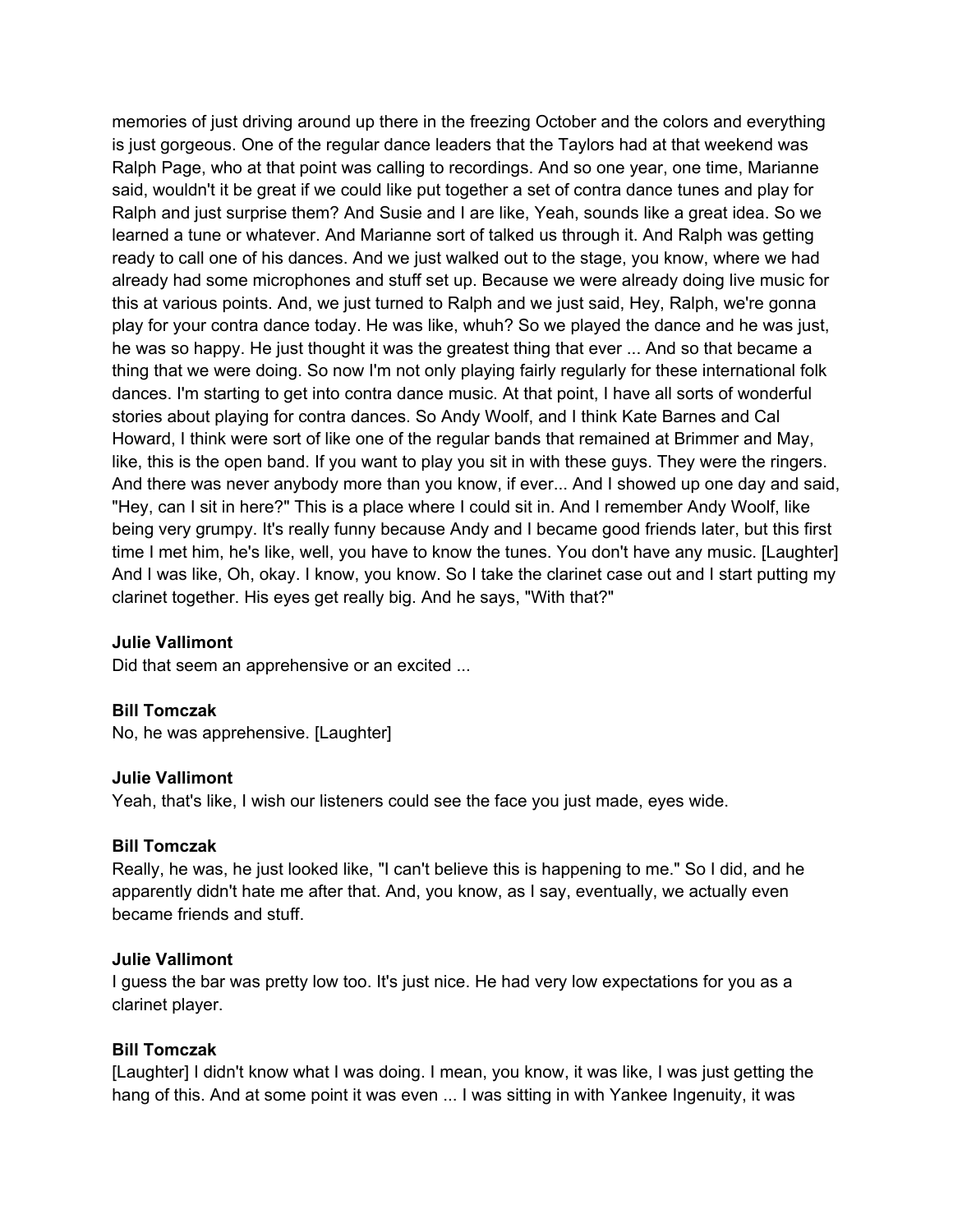becoming a regular sit in with Yankee ingenuity on Monday nights. Because they were doing the contra dance during the year. And for that I always had to sit as far back in the stage as possible, play as quietly as possible, because Donna [Hébert] would keep saying, "I can still hear you."

## **Julie Vallimont**

This being Donna Hébert...

## **Bill Tomczak**

Yes. Oh, Lord, good old days. So I'm getting more and more recognition. Well, okay, so getting more recognition playing for contra dances. One time at Stowe, and I know that some of the ... I mean, this is like 40 years ago, right? So my brain is like conflating things and getting all the dates and stuff wrong. But I do remember one time... Ralph... because as I was playing more and more for contra dances, I had already been getting a lot of criticism. Like, who does this guy think he is that he can play fiddle tunes on the clarinet. And literally, there was apparently a... I've never seen it, But I heard a story about... someone wrote a letter to one of the callers and it might have been Ted Sannella, it might have been David Kaynor, I don't know who it was. But some caller I remember telling me that they got this letter from some dancer saying exactly that. It's like, there's this guy who's trying to play contra dance music on the clarinet, tell him to stop. [Laughter]. So of course, I didn't. Actually the caller, whoever the caller was, I remember they actually were very encouraging. Like, I just wanted you to know, you're causing some controversy out there, but I think it's great. So that was encouraging. So I'm getting all this feedback like, you know, what is a clarinet player doing playing contra dance music? So at Stowe, Vermont at Oktoberfest this one year, I was talking to Ralph Page, the dean of contra dancing, the legend, the guy who kept contra dancing going through the 30s and 40s, inspiring people like Dudley Laufman and blah, blah, blah, right? Says to me, it's so great to see the clarinet coming back into this music.

## **Julie Vallimont**

That's what I was gonna say! Exactly!

## **Bill Tomczak**

Right? [Laughter] So, yeah, then fast forward a bit. Susan [Kevra] and I were running our Greenfield dance. And so like, at one point, we were running it twice a month. I think we definitely were running once a month by the end, because we just felt like two twice a month was too much.

## **Julie Vallimont**

This being Susan Kevra?

#### **Bill Tomczak**

Suzan Kevra, right. And I will never forget one time... this is pre-Lizards [Latter Day Lizards]. But you know, it was great for me. I mean, I loved running that dance, because basically, I hired whoever the hell I wanted. You know, that I could play with them, you know. And I remember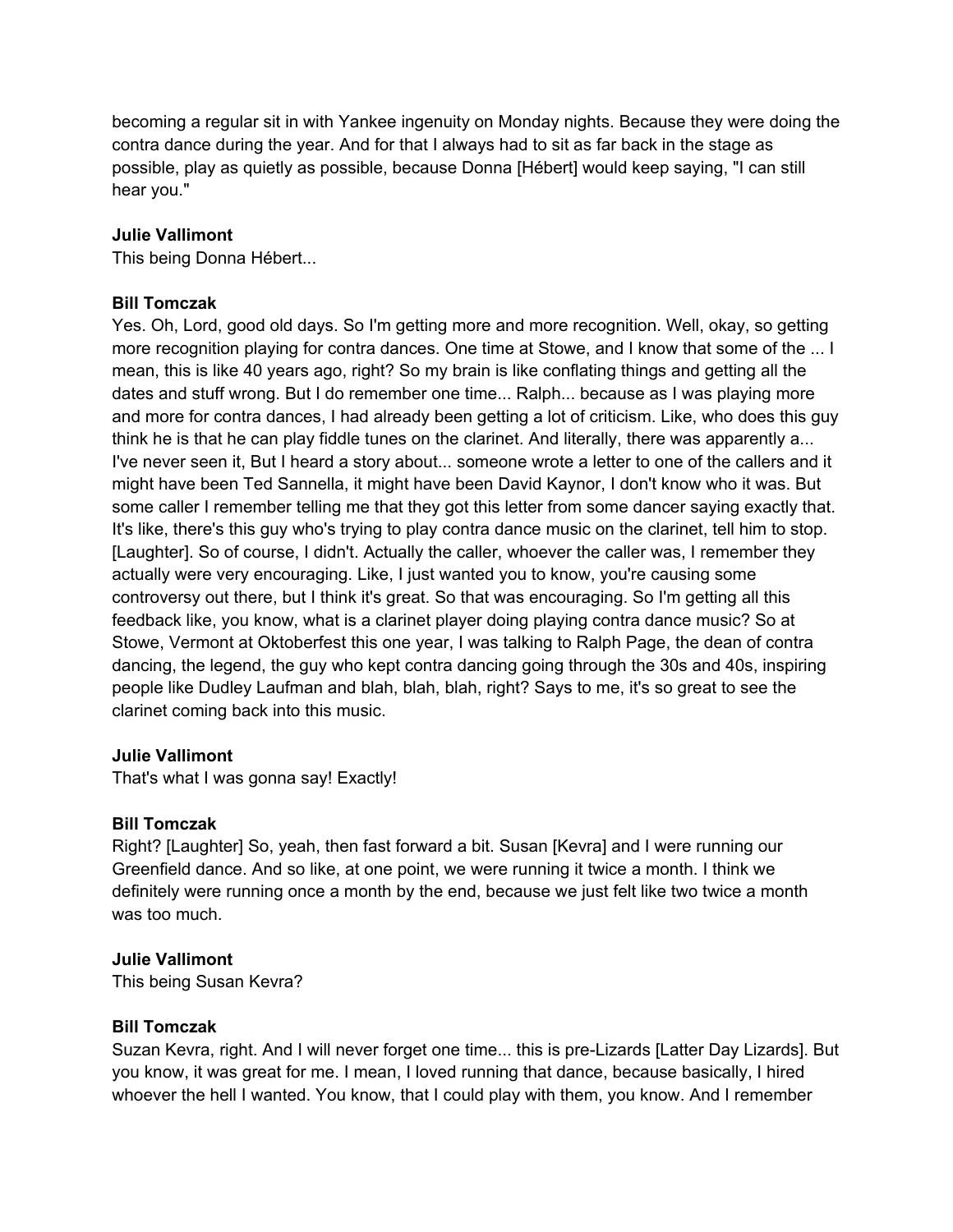someone coming up to me after... during the break, and they said, You know, I just can't imagine this music without a clarinet in it. And I remember my reaction was like, "Score, I won!" [Laughter]

## **Julie Vallimont**

So thinking about the role of the clarinet in contra dancing, obviously, there used to be like big bands and horn sections and clarinets. We have this amazing ability to constantly redefine what we think our tradition is based on what it looks like, in that moment.

## **Bill Tomczak**

We're gonna talk about that word tradition, honey. [Laughter]

#### **Julie Vallimont**

[Laughter] Right?

#### **Bill Tomczak**

Let me tell you. I've been listening to you talk about tradition on all these podcasts. And I have opinions. [Laughter].

#### **Julie Vallimont**

I'm so glad you have all these pent up opinions.

#### **Bill Tomczak**

Someone finally wants to hear them!

#### **Julie Vallimont**

So, did you know... because you're probably learning about contra dancing as you're playing it, like some folks do. Like, that's what I did when I started. I had to learn about the tradition as I was learning how it worked. Did you have like, did you buy into that whole clarinet stuff? Like there's no clarinet? Or did you know that there was a tradition? Or who were your like, idols or things that you listened to when you were learning to play?

#### **Bill Tomczak**

Oh, man, idols. Pee Wee Russell, except he's a jazz clarinet player. But well, it's funny. I mean, and this gets actually just kind of get into the whole idea of tradition. I fought that whole battle, the whole, like more and more during my international folk dance music days. Because this came up all the time. I mean, we're playing this music from Bulgaria, right? We're playing this music from Norway and Sweden and whatever. And there was definitely this line of thought of, you can't change this music because you're not native. You know, so you have to do exactly what you're hearing on the recording, which I didn't buy into that. And on the other hand, I remember once I was playing with the Mandala orchestra [Mandala Folk Dance Ensemble] one year, which, by the way, is where I met Larry Unger in fact. And one of the pieces we were doing was a Greek suite. And I was supposed to be playing the melody, the lead on this Greek suite on the clarinet, which is you know the clarinet's a very, you know, popular instrument in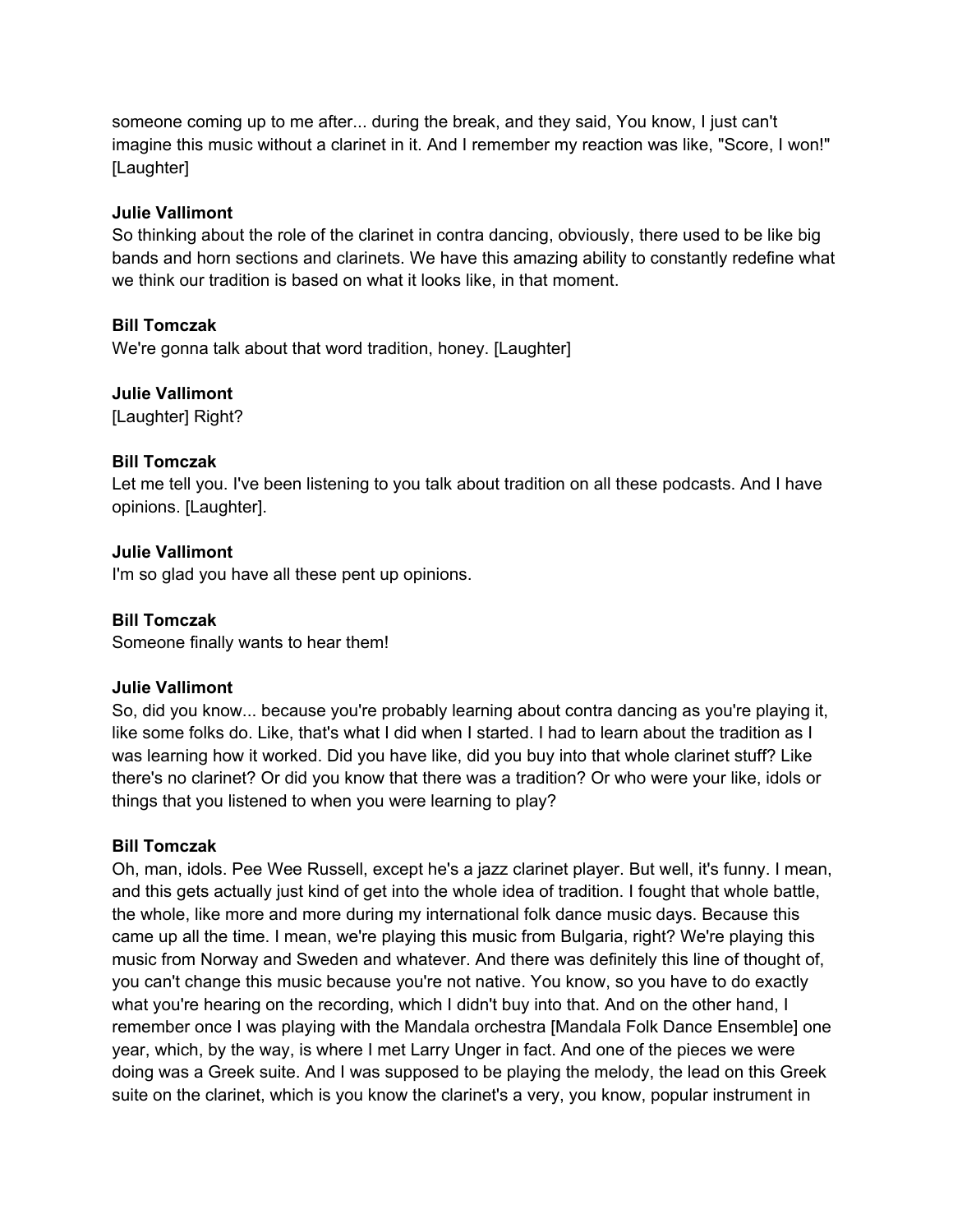Greece, except for the kind of Greek music we were playing for this one dance. There's no clarinet in that music. So here I am playing clarinet. But that was a nicety I didn't really know about at the time. All I knew was like, I'm playing Greek music and playing clarinet. I have to do this, right. And, and so one of the guys in the Mandala band turned to me said, you know, you're taking this way too seriously. It's just folk music. And I don't buy that either. So here's the extremes, right? And, and I'm getting criticism that I'm either being too loose with the music, or I'm being too anal retentive about it, depending upon who's talking. And, you know, my attitude was that, you know, we're listening to these recordings. This is a snapshot someone took of some guy that everybody liked. Or maybe not, maybe it was just some doofus, you know, just happen to get in front of a recording.

#### **Julie Vallimont**

Yeah, who wasn't even having a good day. Like, it could have been a great musician, on an average day.

## **Bill Tomczak**

Right! And I'm supposed to play every note exactly the way he played it? What? That seems goofy. And especially in Greek music, which is a really highly improvisational form of music. And I gotta say, I mean, you know, having studied that music really intensively for a while, the way they improvise, just still blows my mind. The things that they do and the way they... it's just gorgeous. So my feeling was, okay, figure out what the melody is, listen to the recording, kind of get some sense of what the embellishments are, or the phrasing or how they think about the music and everything. What made you, you know ... what we used to talk about was, what makes this music swing? You know, there's a way that Bulgarian music swings, there's a way that Greek music swings. It's not the same swing at all, obviously. But there's, there's a way that, you know, the authenticity of the tradition is that feel. The way that music swings, but it's constantly evolving. It's always been evolving. Every once and a while Dick Pleasants was a radio host on the local PBS station in Boston. And I would come in with my armful of recordings, and we would talk about international folk dance music, and I'd like have some kind of an idea or theme that I would want to talk about. And one session we did, I was talking about Middle Eastern music. And one of the things that I said, and this is like, this is after years of like, really thinking through this and having arguments with people. Always having arguments, god. But I really was firming up my attitude about what tradition means to me based on various conversations with a lot of different people. And so I walk into this studio with Dick Pleasants, and I'm playing these recordings. Some of them are Egyptian, some of them are Arabic, some of them are Turkish, some of them are, you know, I don't, I can't remember all the ones they were. But it's all these cultures in the Middle East, who are often like trying to kill each other, you know, politically, right. But if you listen to the music, you can hear how there's this kind of sensibility about all that music that they all share. And you know this, we're musicians, we hang out. And whatever, you know, our dear leader is doing, we're playing music, saying, Hey, do you know this tune? Right? And so ... or they teach each other tunes, right, and they learn a little bit from each other in terms of like, tunes, how they're played. They affect each other in all kinds of ways. And now all I was saying was, musicians really aren't paying a whole lot of attention to the political scene and worrying about that so much. They're just like hanging out jamming, you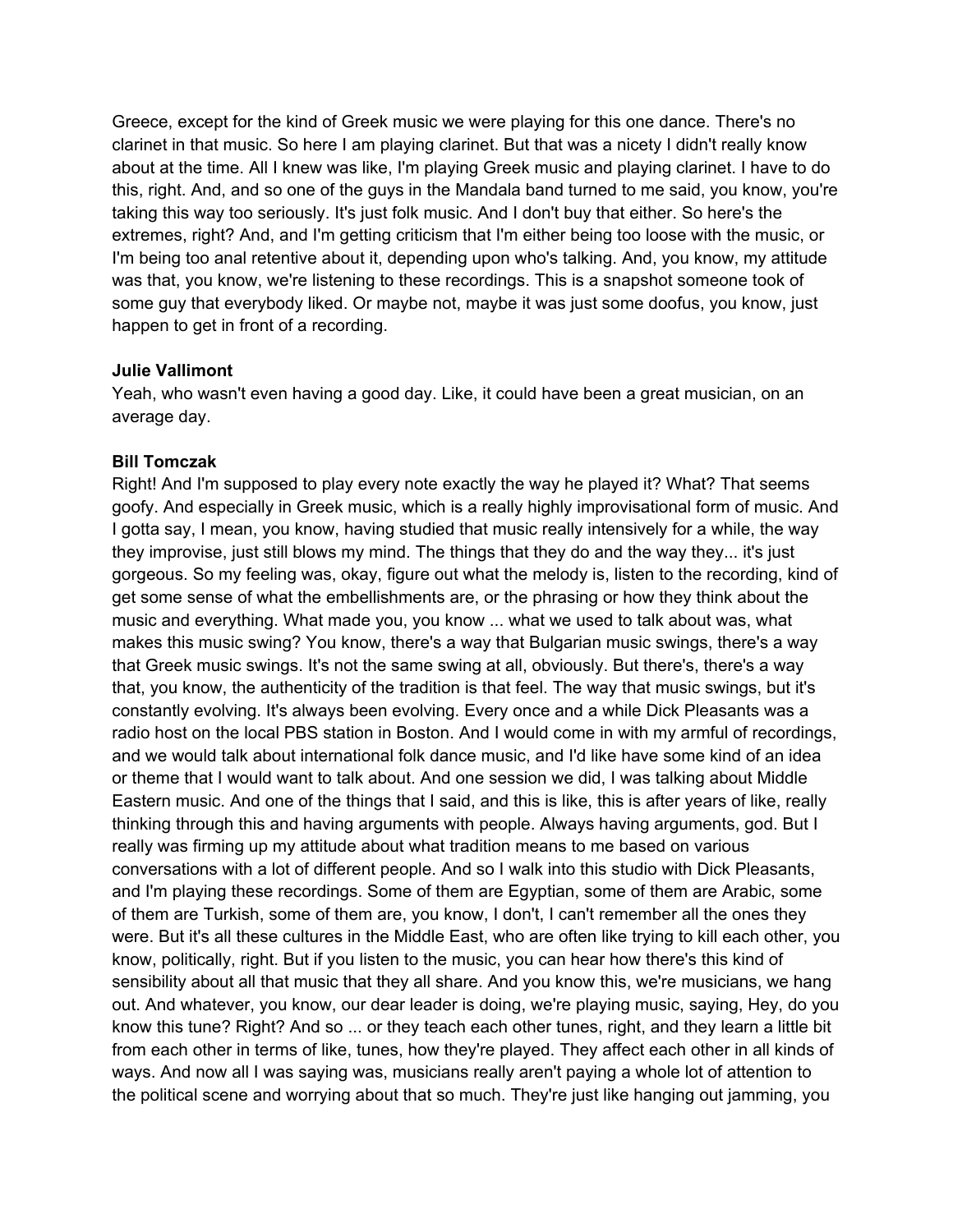know. Let's let's have some slivovitz and, you know, play some tunes. You know, I don't care if you're Turkish or Israeli or whatever, right. But I just imagine, you know, it's like the way musicians relate to each other now. It's the way it's always been, you know, like, why would I think it's different anywhere else? Susan Worland used to go to these international festivals, and there'd be musicians from all over the world. And they all just would they get together and play tunes. You know, totally, completely, like unrelated traditions. But they would play with each other, right? So the tradition is, you know, musicians who are playing it. The tradition is whatever they're doing now, basically, as far as I'm concerned. And I will leave you with one other story. And, of course, you always face out when the time is critical, right? Andor Czompo, he was a regular teacher of Hungarian dances at those at those Stowe weekends, at the Oktoberfest weekends that the Folk Arts Center was running. And I was talking to him. He left Hungary because of the 1956 revolution. He basically he was one of those people who, if he stayed in Hungary, he would have been shot or something. So he came to America, it's like, well, what can I do, and it's like, he ... the Taylors, you know, caught up with him and said, hey, teach some folk dance. So he's, he was like this premier Hungarian folk dance teacher that they hired every year for the Oktoberfest. And I was talking to him, and he said, one of the things that he was doing in Hungary, he was in, you know, an academic, and he was a dance leader. And this is like his thing, you know, collecting dances from the Hungarian countryside and stuff. And there were some old dances that they were kind of afraid were going to go away. So they wanted to get recordings of these old guys doing these dances, right? So they hired a hall, they provided plenty of booze, they got these old guys to show up, and they had a band playing. And, and then they sat around talking to these guys, who showed absolutely no interest in doing any dancing whatsoever. And Andor is kind of like hmm, you know, we're kind of ... the whole point is to get these videotapes of these guys dancing. And this is looking like it's not going to happen. So he tries to encourage the guy he's talking to and he says, hey, why don't you show me some some of the steps for those dances that you used to do when you were younger? And the guy kind of like, sighs and gets up and goes, okay. Kind of like a basically does a few steps here and there. And then he walks up to the band, you're going to love this. He walks up to the band. And he says, "You get your father, he knows how to play for me." He just wasn't inspired by the music at all. These young whippersnappers were playing it all wrong. All right. Hungarian music in a small town. One generation removed. It's already moved on.

#### **Julie Vallimont**

Yeah. It's not what he wants to dance to.

#### **Bill Tomczak**

Right, didn't inspire him at all. So now when you ask me about like, or you're asking people about, so you know, what's the tradition? It's like, we're making it right now. Tradition is a living thing. If you want to talk about snapshots, we can talk about snapshots of that tradition. But ... okay, I'm getting too excited. I'm sorry. But I really, I really believe that it's like, as long as people ... this is one of Dick Crum's things. As long as people want to dance to beautiful music, people will dance to beautiful music. They will figure out a way. I mean, on some level, I feel like this is my own 'fakelore', right, that the whole New England tradition was a bunch of people who came here from other countries playing different music from different parts of England, France,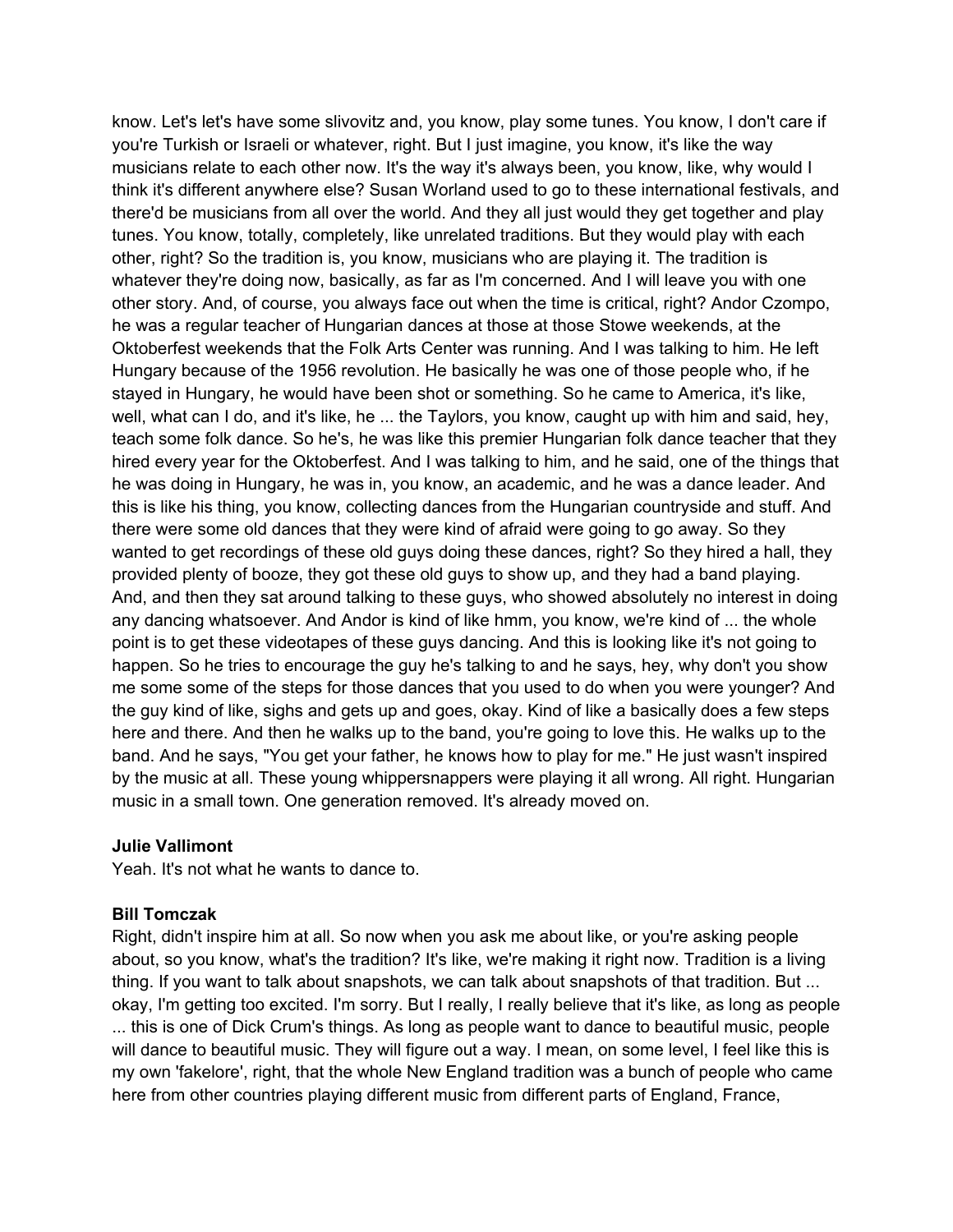whatever, wherever they were coming from, and said let's have a dance. And so that's why I think of it as a kind of a mongrel dance form. It was just from the get go, it was just a bunch of people figuring out how to dance to beautiful music. They used the dances that they knew, they used the music that they knew. I mean, how many of the contra dances that we, that we used to ... the chestnuts we used to call them, are almost direct descendants of Scottish dances? Chorus Jig, you know, what's another one ... is it Chorus Jig? I can't you know, I can't remember ... Money Musk, probably. But I've done some of those dances at Scottish dances. And it's like, oh, this is whatever contra dance that we've always been doing ... completely different format ...

## **Julie Vallimont**

Money Musk being like a modified version of a Scottish tune. Very modified version.

## **Bill Tomczak**

Yeah, who knows, and I don't know specifically about Money Musk. Like I say, I've forgotten a lot of...stuff drips out of my ear. I can't remember stuff after 40 years. But I do remember dancing at Scottish dances at the RSCDS dances on Monday nights. And they, we'd do a dance that was just, it was exactly the same as a contra dance. That, you know, we were doing a lot at that point. So which one is correct?

## **Julie Vallimont**

To me that thought of a tradition... and I'm not an ethnomusicologist and so my opinions on this are worth zero...

## **Bill Tomczak**

Exactly. Yes, me too. Thank you.

## **Julie Vallimont**

When I think about to me, what this tradition is, what it means to me is that it has roots of some sort. Like it's not a new thing we just made up. People have been doing it for a long time and it involves some kind of community, which is also what makes it a tradition instead of just an activity. Within those things, what the nature of the activity is can change and the people change. If it if a tradition is part of a culture, then as the culture changes, the tradition also changes. It can change in lots of different directions at once, right? Like there's a million different ways to contra dance now. Because of all this diversity, there's modern choreography and simple, more classic choreography, and there's some people who like it the way it was done in Nelson, New Hampshire and other people like it the way it's done in California from the Dudley dancers, and you know, there's all these different ways to do it. And I love that right now they're all similar enough that they're still under one umbrella. We can call them all contra dancing, still.

## **Bill Tomczak**

They all have the same roots. Right? They all kind of come from the same funnel. But yeah, to say that this is about, you know, it's like, and I've come across is like, well my way's right? Like, no, sorry. Your way, it's just your way. And that came out of, and it's true, I actually spent, I will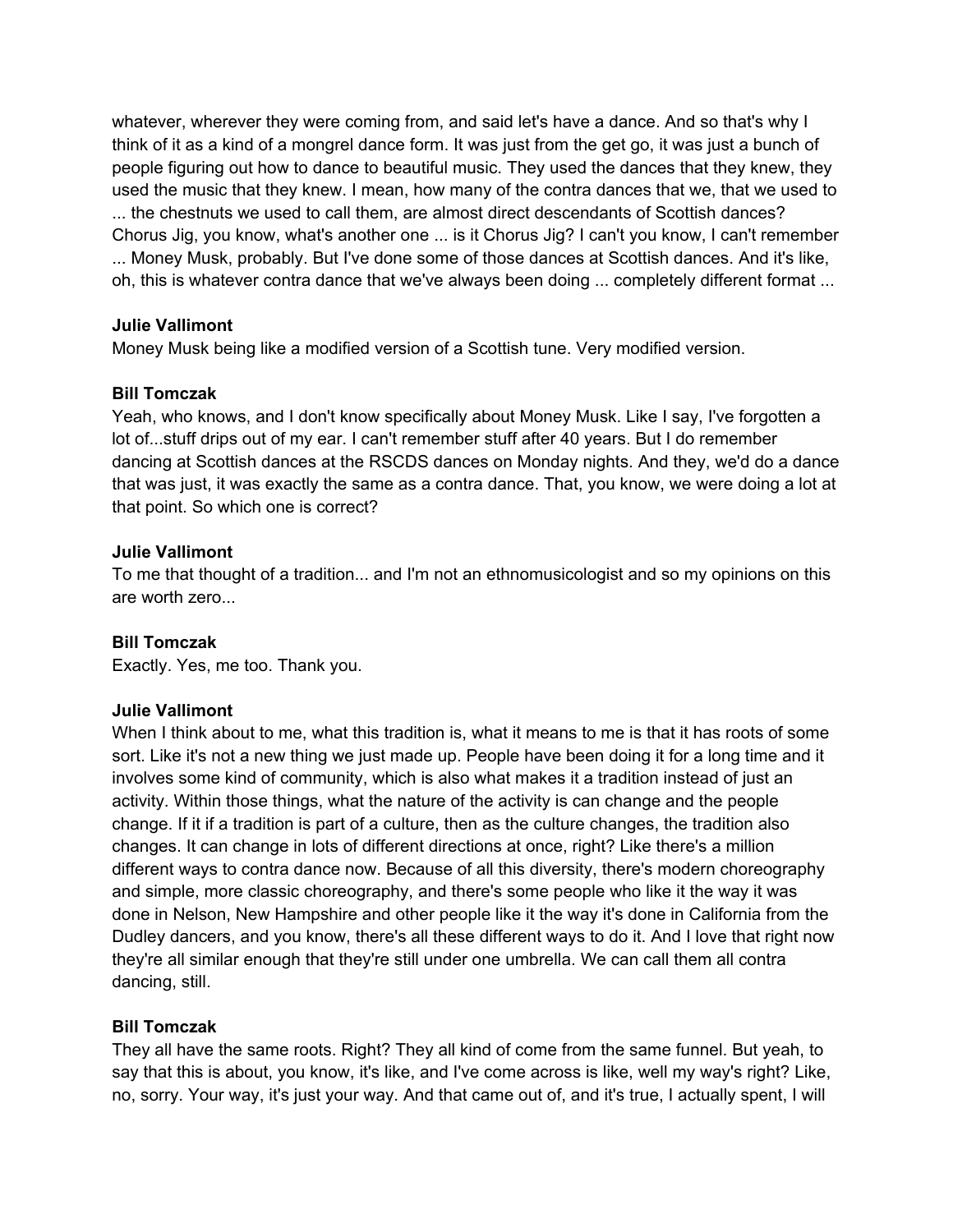admit, I spent a lot of the 80s and 90s kind of angry about what I saw happening with contra dancing. Because when I started - Oh, and speaking of, I'm going to give a plug to the new podcast for callers. I heard about it, I was thinking I'm not gonna listen to this. But the first person she was interviewing was Phil Jamison.

## **Julie Vallimont**

This is by the way From the Mic with Mary Wesley, also sponsored by CDSS.

## **Bill Tomczak**

Plug, plug, plug. But, the interview with Phil was just brilliant. And Phil actually is an academic who has studied the history of all this stuff. And he knows things that you can I, you and I can only guess at. And listening, I highly recommend that interview because it's just..he says some things that just blew my brain away. But he actually came up with ... because he was talking about the changes that I saw happening at around the same time. And in fact, one of those articles on my Musaique website is the original Dare to be Square essay that he wrote in 1987. He says it was 1988. But I have 1987. I'm sticking to it. But I was totally enamored of that essay because it just felt like he was saying all the things that I felt like I saw going on in contra dancing at that time, myself. And I know a lot of New England contra dance musicians really were pissed off at him about that, which I have to admit I took a certain glee in.

## **Julie Vallimont**

So can you fill us in a little bit about the substance of that?

## **Bill Tomczak**

Well, what he, what the the main point for discussion here that I was getting to is he talked about community dances turning into dance communities, which I thought was a brilliant way to factor it in. And it was like, you know, it was a community that had dances when I started. It was like, there was a group of people who were part of, you know, whatever I mean... however loosely, community was already, you know, being kind of wiped out in the early 80s. It was still, there was a sense of like, this is a group of people. One of the things we do is dance, you know. And then sometime in the mid 80s, I feel like it switched over into dance communities where it was like, we started talking about how to create good dancers. We started talking about technique, we started talking about... I heard people, and this drove me nuts, people would talk about doing their social duty by dancing with new dancers. So when did this become a social duty? You know, it's a community dance, right? Maybe not.

## **Julie Vallimont**

I mean it is nice to dance with new dancers. If you want your dance to continue, someone should dance with them and enjoy it. But if you don't enjoy it, don't dance with them, because then they'll have a bad time.

## **Bill Tomczak**

Well, yeah, exactly. Right. So yeah, so that's, that's kind of, you know, my thing about tradition is kind of like, there are snapshots. And there's the living breathing tradition of which we are a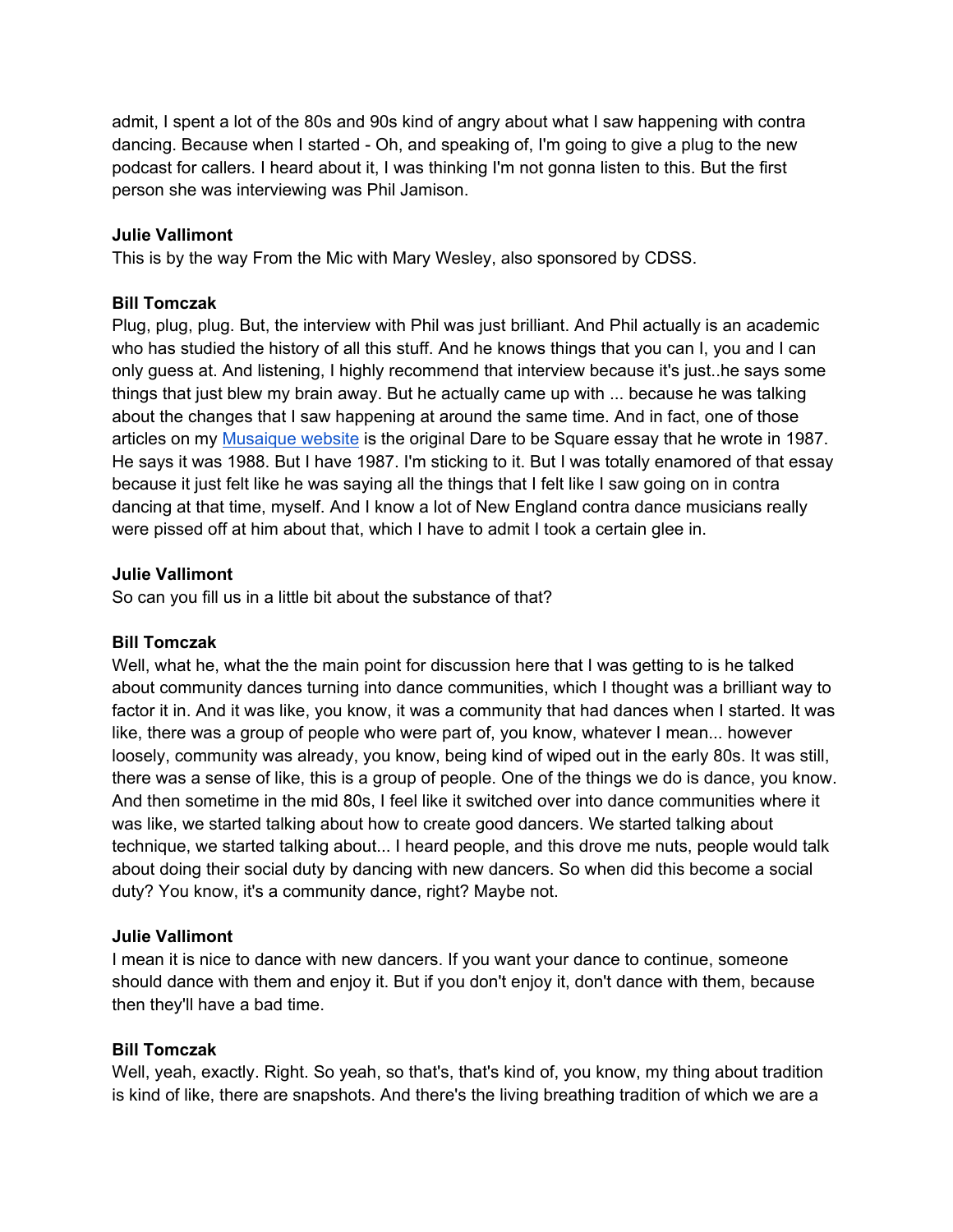part. And I choose the latter. Not the snapshots. Kate Barnes, actually, and I don't remember if she mentioned this in your in your interview, but we call it the the Barnes Theorem of Inverse Stiffness to Tradition. Remember that? It's like the people who are playing Irish music in New York City are very serious about how it should be played. Meanwhile, the Irish are kind of like, let's play this tune. And not worrying about whether it fits the tradition or not. Oh, and another conversation I just remembered. I was talking... I had become good friends with a Scottish fiddler. He runs the Scottish camps in California in Mendocino. Oh, and I hate that I'm spacing on his name. [Later in the interview, Bill remembers that it was Alasdair Fraser] Well, hopefully it will come to me anyway. He grew up in Scotland.

## **Julie Vallimont**

Well if you don't remember, for our listeners, we will put it in the notes.

## **Bill Tomczak**

Yes, hopefully it will show up at some point. But he grew up in Scotland. He grew up in a small village in Scotland. He was a Scottish fiddler. He was the real deal. He was traditional. And he told me that he used to get criticism from the people around him because he went to like the next county over something and was playing all this music. And so the purity of his tradition was being polluted by going over and playing with these other people who play differently. So he wasn't really traditional. It's like, what do you do with that?

## **Julie Vallimont**

Yep, exactly. So I'm curious to go back to what that meant for you in your world when you were learning to play for contra dances? You know, like, some people could say that you sort of brought the clarinet into the mainstream of contra dance. It just, or it just so happened that no one else was playing it at the time that you entered the contra dance scene. But then you did sort of also make it popular or acceptable again, maybe through persistence in addition to sheer talent.

## **Bill Tomczak**

Well, I will definitely admit to stubbornness.

## **Julie Vallimont**

Yeah.

## **Bill Tomczak**

Talent is an iffy term. But it's not like I was the only clarinet player. I think it's just there was a certain crowd. You know that, you know, just thought it was anathema. There was a guy Rich Blazej, up in Brattleboro, in fact, who played clarinet for contra dances. But at the time... I remember at the time when I was living in the Boston area, it was like living in Somerville or Arlington at the time. And Becky Ashenden was one of the famous people out in the Pioneer Valley of Massachusetts. And she kept trying to get me to, you know, find a way to get me to come out and play for dances in Pioneer Valley. And if my recollection is correct, this is a quote from Nick Hawes... who again, I later became friends with him, so it's all very hilarious in the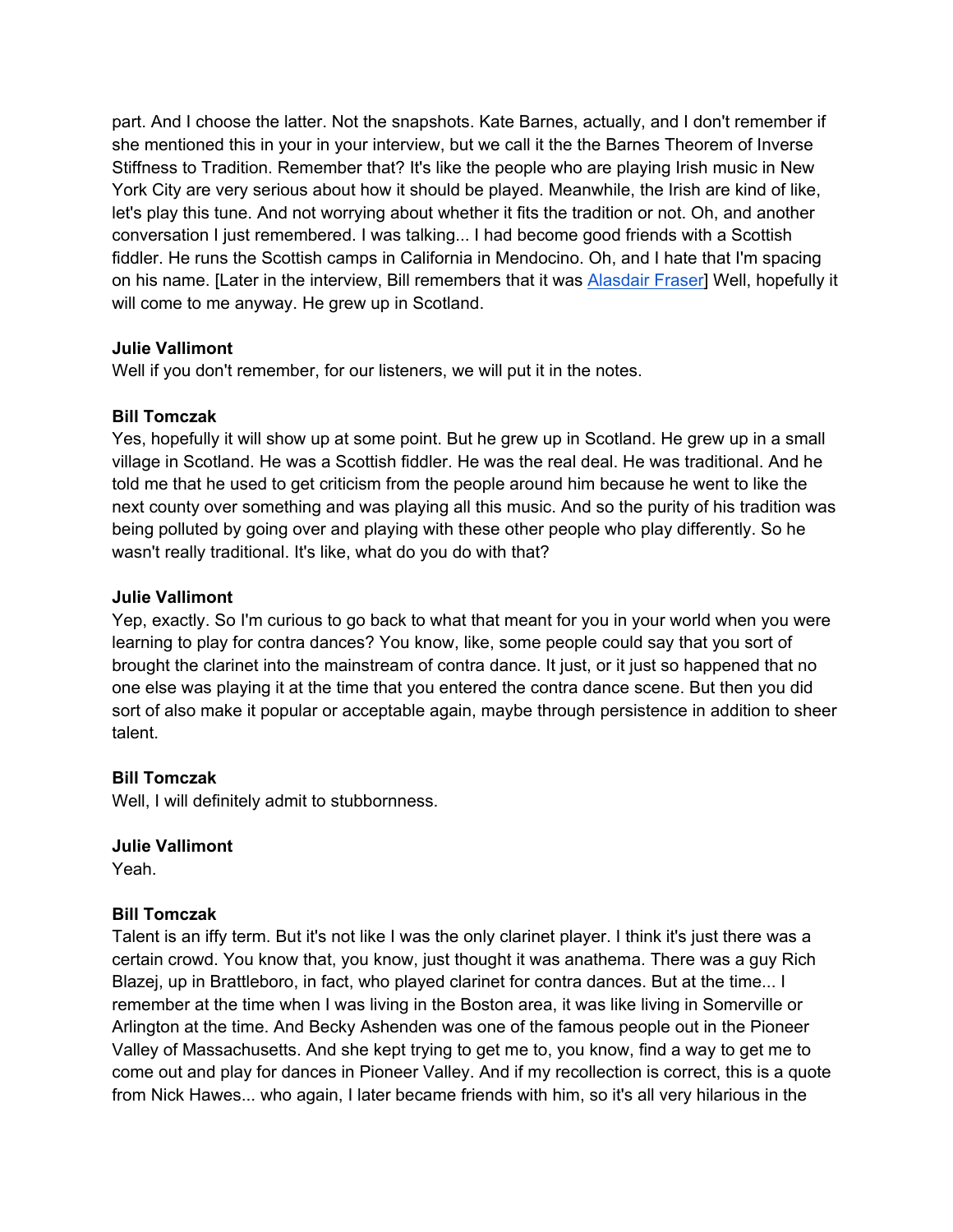long run... but I believe it was Nick Hawes, who said, "We don't like clarinets here." So I was like, that's it, I'm not going to end up... I'm never going to play in Pioneer Valley. Which, of course, turned out to be completely inaccurate. And also, I believe ... were they in Philadelphia? Hold The Mustard was a band that was playing. Barbara Greenberg, and Bob Pascarello and Dan Beerbohm, who was the clarinet player. And I remember, they came and played Tod's dance one time. Wow! A clarinet player at Tod's dance. Yay! You know, yeah. So I certainly wasn't the only one. But I think living in New England, where we did New England contra dance, and played New England music, whatever the hell that is, I just kept showing up everywhere. I was at the NEFFA [Festival] Orchestras playing with the orchestra a bunch. And after a few years, at one point, we had like three or four clarinet players playing at the NEFFA Orchestra. And that was fun. So I can't take full credit for like, bringing the clarinet back, because it was kind of there. But maybe I did something to make it acceptable. Or more acceptable.

#### **Julie Vallimont**

Yeah. So in the beginning, when you were starting out, what kind of tunes were you playing? What did you learn first? How did you approach learning all these tunes on the clarinet?

#### **Bill Tomczak**

Do you have a copy of Randy's New England Fiddler's Repertoire?

## **Julie Vallimont**

I sure do. Everybody should.

#### **Bill Tomczak**

Those tunes. A lot of those tunes.

#### **Julie Vallimont**

The New England Fiddler's Repertoire, it's like one of the Bibles of New England contra dance tunes. Randy Miller.

#### **Bill Tomczak**

Of course, right? And the Portland Collections were just not even a fantasy in anyone's mind yet.

#### **Julie Vallimont**

Right.

#### **Bill Tomczak**

At that point. Oh, and still kind of harping on this tradition thing, part of what happened to me was... it was at NEFFA. I met an old friend of mine who I was in college with. And it turns out, she was into, you know, all kinds of dancing and folk dancing and stuff. And we were talking about this thing of like, playing music from other countries, and playing music from other cultures. And she made the point, as someone had made it to her I think at some point in her life, you know, there's all this music all around you, why aren't you playing that? She plunked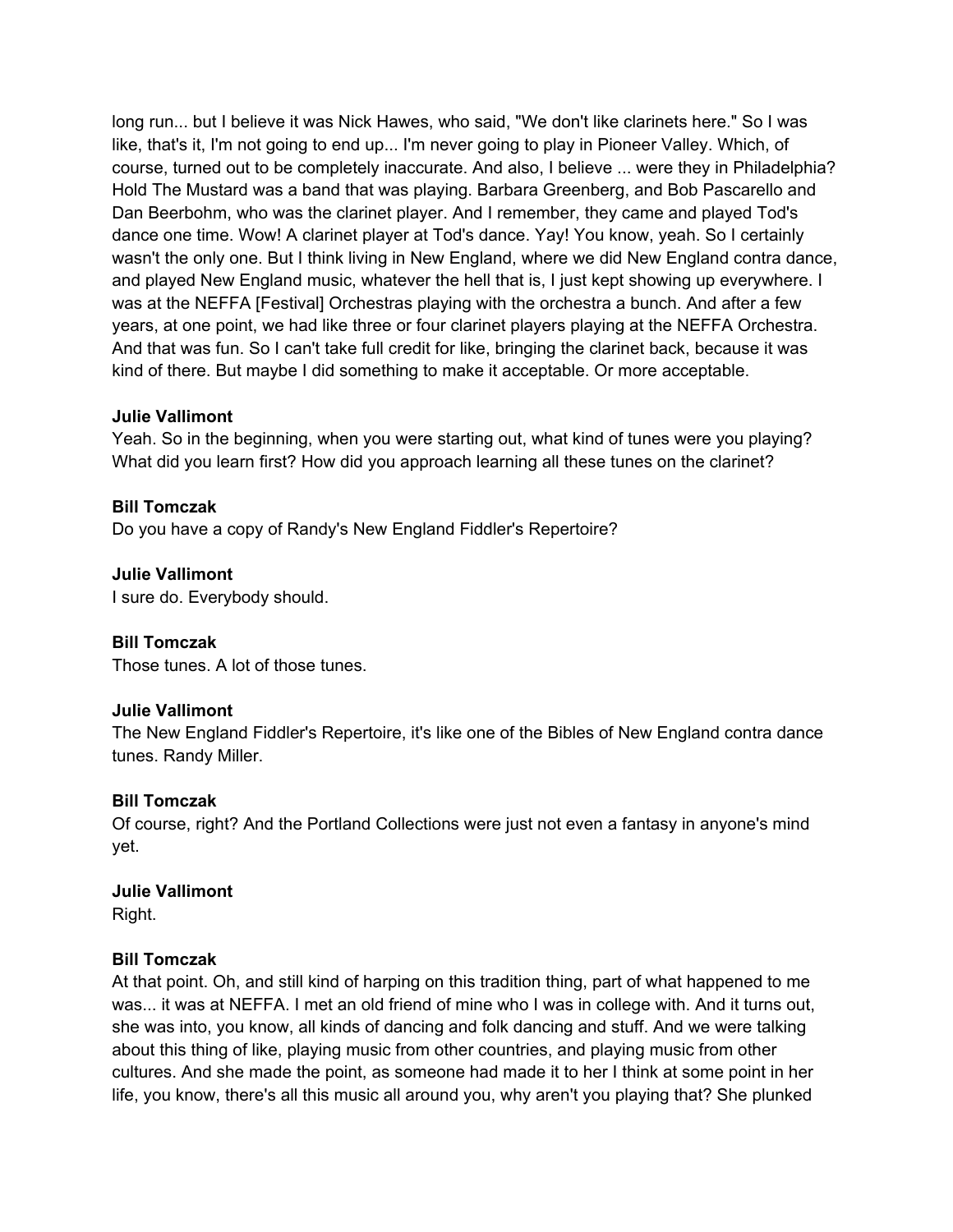that into my brain right at the same time that I was just... the way I put it at the time was, I'm really tired of arguing about how to play this music. Is it traditional enough? Am I taking too many liberties? Do I really know what I'm doing? Is this correct? Is this right? I don't care. Hey, maybe if I play for contra dances in my backyard, because I'm in New England, and I'm playing for contra dances with contra dance musicians, it won't be an issue. But then, of course, you know, clarinet doesn't belong in contra dances at this point, right? So that's really the inception of it. And so when I started doing it... well, there's no clarinet tradition, right? I mean, look at Irish music. Is there a clarinet tradition there? No. What about Scottish music? No. New England... I didn't know of one, or if there was one I didn't know what that would be really, or where I would get recordings like this. So yeah, I kind of made it up all on my own. I just kind of listened to what the fiddlers were doing. I decided my breath was their bow. And I could do some of the embellishments and stuff like that. So I spent years basically trying to sound like a fiddle. And turns out that's kind of not a great idea in the long run. But it was all I knew how to do. It's like I'm playing with these fiddlers, I'm listening to what they're doing, and I'm just trying to do what they're doing, right? But I think when I finally relaxed and realized, oh, I'm a clarinet player, I'm not a fiddler. Maybe I should try sounding like a clarinet, you know? But you know, it's like taking little bits and pieces of ideas from here and there. It's like, embellishments from Irish music and you know Scottish music. I mean, I played for Scottish country dancing for a long time too. And one of my favorite memories from that was playing at Pinewoods at Scottish week. And it was ... the Scots just ... they cannot have enough fiddle. Just like, fill the stage with fiddles. We don't have enough fiddles. We need a bigger stage, you know? Or maybe we can have them go off on the sides, even it's like ... giant fiddle orchestras. And - Alasdair Fraser, that's the Scottish player I was thinking of!

## **Julie Vallimont**

Oh! Of course I would have known that...

#### **Bill Tomczak**

So Alasdair Fraser and this woman Arlene Leitch was also like, a really well known Scottish Fiddler at that point. And I remember being in the middle of this giant clot of fiddlers playing this for some Scottish dancing at C Sharp at Pinewoods. And Arlene was standing next to me, and she just kept cracking up. And I finally said, what's so funny? When she said, you know, you play beautifully, sounds really, really great. But it's kind of like, you know, talking to an Indian man and when he speaks, he's speaking in a perfect Scottish accent. [Laughter] I was like, I think that's a compliment, right? But it was because, you know, I was trying to sound like the fiddle. I was trying to do what the fiddles were doing. So when I played Scottish music in the Scottish context, I pulled out my, you know, sturdiest Scottish stylings that I had figured out how to do on the clarinet. And then the same thing with practically everything else I played, you know. I listened to someone playing Irish music, all those rolls and trills and stuff like that, and I just kind of figured out ways to do that on the clarinet. One of the things that I surmised when I was doing international folk dance music... I played bagpipe for a while. I played the Bulgarian bagpipe for a while. And what I noticed was, what's happening on the bagpipe in Bulgaria, is what the clarinet players were doing in Bulgaria. It's like the ornamentation, everything was directly drawn from the bagpipe playing.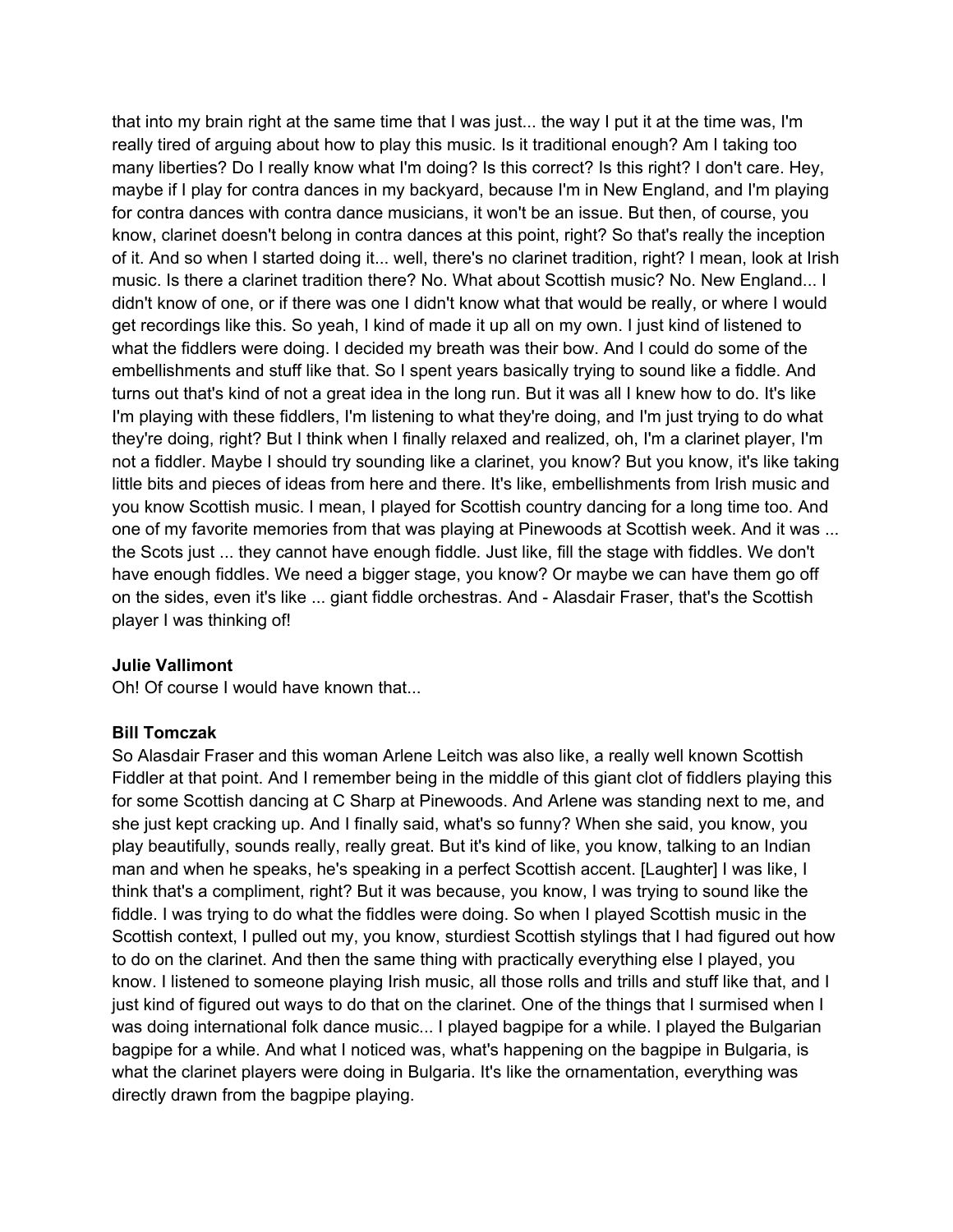## **Julie Vallimont**

Yeah.

## **Bill Tomczak**

And Betsy Branch and I talked about this too, that you see that in Irish and Scottish music, too. It's like, a lot of what the fiddles are doing, you can see the line going right back to the bagpipes in those areas.

## **Julie Vallimont**

Absolutely.

## **Bill Tomczak**

So you know, the bagpipe helped. Just listening a lot and trying to imitate the fiddle as much as I could. I sort of basically just created my own style. So that's the other thing, too. One of the things that I've heard you talk about a bunch is the mixing of styles, right? You don't mix Irish with French Canadian. And my feeling is like, hey, if the tunes go together, why not? I don't care. Do they work together? Then let's do it. Kerry... as has been said before, Kerry Elkin was famous for never, never mixing the streams, you know. And I've done gigs with him, where it's like, we can't do that to him because it's a different style from the other tune. It's like, okay, we'll find something else. But yeah, so I pretty much invented it. And then by the time I let go of trying to sound like a fiddle, then all of a sudden this whole new world opened up, and now I play the crap I play now. [Laughter]

## **Julie Vallimont**

Where you could kind of play in your own style, whatever that is.

## **Bill Tomczak**

Whatever... yeah. I mean, it's just like, I just gave up working so hard at it and just decided this is the way I play. And as long as people keep hiring me to play for their dances, I'm happy as a clam.

## **Julie Vallimont**

Yeah, well I mean, we could think about just some logistical things about ... like, matching ornaments is nice if you want to have a good unison melody. But then there's also a groove. And unison melody is a groove in and of itself, but it is not the only way to have a good groove.

## **Bill Tomczak**

Absolutely. Yeah.

## **Julie Vallimont**

When you're playing with people. And so I feel like matching your bandmates is important, either to get a good groove or to get a good melody lock, but there's lots of different ways to do it. So if you're not matching their ornaments exactly, what is your musical role in that case?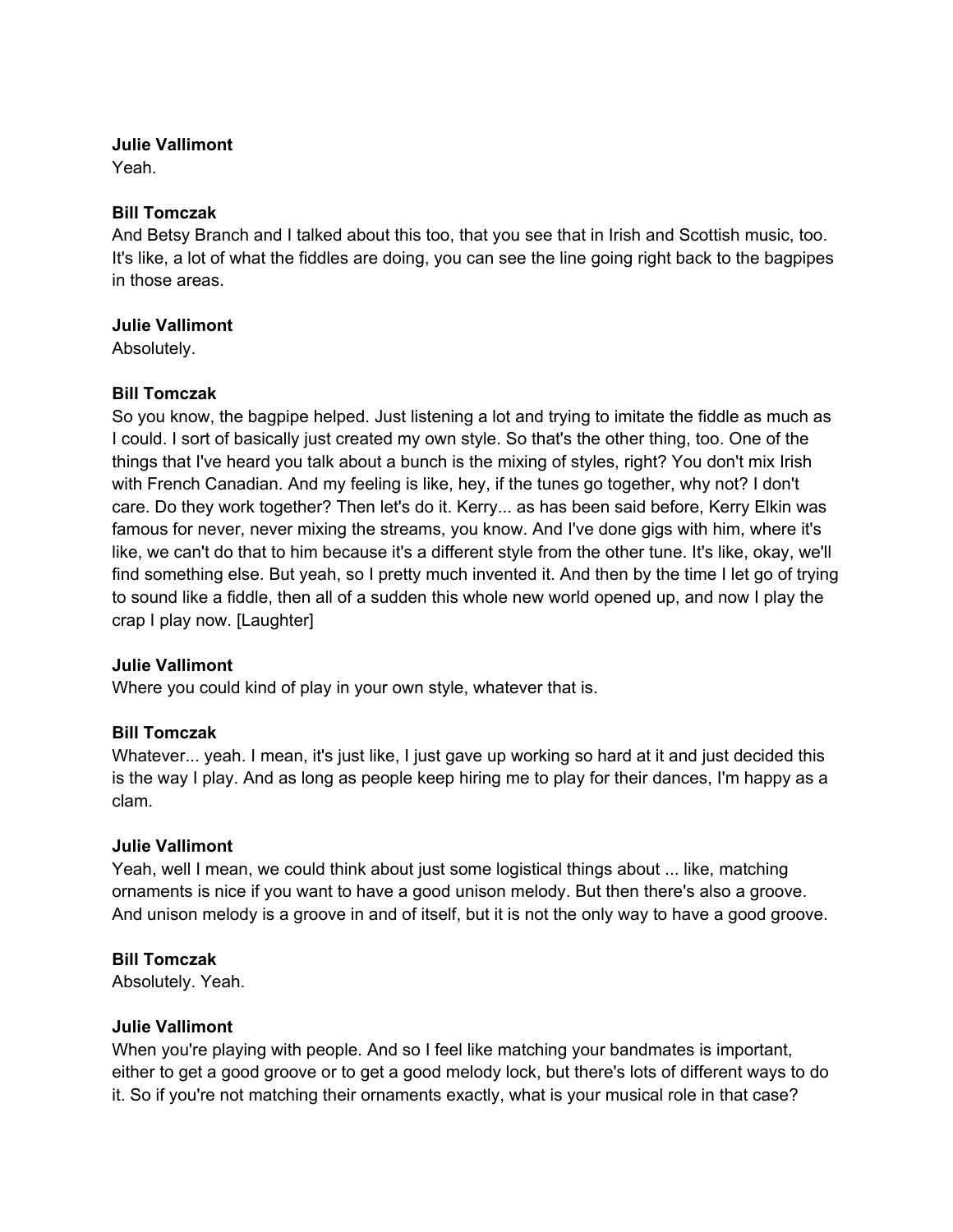#### **Bill Tomczak**

Well, there's a term that I fell in love with at one point that justified the way I play contra dance music, so of course, I love the term. You know, there's homophony which is what you're talking about, everybody plays exactly the same thing, all together. Polyphony, which is, you know, written out different parts or whatever, you know, completely different parts. And then there's this lovely thing called heterophony.

#### **Julie Vallimont**

[Laughter] That's great.

#### **Bill Tomczak**

And it's basically... yeah, they're kind of the same, but not really. And in fact, in some of the arrangements... like when we BLT was doing a whole bunch of vintage music for a while through the 80s and we worked from a lot of arrangements, that music was just like, we played what was on the page. And pretty much, that's it. And what you see happening in some of the arrangements is like, the violin and the clarinet are playing in unison, and then there's a little breakout, and then they come back together again. It's a really cool effect. And, you know, we don't have to be playing the same thing all the time, straight through. It's like, you find something to complement the melody that kind of follows the melody to some extent.

#### **Julie Vallimont**

So is that what you would do these days in a contra dance is kind of, play the melody for a bit, play around the melody, under it. Like what would you do?

#### **Bill Tomczak**

Yeah. I have this thing about once I get on stage, I stop thinking. You know, it's like, I've been practicing, I've been playing for dances now for... what is that? 40 years? 1979, 1980? Yeah, so that's 40 years now. I don't... again, I don't really fuss with what I do, or how I do it anymore. It's kind of like, I'm doing what I do. I learn some new tunes, and then ... there was someone, this guy in Massachusetts. Rich. He was an architect. We were in a jam session once, I think it was probably at David Kaynor's house. And someone said, hey, how about if we play Reel Béatrice, this French Canadian minor tune. And I had learned it, in some way that I learned it. And I remember Rich, saying, okay, that's the Bill-ified version. So, someone else ended up teaching the tune or whatever.

#### **Julie Vallimont**

You folk process it, you Bill process it.

#### **Bill Tomczak**

I am totally a, like humongous folk processor. You know, nothing escapes. [Laughter]

#### **Julie Vallimont**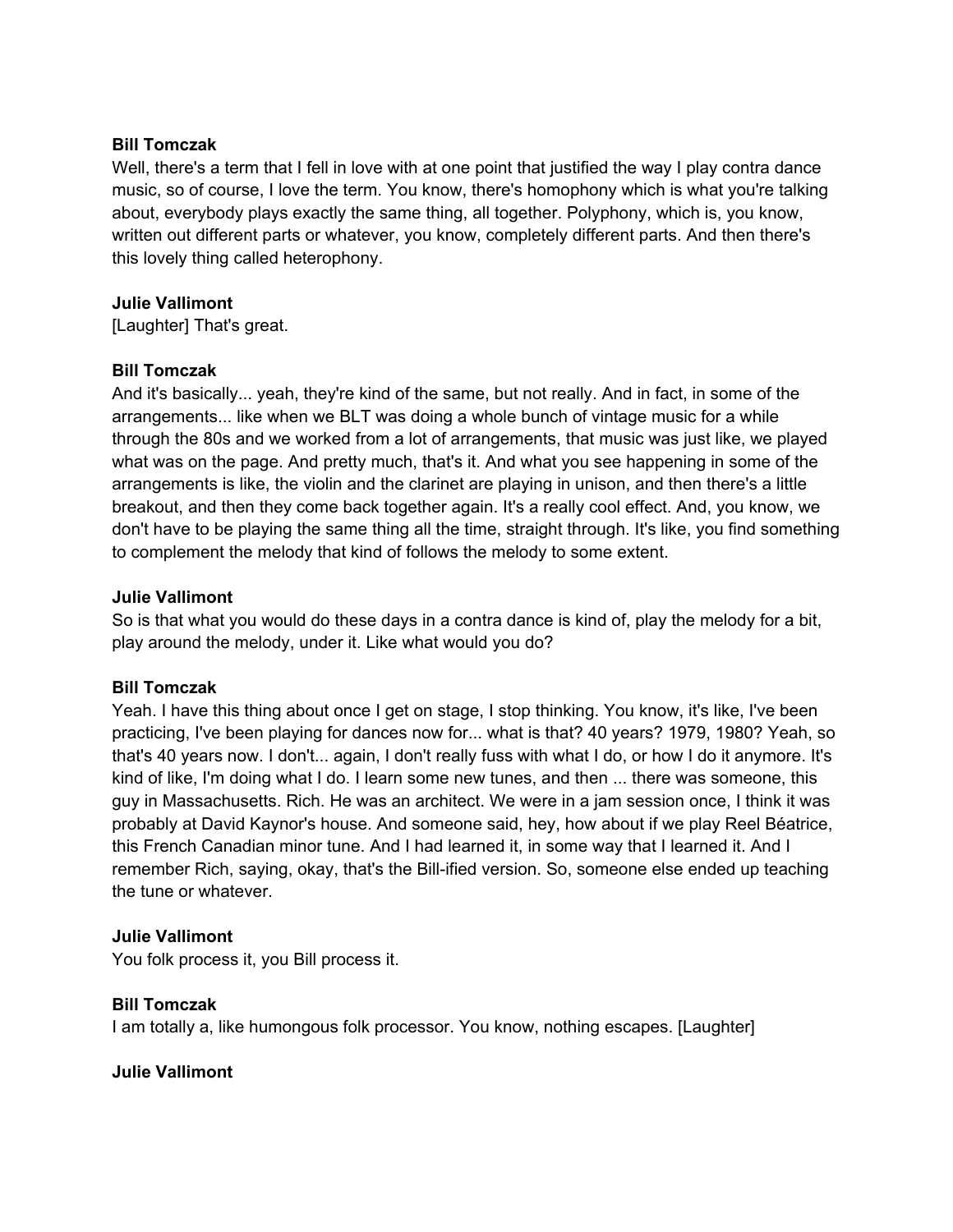Yeah, I mean, first of all, there's a lot of things that fit differently on the clarinet. And then there's also you filtering it through your own personality and not caring as much, and being more free, and your playing, and all those things combined. And you get a Bill.

## **Bill Tomczak**

More or less. Yeah, well, and the thing is... you identify a real problem. In all those years I was trying to be the fiddle, it's kind of like, yeah, it's a clarinet, dude, you don't have a bow, you can't do double stops, hello. And even just fingerings I mean, especially these tunes in A? A is a... there are certain tunes that are just a nightmare on the clarinet. And so you kind of have to change the melody a little bit, just so you can reach the note. You know, they're just certain notes, that will not work. So I'll veer off from it a little bit. And thus, heterophony.

## **Julie Vallimont**

Thus heterophony. So I imagine this is a little bit different than like, what people would think of as a solo. Like in the jazz tradition, you've got like, the changes and the head and the tune, and then there's solos. But here, you might take a solo sometimes, but also it's like playing around while the tune is happening. So it's not like a solo in the same sense.

## **Bill Tomczak**

Exactly. Yeah. No, it's not a solo at all. Yeah, David Kaynor once said as much. He said, you know, what I can bring to the music is some color. You know, that's one of the things that the clarinet can function as. It's just a coloration that, you know, it doesn't have to be exactly the melody. It doesn't need, you know... it could be just some kind of made up harmony or whatever. But it adds a different color. And actually, that's why BLT was kind of a foundational band for me because it really settled for me that fiddle, clarinet, piano, that's the ideal band for me, you know. Because you get...

## **Julie Vallimont**

And this being Barnes, Lea, Tomczak, right?

## **Bill Tomczak**

Yes.

## **Julie Vallimont**

Kate Barnes, Mary Lea and yourself. Okay, sorry to interrupt.

## **Bill Tomczak**

No, no, no, it's like, does anybody even remember that that band existed at this point?

## **Julie Vallimont**

Um, so anyway, you were saying you started playing with BLT and I totally interrupted you.

## **Bill Tomczak**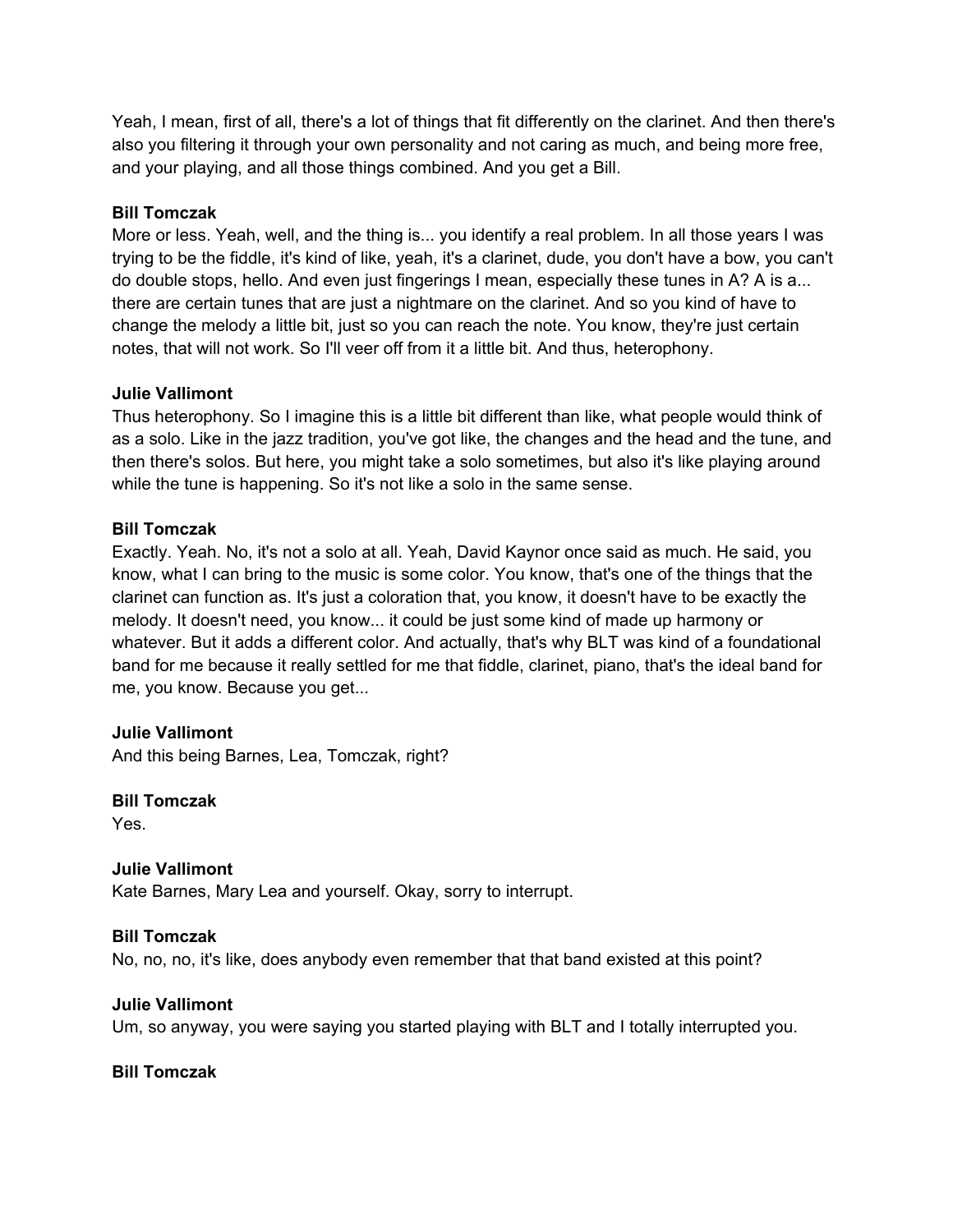Oh, no this is... I should be interrupted, I talk too much [Laughter]. Well, BLT... part of the pivot point that BLT was... and I remember exactly when BLT started playing, it was 1982, the fall of 1982. And this was around when I was getting fed up with international folk dancing and folk dance music and arguing about how to play it. And I was thinking I should really get into playing you know, contra dances again. You know, I had been, like I say, sitting in with Yankee Ingenuity here and there. Or maybe sort of sitting in with Yankee Ingenuity after getting together with Mary and Kate. But, yeah, I was desperately looking to get into contra dance music. And I don't know if this is okay for publication, but I'm going to say it anyway. They were looking to get out of contra dance music and do something more interesting, because they were bored with contra dance music. So it was a match made in heaven. And again, it was Marianne Taylor, she put together what she was calling Town Hall dances. And what these were, were mostly couple dances of some sort or another. So we do some international couple dance type thing. And then we do contra dance or two. And then we do some more couple dances and everything. So Mary and Kate were the ringers for the contra dance stuff. And I was the ringer for the international stuff. And so it was like, you know, we were both kind of, you know, moving in opposite directions that way. Or, as Ruthie Dornfeld once said to me, why do you want to play contra dance music, you're already doing the interesting stuff. So, we started doing those dances, and it was in the fall of 1982 that I... Oh, and the way the band got its name was they put the flyer together and it was Barnes at the top, Lea on the second line, Tomczak on the third line. B, L, T, right? And we were like, hey, look, that's a bad name. [Laughter] And since as you probably know, naming a band is one of the hardest things to do. No one argued.

## **Julie Vallimont**

No. No. Is it vaguely viable and not offensive? Great, it's a name!

**Bill Tomczak**  Exactly. [Laughter]

#### **Julie Vallimont**

Is it not already taken by everybody else? Do you not actively hate it? Then it's a name [Laughter].

#### **Bill Tomczak**

Every once in a while, we would be doing some kind of a one off or something. Or you know, just like some weird off gig here or there. And Kate liked to use the name ... I don't know if we have ever actually announced it that we used this as a name, but Kate always fell in love with the name the Wayne Balducci Five and it could be anything but a quintet. [Laughter]

#### **Julie Vallimont**

Uhhuh right of course, it has to be the wrong number of people. Well, you know, they have those like, neural nets that create their versions of what humans would write, like, you know, feed a bunch of mystery novels and it creates a mystery novel. What if we fed in all the names of all the actual contra bands over the last like, 100 years, and it could make up fake ones and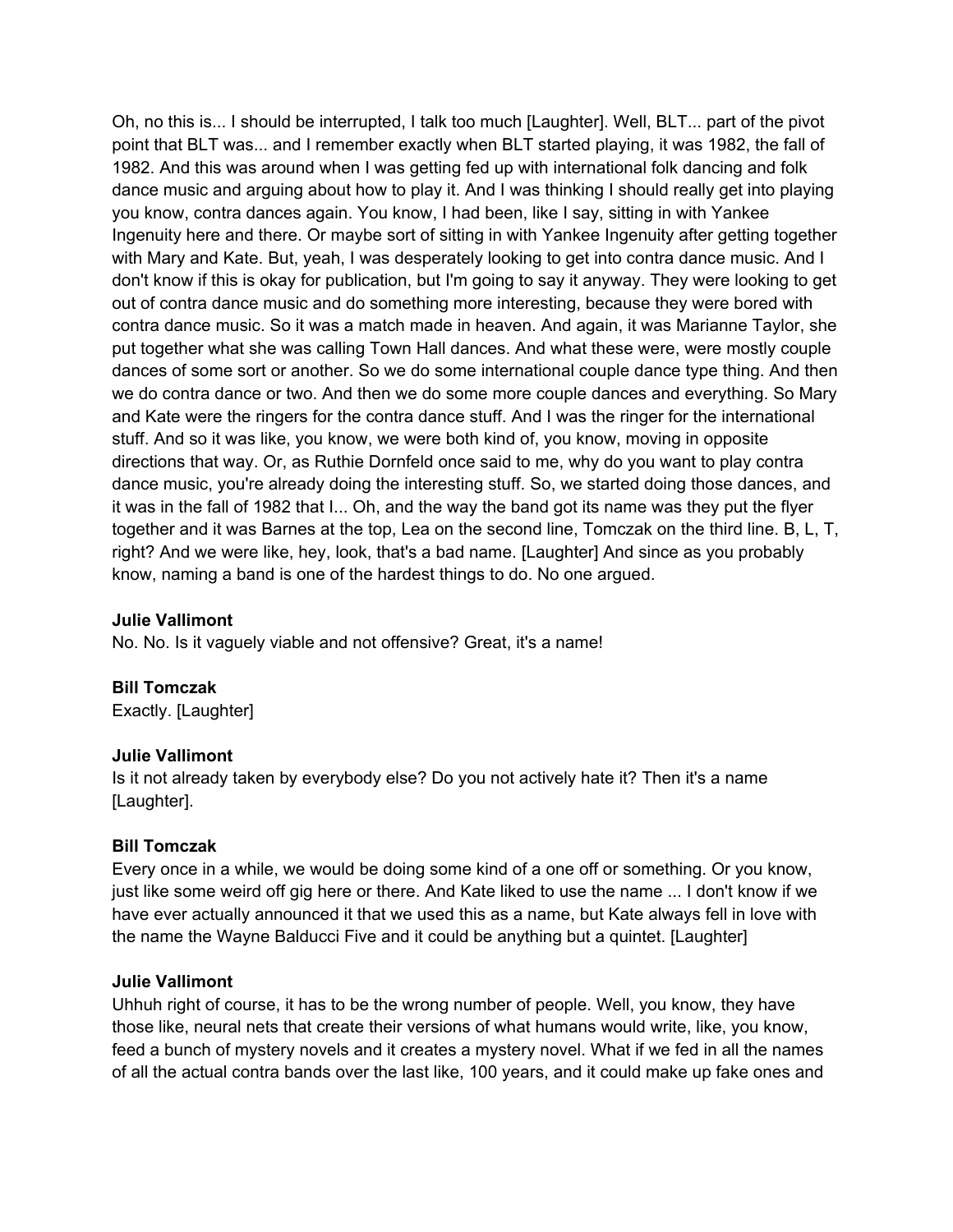they'd be just as bad. I would bet you couldn't tell the difference between contra band names made up by a computer and made up by a human.

#### **Bill Tomczak**

You know, it's entirely possible. Especially ... it's just a name. I mean, I dread the idea of reading a novel written by a computer, but a band name? Sure.

#### **Julie Vallimont**

This is so off topic, but there was the Harry Potter written by a computer and it is some of the most hilarious stuff I've ever read.

#### **Bill Tomczak**

I'll have to look that up.

#### **Julie Vallimont**

It's very funny. So, you know, it's interesting because you play for a lot of different styles of dance and as we know, you've danced a lot of these styles of dance. You know, I love contra dance music. Obviously so do you, that's why we're here. You know, it doesn't always have maybe some of the nuance or variety of forms, like mostly time signatures and tempos. Like you know other kinds of dance, international dance, or English country dance especially have varieties in like, time signatures, key signatures, how fast you're going, the mood. But yet, contra dancing also has this amazing zestiness. And so how is your playing different when you're playing for contras like, what did that bring out in your playing when you started playing for contras versus international dance?

## **Bill Tomczak**

That's a good question. What do I do differently? How do I play differently for contra dance than other things? I think the the first word that came to mind probably is the best description: wild abandon. You know, contra dance music for me provides a structure. I'm one of those people... early on, before I even knew about contra dancing I had figured out that I'm not a purely creative person, but give me a bit of structure and I can do all kinds of stuff inside that structure. So, in a way, the rigid structure of contra dance tunes is brilliant for me, you know. It's like, okay, we got chord changes. We got a melody that I can ignore. It's always 32 bars, or mostly it's 32 bars. So, you know, I got that clock in my head. And so within that, within those constraints, let's see what happens. And that's really kind of where the Lizards for me came from. My fantasy at that point in my career was the tradition of the New Orleans group improvisation, where, you know, it's like, there's these specific instruments. They have specific roles, you know. Clarinet, banjo, trumpet, trombone, probably bass or tuba. And everybody... you know, it's like, there was a chart, you know? Chords, melody, and each instrument sort of had a specific role to play within that context, you know. So the clarinet had sort of like a defined... and then it was all improvised, but the clarinet sort of like fell into this particular niche. And the trumpet generally had the melody or not, but would be like the lead. And the clarinet and the trumpet would just work off of each other. And so that was, that was my idea. And so along comes Dave and Kate. And I think Dave mentioned this in his interview about... you know, he started showing up at the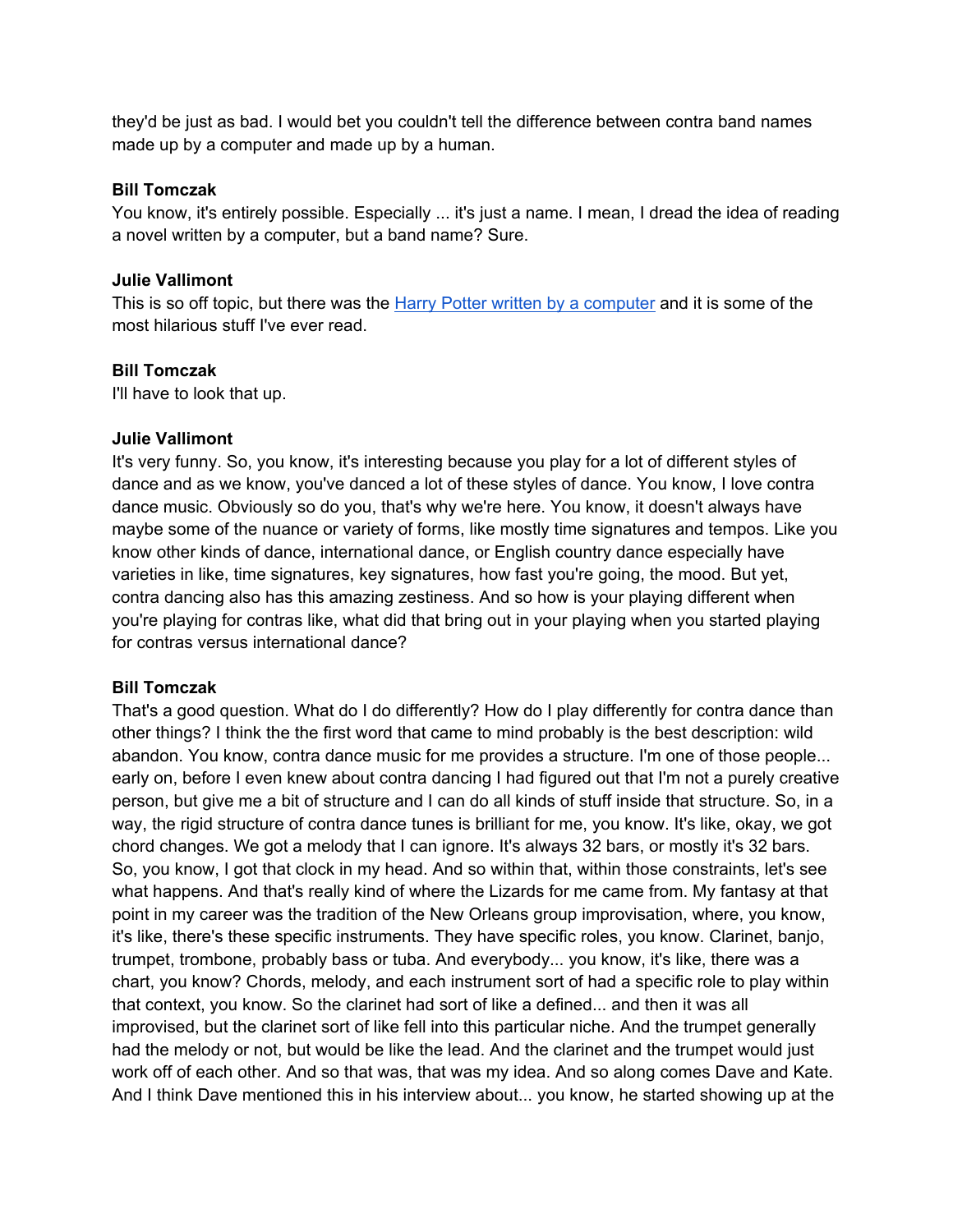Greenfield dances. And there's this one particular moment that just blew my mind, blew both our minds, he was like, standing right next to me, we're playing some tune, I don't remember what it was. And Dave and I just improvised some kind of improvised line. It wasn't the melody, it wasn't anything else. It just some, I don't know, arpeggio or just a scale or something like that. And we did it in perfect harmony, absolutely together. And after we did that we looked at each other and I was like, what was that? I want to do more of that.

## **Julie Vallimont**

It could just happen, just spontaneously happen.

## **Bill Tomczak**

And you know, it's funny, because people, you know, now, will hear us playing. It's like, oh, well you guys have been playing so long together you don't need to have arrangements and you know exactly what he tells me he's going to do. It's like, no, that was right from the get go. You know, we weren't... we were a group improvising band, right from the get go. And we, I think we've gotten better at it, maybe. But now the ability to just... between three people, and you know, sometimes a bass, to sort of just fill the space with our own little niche. You know, I had my role as a clarinet, Dave had his role as the fiddle, and we'd swap back and forth as to what that role was. And we kind of... you know, it's like, nowadays the way I talk about it is like, there's a point where I just stopped playing. And because usually what's going on in my head is, I've been hearing too much of me, it's time to quit. And then let them kind of do something for a while. And then I'll come back in and they will be like, oh, I need a break. You know, and then we'll do trades or whatever. But it's all completely spontaneous. And it's like, it's a sense I think we all have. And this is another interesting thing that I wonder about sometimes. All three of us grew up musically for contra dance music in the same culture, in the same community. I remember these massive jam sessions at someone's house. It would be like, you know, people stuffing the room, you know, shoulder to shoulder playing all these tunes from from Randy's book mostly, or wherever else. But they were all tunes we all knew. Or we learned them at those jam sessions if we were new to it. And it's really astonishing to me to this day, every once in a while, David or I will say, hey, when was the last time you ever played ... you know, whatever, some tune that we used to play back in the 80s. You know, and it was like, oh, yeah, I remember that. And we sort of like, slowly remind ourselves when the caller is talking through the dances like okay, yeah, yeah, this is how it goes. And then we play it. I swear to god note for note, we play exactly the same tune.

## **Julie Vallimont**

Yeah!

## **Bill Tomczak**

Unbelievable. After all these years of not playing it for, you know, 10, 15 years, whatever, we play exactly, note for note, the same tune because we both learned it at those jam sessions.

## **Julie Vallimont**

Right.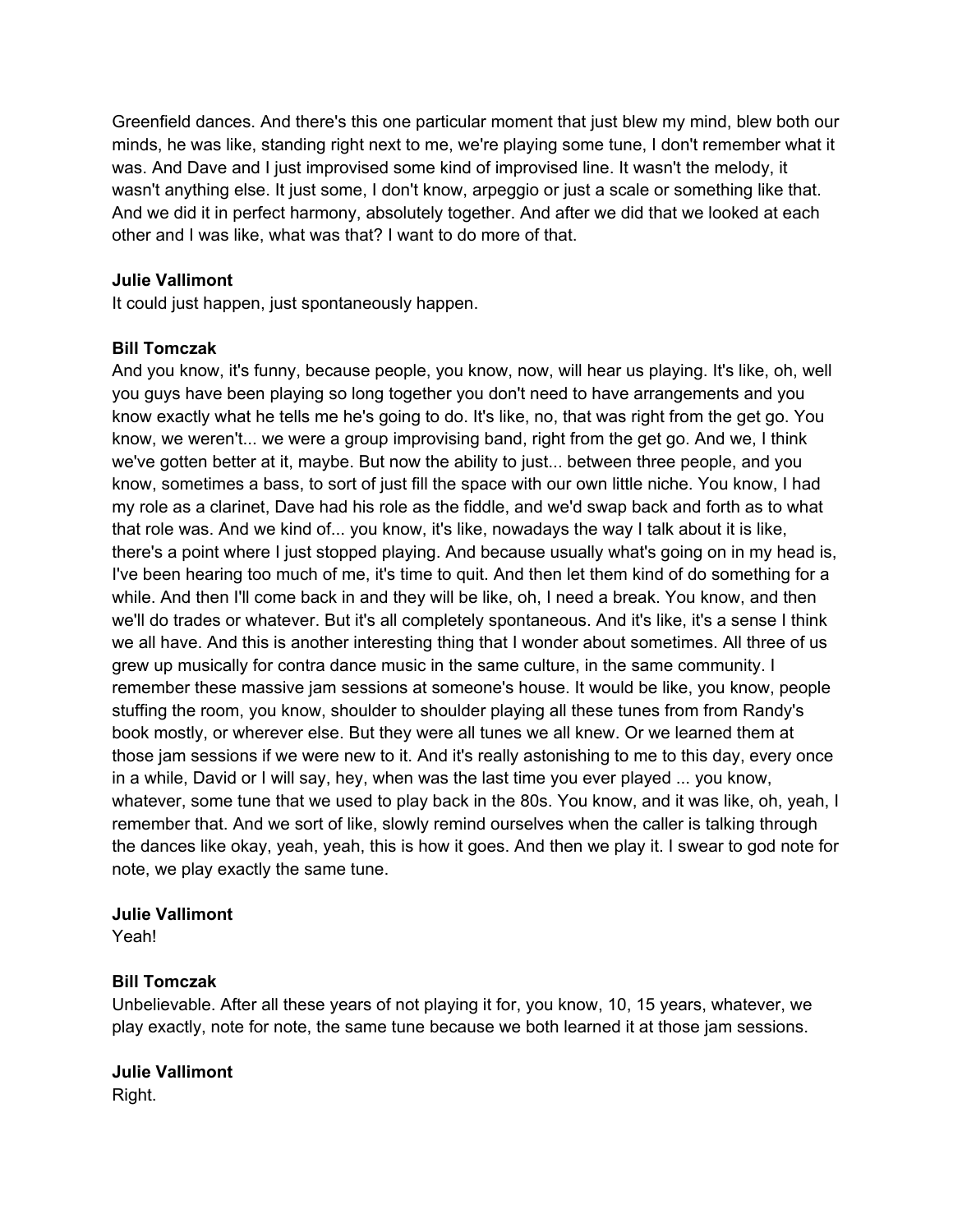#### **Bill Tomczak**

You know. And so we have the same sensibilities about it, I think as a result.

## **Julie Vallimont**

Maybe that's what tradition is.

## **Bill Tomczak**

Well, it's one tradition. I mean, that's the tradition that we're coming out of.

## **Julie Vallimont**

Right, exactly, that's how it happens.

#### **Bill Tomczak**

But yeah, exactly. But you're coming out of that same tradition. You know, it's just things have changed a bit since you showed up. So you're kind of coming from a slightly different place. It's kind of like, you know, one of those Darwinian evolution trees, right? It's like, here's this root and you know, all this stuff coming up.

#### **Julie Vallimont**

Hey, you guys are like the coelacanth.

#### **Bill Tomczak**

Hopefully we're not the trilobites. I think coelacanths are still alive actually, someone caught one.

## **Julie Vallimont**

They are! They are. I wasn't gonna call you a living fossil, but...

## **Bill Tomczak**

Yeah but you did. [Laughter]

## **Julie Vallimont**

I mean, we're not that far apart in age. We're farther apart in contra years than we are in actual years.

#### **Bill Tomczak**

Yes, exactly. But yeah, you know, the whole thing about it... because... you know, I think there are these stages we all go through. I don't know if you went through this, but I certainly did. Because of just the personality type I am, I had all these rules, you know. You play for a dance, this has to happen. This has to happen. This is the way this has to be played. This has to... you know, there's all this stuff about... and I was like, really rigid about. It's like, oh. And then I would keep seeing each of my cherished rules being violated with impunity by some other band. It was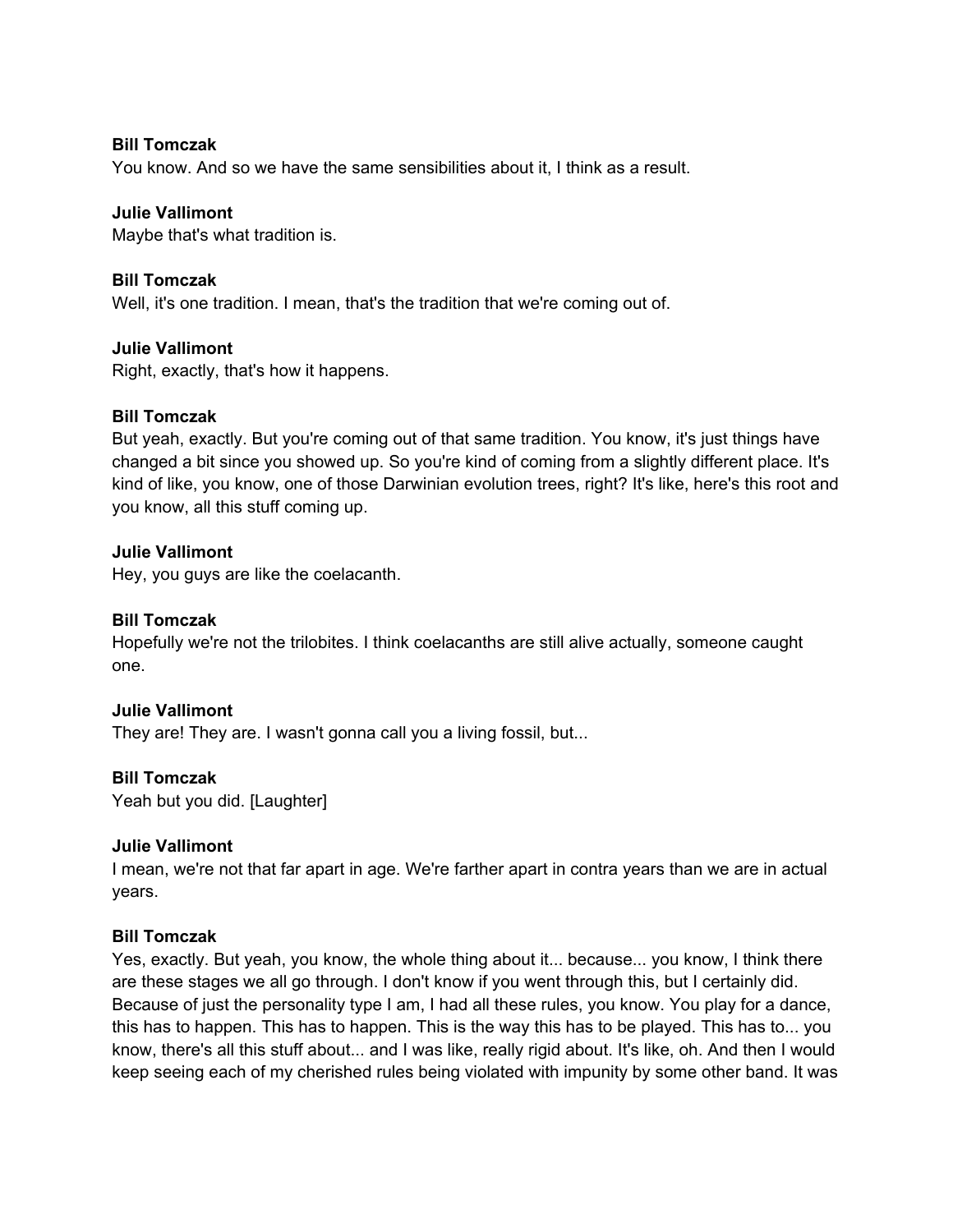like, oh, okay. Maybe I'm wrong about that. And at some point, I realized, there's really not a whole lot of rules here.

#### **Julie Vallimont**

And it's fine for contra bands to impose their own rules. That's one of the things that helps you like, create a sound. And like you say, sometimes a rigid framework actually leads to different creativity, because you have to be ingenious to keep thinking of ways to be creative within those frameworks that like, pushes you in a different way that I really enjoy.

#### **Bill Tomczak**

Right? Right. Exactly.

#### **Julie Vallimont**

Yeah. Yeah, so when you're playing on stage, and you're like, looking at the dancers, how do you interact with the dancers? In contra dancing as a clarinet player?

#### **Bill Tomczak**

Well, it's a little tough because I got this thing in my mouth, right?

#### **Julie Vallimont**

So you're not shouting at them.

#### **Bill Tomczak**

No, certainly not having a conversation. I have had people come up to me on stage trying to start a conversation while I'm playing. I'm like, wow, okay, you see what's happening here. But I have come very firmly to see the dancers as part of the band. Because they're moving and making noise with their feet, with their mouths, whatever, with their hands. And so, you know, there's this whole thing about like, well, you have to look at the dancers. And it's kind of like, yeah, I look at the dancers occasionally, just to make sure we're not totally off the wall, insanely... although I feel like that's the caller's job that if we're going too fast, then the caller has to say, hey, you're going too fast. I kind of feel like it's not my job, (and I have a story about that, too). But I hear them. I hear the noises that they're making, I hear their feet. And of course, there's always the proverbial balance, which is always like the focus that everybody likes to go at. But there's other things going on, too, you know, the way people's feet are shuffling. The way the sounds seem to be all synchronized, or not. You know? And I play off of that. You know, the really easy famous one you can always do is like, you know, there's Petronella type dances.

#### **Julie Vallimont**

They have the little claps.

#### **Bill Tomczak**

Yeah. Yeah, I remember when people started clapping during the dance, Petronella, we started doing those claps and we all hated it. Well, I shouldn't say we all hated it. Many of us hated it. And we always, you know, we were playing in some other communities like, has this dance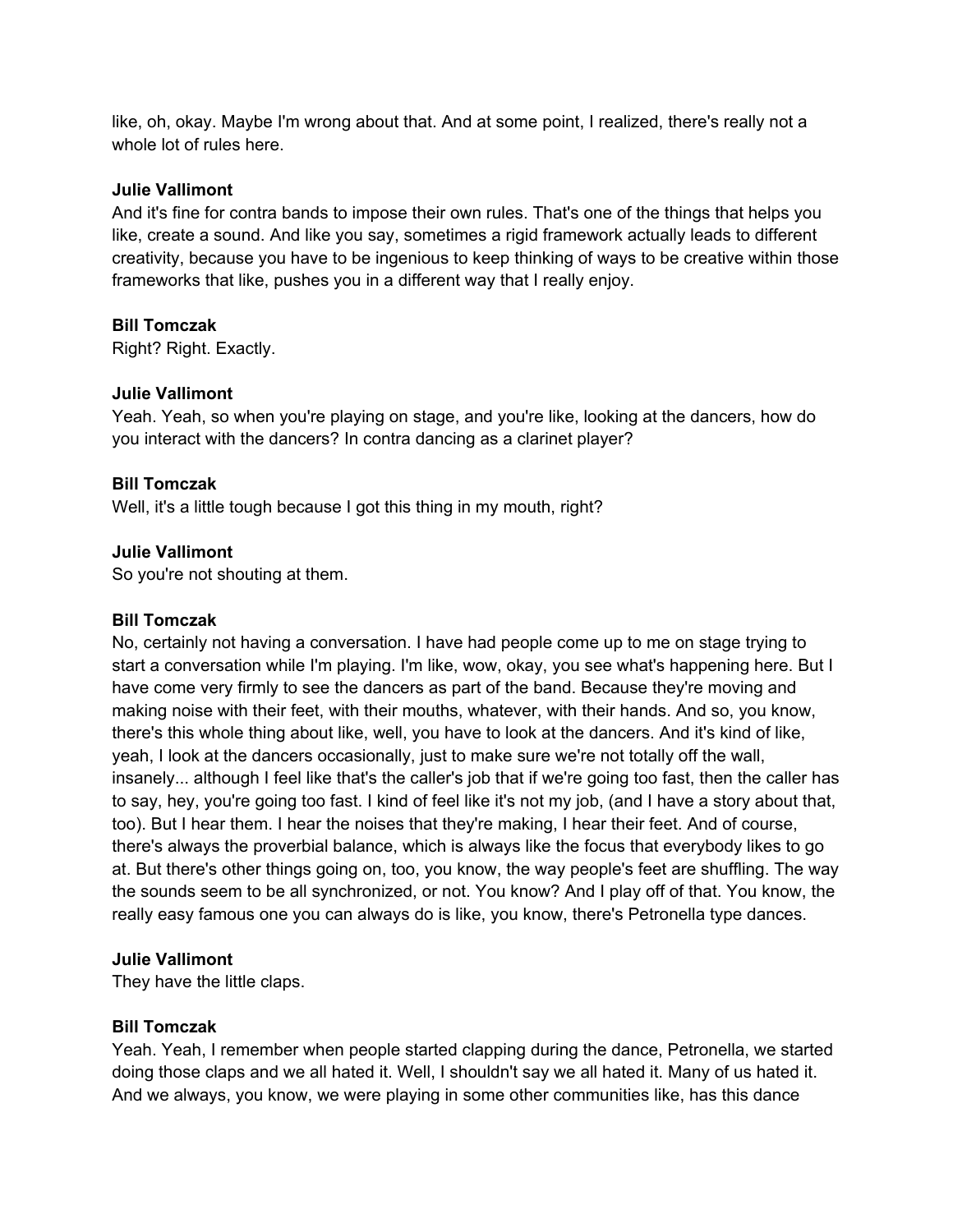gotten the clap yet. [Laughter] But we've gotten used to it. But it becomes something to work with. Now, it's another way that the dancers join in with the band. And, so you know, there's the classic, where you just drop out for those bars while they do their little Petronella turns and claps and just leave them alone. Don't even play anything at all for like, whatever it is, three, four bars, you know, people are afraid of stopping. I'm not afraid of stopping.

#### **Julie Vallimont**

Yeah, the the dancers just want to be part of it. You know, it's like clogging, you're doing footwork or clapping or whatever, more power to them, you know? Yeah.

#### **Bill Tomczak**

So I have to tell you this story is one of my favorite stories over the years. The the four... the Kaynor band?

#### **Julie Vallimont**

The Foregone Conclusions?

#### **Bill Tomczak**

Thank you. I was halfway there. So the Foregone Conclusions, there was a tradition for a long time that the Thursday dance that Tod ran was held at the Cambridge, I think it was a YMCA?

#### **Julie Vallimont**

The VFW?

## **Bill Tomczak**

Yeah, well his regular dance is the VFW but Thanksgiving, the Foregone Conclusions were in general, THE band. And they did this routine that was absolutely hilarious and had some really hilarious side effects. I think, I'm not sure, but I think the tune was the Blue Mountaineers. And they did this thing, where at the end of a round of the dance, they would start messing with the beats. So at the end of the dance, they would add one beat. And then, you know, of course, the dancers would, you know, haha, and then they would catch up and everything would be fine. And then the next time they would drop a beat, and then the dancers had to like, pull back and, you know, try to catch up again. And then I remember this one time, where they just, they just stopped playing. And my recollection of the tunes...this tune just like came to a dead halt, before you started up the next round of the tune. That's why they could do this. You know, they come in either a beat late or beat early or whatever. And then this one time, they just stopped playing. And the dancers kept dancing. And they started singing. And they, I swear, they did at least one round of that dance with no music whatsoever. They might have done a second round with no music whatsoever. And then the the Fourgones came in at the top of the next round. And it was just this like, big moment. So why not? Right?

## **Julie Vallimont**

Yeah. That's amazing. Yeah, like when you're talking about contra music, you know, you said the phrase wild abandon. And then you also talk about all these sounds and the grit. And I think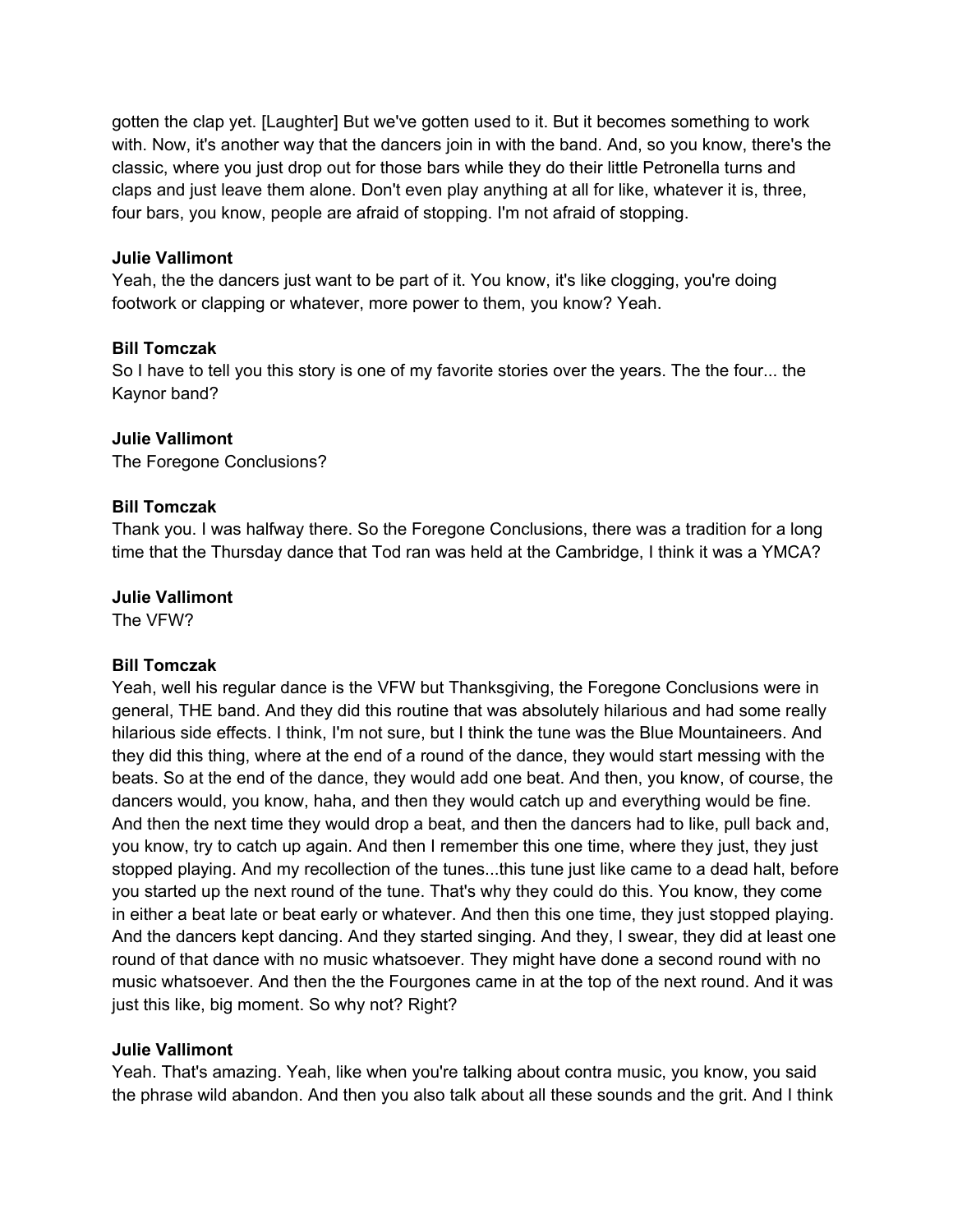that's what I love about playing contra dance is this like grit, this sense of abandon this, like, it's a little rough and tumble. It doesn't have to be perfect. And you can kind of do whatever you want to as long as you decide what is the basic integrity of the dance. And even then you can mess with that, like the Foregone Conclusions and lots of other folks have been known to do, right.

## **Bill Tomczak**

Oh we've done that. The Lizards have done that.

## **Julie Vallimont**

Yeah, exactly.

## **Bill Tomczak**

You know, the whole point is, you know, I go, I go back to that Dick Crum quote, people just want to dance to beautiful music. And as long as we're having fun, and the music is beautiful, and people are dancing and inspired by it, I'm good. There's things that I would rather not happen sometimes. But you know, those are choices that other people make, and, you know, more power to them. You know, I have my sensibilities and I'm sticking to them. That's, but there's, they seem to keep changing, too. So there you go.

## **Julie Vallimont**

Yeah, speaking of your sensibilities, who were some of your biggest influences in terms of the fiddlers that you were listening to or other clarinet influences, like you mentioned jazz or maybe classical music. And what are you listening to now?

## **Bill Tomczak**

Listening to now? Oh, well, you know, obviously Mary Lea and I played together for many years and so she's undoubtedly a big influence on my playing. Rodney [Miller] influenced everybody. I don't care who you are. You know, he does amazing things. I did... I played with Ruthie Dornfeld quite a bit for a while. She was fun. And I learned a lot from her. I'm still like, sort of, I feel like I'm still learning things from my memory of playing with her and some of the stuff that she's done. She's just a phenomenal fiddler. I just, I cannot say enough good things about Ruthie's playing. She's just unbelievable. Alasdair Fraser, speaking of wild abandon, he and I, at Scottish week, we'd get really, really drunk and just play shit. I just have this memory at like two or three in the morning. It's Scottish week and Alasdair's hair is completely sopping wet and flying all over the place. And he's just sawing away and playing and doing whatever it is we're doing. And it was very cathartic. It was very good. I think I learned a lot from him. Gosh, who else...there's a bunch. You know, just basically all the people that, you know, were the fiddlers that were playing in New England at the time. And then, when I started, especially when I started playing saxaphone... I started playing saxophone in the 90s. I came across my first tenor sax and fell in love. For one thing, the saxophone is a much more sane instrument than the clarinet. The clarinet is just stupid. But it's still who I am. I mean, it's like, you know, that's, that's my instrument. And I, that feels like, closer to my voice than anything else. I was just saying to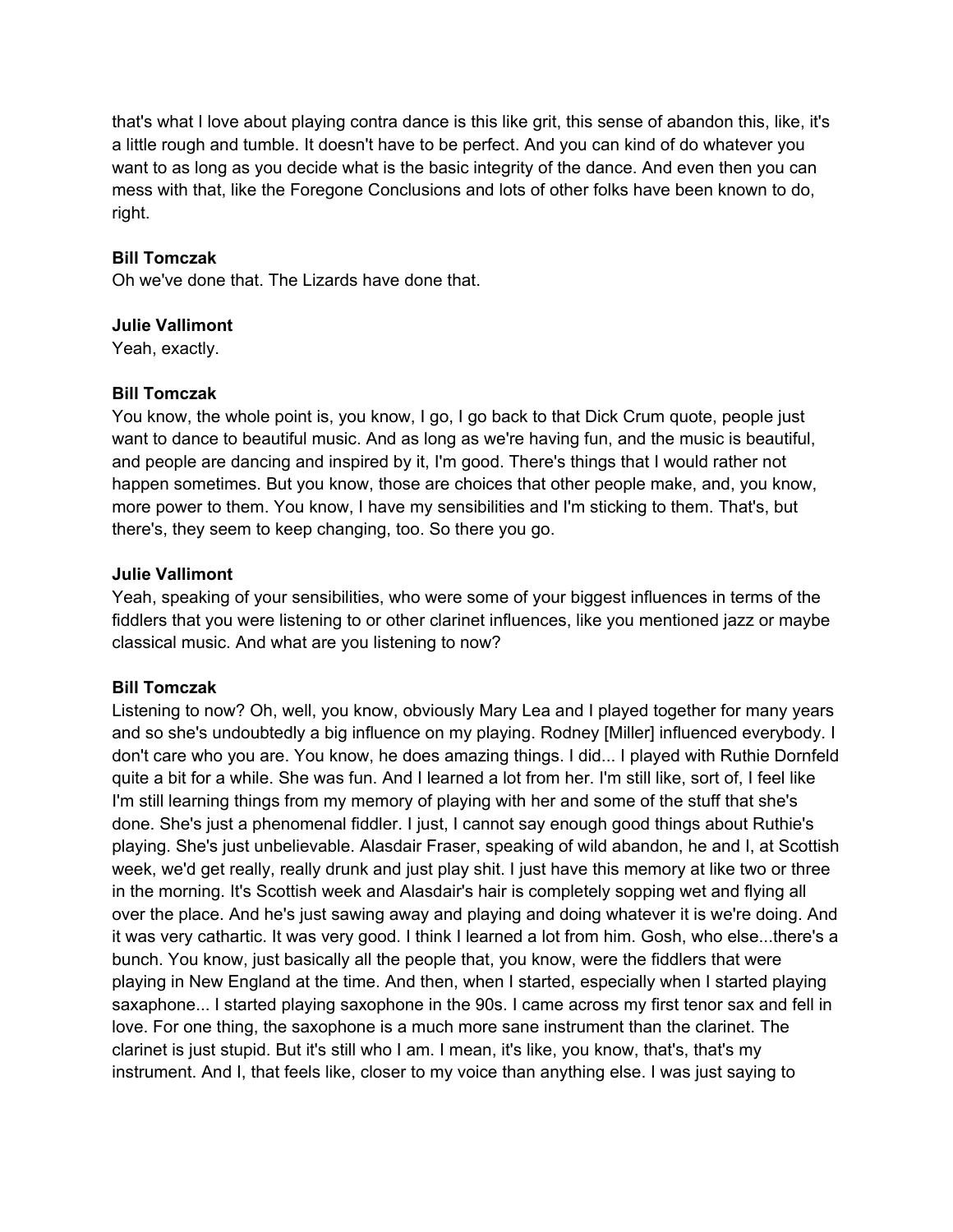someone the other day, we were doing some gigs. Yeah, I kind of feel like a clarinet player holding a saxophone. But you know, I do alright.

## **Julie Vallimont**

Yeah. I feel like that's what happens to a lot of piano players who learn piano accordion.

## **Bill Tomczak**

Yeah.

## **Julie Vallimont**

Yeah, I mean, I used to play saxophone, like all through high school.

## **Bill Tomczak**

Really? You poor thing. Why'd you stop?

## **Julie Vallimont**

Well, speaking of poor thing, it was because I had dorm roommates and I didn't have anywhere to practice. I grew up in the middle of nowhere, and I could play and only drive my family crazy, but I don't want to go to the practice room. If I did want to practice, I wanted to practice piano. So I kind of just... it's not a roommate-friendly instrument.

## **Bill Tomczak**

It's a lot more... or... I have to say a wife-friendly instrument because I was just learning to play saxophone when I was still married to Susan [Kevra]. I think it drove her a little crazy.

## **Julie Vallimont**

But I don't think of the saxophone as a very hard instrument. Like it's, it's not like the trumpet or like, the French horn. Like anybody who plays French horn, it's just insane to me, like, how does that even work? But how is the clarinet harder than the saxophone? I'm curious... or like weirder:

## **Bill Tomczak**

Um, before I before we leave this, I just have to say Matt Glaser said to me once he played around with the saxophone a little bit, he said, this is a toy instrument. Like, what's the big deal?

## **Julie Vallimont**

Right? It's so satisfying. Like fiddle is also a weird instrument, like, millimeters of where your finger is on the fingerboard affect your entire pitch and everything. It all happens in, like three inches of space, how do they do it?

## **Bill Tomczak**

Yeah why do they put strings on the damn thing? I mean, come on. But, so it's hard... this may get a little bit technical for some people. Maybe you like this, but...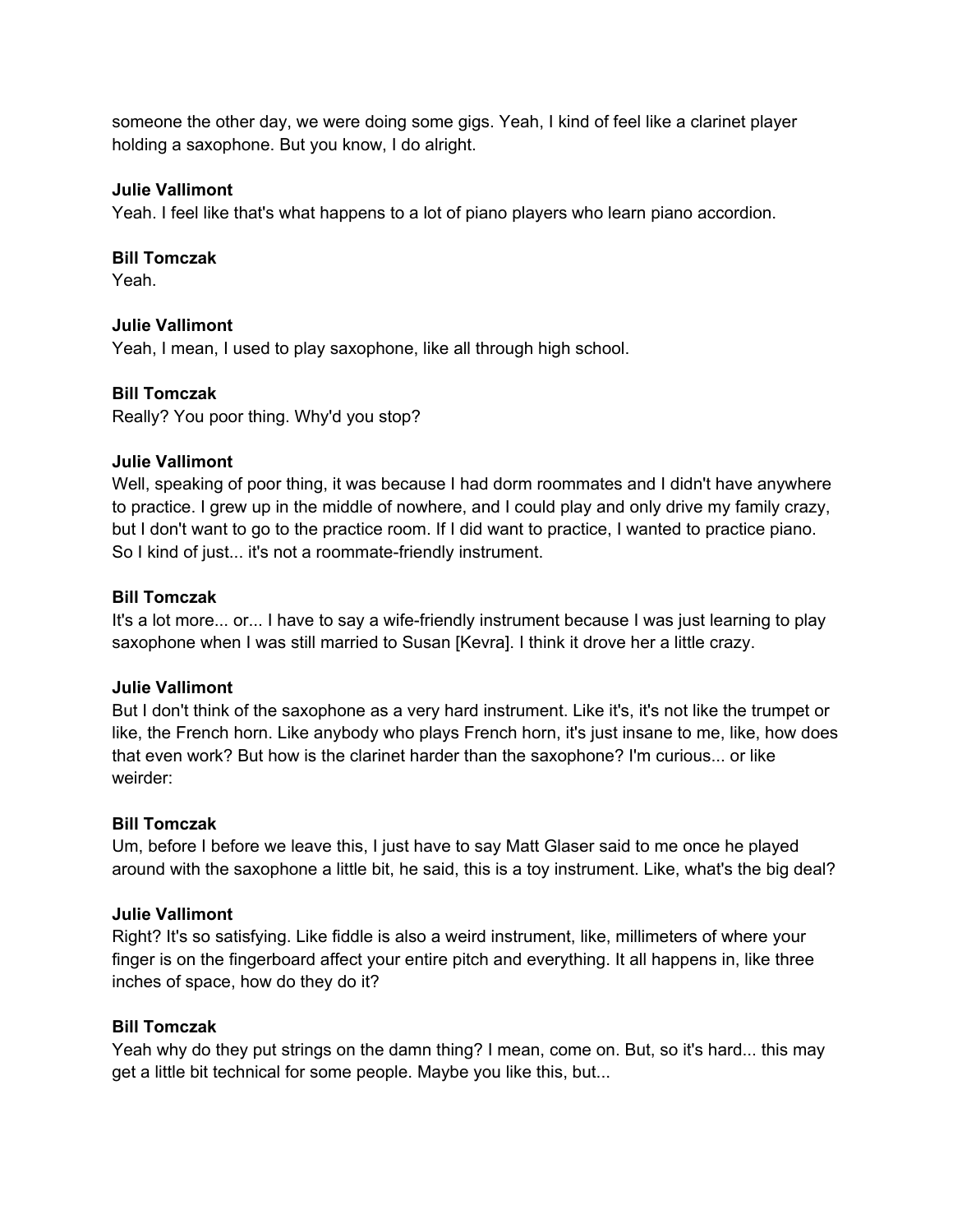#### **Julie Vallimont**

The one clarinet player listening to the podcast, right? So clarinet player, this is for you.

#### **Bill Tomczak**

All wind instruments basically operate on the octave. So you play a scale with a certain set of fingerings. And then you press this little thumb key, and now you're playing the same notes an octave up. You know, that's, that's the way a sane, normal rational wind instrument works. The clarinet does not operate on octaves, it operates on octave and a fifth. So I play all these notes in the lower register, I hit a thumb key, I am now playing notes that are an octave and a fifth up from those notes. And so what this also creates is this little thing we call the break. So there's all these missing notes between those two registers, right. So we have all these funky little weird keys to help us bridge that gap between the two registers. And then what this ends up doing is you have, and again, this happens especially in the key of A, there are certain situations where there are certain notes, you have to figure out whether you're, you know...there's these pinky keys, you have to figure out if you're playing it on the left pinky or the right pinky, because there's a couple of notes...well one note in particular, that you can only play on the right pinky. So if you end up landing on one of those notes, that's on the right pinky, and you need to get to that one. The only thing you can do is play that same note on the left pinky to get to the note on the right pinky. And it's a pain in the ass. So, which reminds me of another story. When you're at NEFFA, Dan Beerbohm and I were talking and he's a clarinet player, and he was like he was oohing and ahhing like, wow, you get this like really kind of bluesy, jazzy sound, you know, and especially in the key of A? And I pointed out to him that note... so in the key of A that note that I play on the right finger, is A, right? In that upper register, and that note that I'm trying to get to is C#. This what happens if you just lift your finger up to go press that key, you go A, C, C#. Add a little bit of a slur and you've got yourself a nice little bluesy slur to C#.

#### **Julie Vallimont**

Yeah, you got your flat third right there.

#### **Bill Tomczak**

Absolutely. And he was like, No, it can't be that simple. It's like, I'm cheating the whole time guy.

#### **Julie Vallimont**

Yeah, so it's just like leaning into some of those things.

#### **Bill Tomczak**

Well, it's the instrument right? This is what it's what I have to work with. Right. So...

#### **Julie Vallimont**

What are some of your favorite things to do on the clarinet for contra dances?

#### **Bill Tomczak**

Oh, wow, that's... now there's a question I would never have expected. Yes. What are my favorite things to do on the clarinet?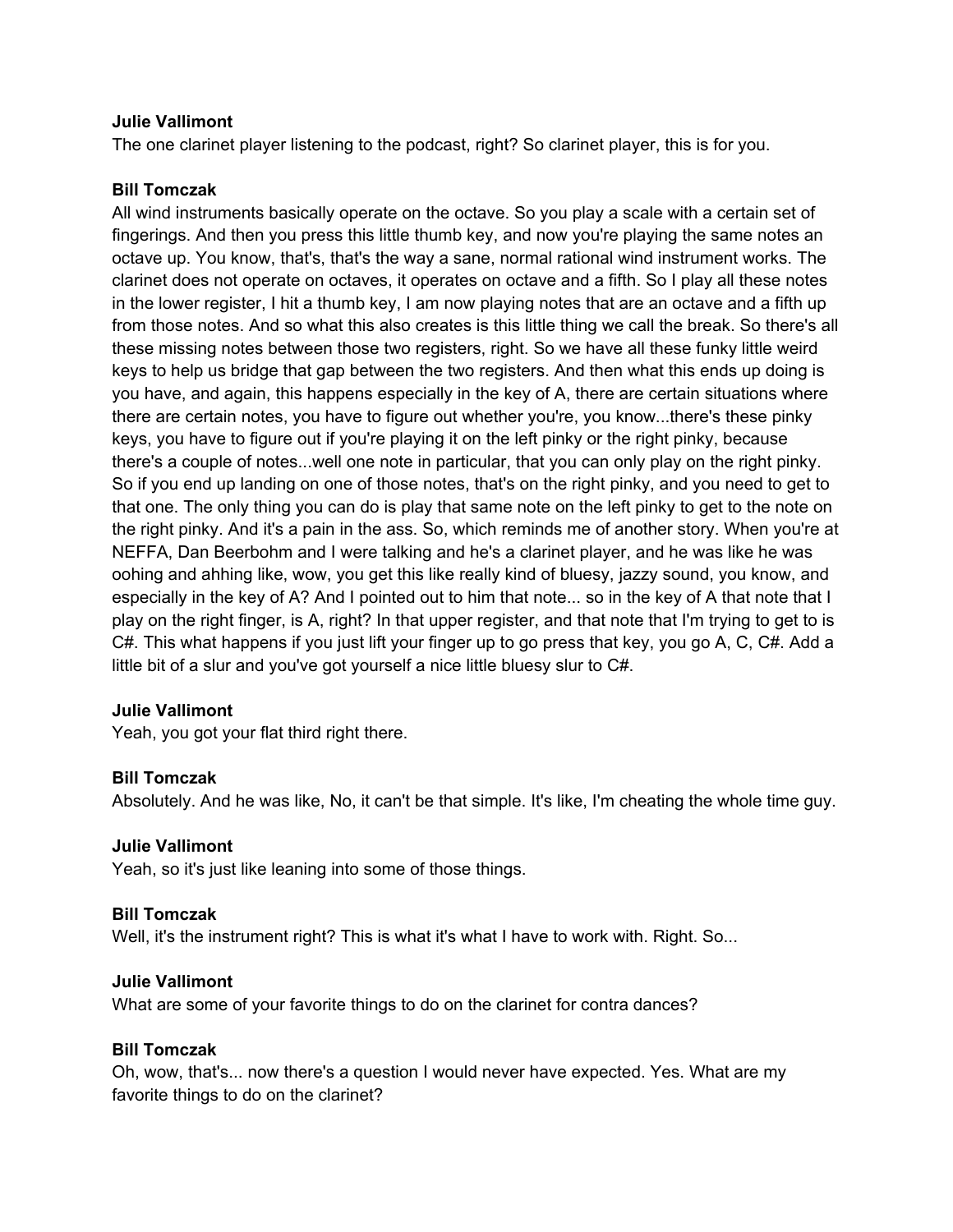## **Julie Vallimont**

Musical or otherwise.

## **Bill Tomczak**

It's changed over time. Now... I think, really, it's not any specific technique thing or anything like that. It's funny, you know, what comes to mind is on our second CD, the Lizard CD, and I don't know if you played this cut with Dave or Kate, but it's the one that always comes to mind when I just think this is a perfect recording. This, this is a perfect track. It's, it's the first track on the CD Log Cabin. And it starts off, and this is it, you have to keep in mind again, we did not arrange any of that CD, we just like walked into the studio. And we said, Okay, you take it, you take it, we'll do something here. Let's go. And then we just go off into our little booths and record. And that Log Cabin track. I think it was just the one take, I don't think we did anything other than that one take. And so Kate did something she'd never done before in that take. She started with this vamp that was like, Oh, this is cool. And then I was supposed to come in on the first round. And I started off I was like, I'm going to play I'm going to play the melody, right? And then I got about maybe a bar or two into the melody, and then I just thought, no, I'm just gonna hold this note for a while and see what happens. And then I just improvised the rest of the way through. I like doing that kind of thing. We did, that reminds me of a time when we were playing at Greenfield and Naomi Morse and a couple of other young women who were getting into playing for contra dancing at that point, it's like her cohort. Rodney's daughter I think was there, Elvie [Miller] was there. And they're just sitting in the back of the stage at Greenfield. And we're just, and the Lizards are kind of playing away. And at some point, we probably... we might have switched. I think we did actually, you know, this is before we got too into the one tune thing... but at some point we started playing An Irishman's Heart to the Ladies, you know that tune, right?

## **Julie Vallimont**

Yeah. That's an A jig.

## **Bill Tomczak**

Yeah it's an A jig. But, you know, it's like it's a great blues tune. Which is the way we're playing it at the time. But so we switched to Irishman's Heart to the Ladies. Nobody took the melody. And we were all just kind of like jamming the chord changes of Irishman's Heart to the Ladies. And afterwards, I think it was... Naomi came and was like, you didn't even play the melody until the second or third time through? It's like, yeah, that's what we do. I like doing that kind of stuff.

## **Julie Vallimont**

Was there were there other contra bands? Like not playing the melody? Did that feel scandalous? Were the dancers, or the caller like, where's the tune? Or was that a pretty normal thing for you guys to do, then?

## **Bill Tomczak**

Oh, well it became more and more normal. I don't, I can't believe nobody had done that before. That... I can't believe nobody did that before. Someone had to have been, must have been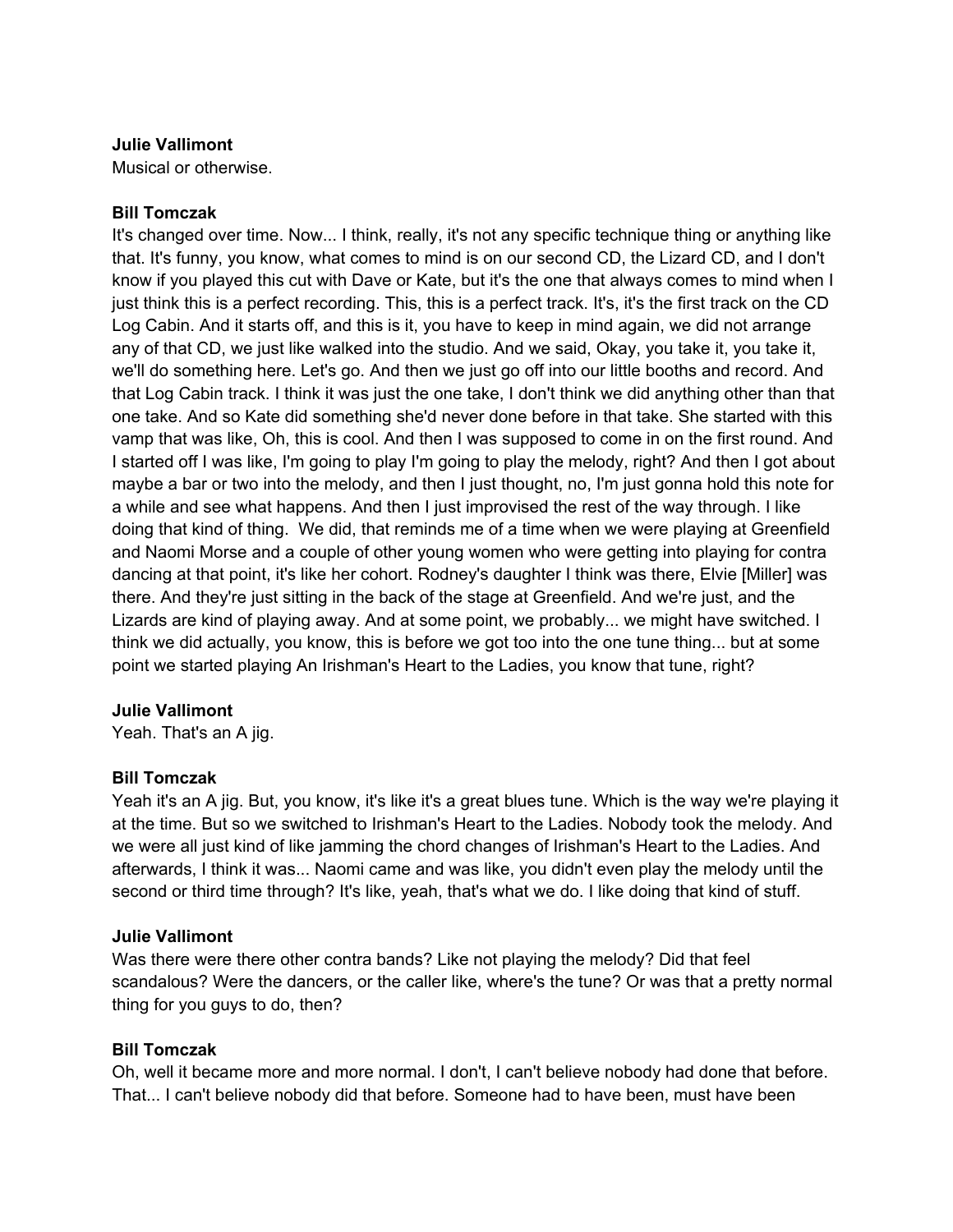doing that. But you know, I mean, the big band at that time in those days was, you know, like Wild Asparagus. And it's like, certainly at that point, my impression was, and I believe is true, like, everything was worked out ahead of time. Nobody did anything that wasn't part of... because they practice. The Lizards never practice. I don't even know what we would practice if we were gonna practice. But, you know, they, they worked out these arrangements and they worked out these things to play. And I can't imagine a band like Wild Asparagus. Definitely not a band like Nightingale. You know, that would probably... maybe not offensive, but just in bad taste.

## **Julie Vallimont**

If they were to not play the melody...

## **Bill Tomczak**

Well you know, I'm projecting onto them the idea that maybe what we were doing was in bad taste. Because they would never do that.

## **Julie Vallimont**

Yeah, I don't know. You know, I think like, both those bands have arrangements, we'd have to ask them. I think, of course, not every note is scripted, right? It's like you're improvising within your arrangement. I'm sure that like every time the arrangement comes out a little different. And then there's other things you probably played note for note every time, you know, but I that would be a great question to ask them. I don't think it was all scripted. But certainly, there wouldn't be a time when maybe nobody's playing the melody for some length of time. And I play with bands that aren't that rehearsed. And usually, if the melody is not happening, there are players who have this immediate instinct to think, oh, no, this is terrible. I must fill this space.

## **Bill Tomczak**

The only time that has become a problem in the Lizards is when at the end of a round the tune, we all decided to stop playing.

## **Julie Vallimont**

Oh and then it's over.

## **Bill Tomczak**

Is it over? Immediately, one of us goes, Oh my God and starts playing the melody. But other than that, yeah, I mean, if if we stop playing, you know, if everybody starts playing at the top of a B, that's cool.

## **Julie Vallimont**

Yeah, I mean, today's contra dancers in for the most part are pretty used to that. They're not gonna freak out if the tune's not there, you know, as long as you give them something phrased enough they can dance to it.

## **Bill Tomczak**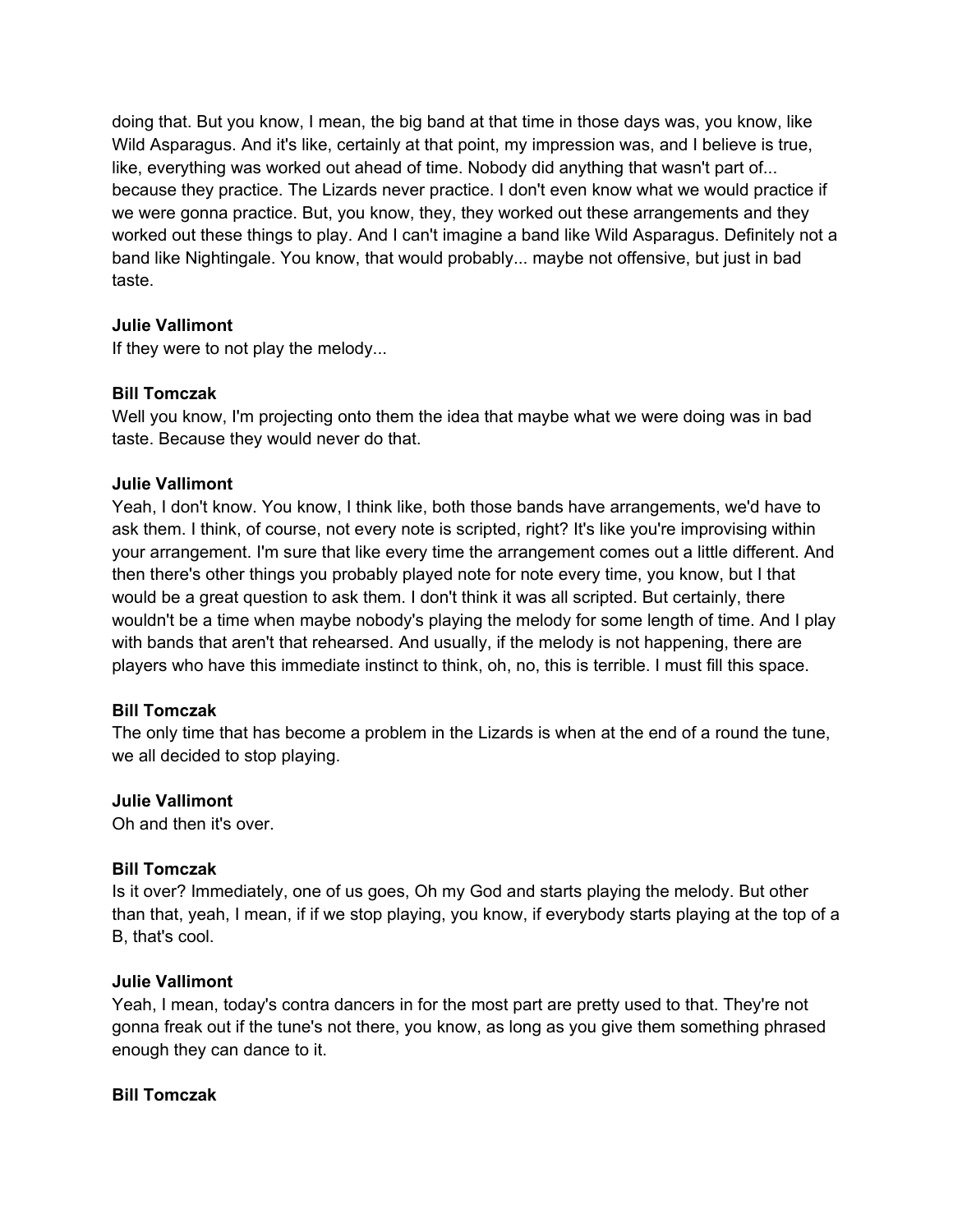But it's not traditional!

#### **Julie Vallimont**

Well, it is.

#### **Bill Tomczak**

My point exactly. [Laughter] What was I thinking, oh, some thought just flitted through my distracted, chaotic brain.

## **Julie Vallimont**

What are your biggest influences that you bring into your contra playing that come from outside the contra tradition, like...

## **Bill Tomczak**

Well, you know, clearly, absolutely Bulgarian music, Eastern European music, Romanian music. Because that's the music that I most bonded with during that period when I was playing that music. And you can see, it's like, I tried to sneak in the hijaz scale, whenever there's an opportunity. In fact, we did, I think we did this on a recording, we have a thing that we do with Opera Reel, where we just changed the mode. It's basically exactly the same melody, but we change the mode to what some people call Jewish minor. Or you know that that Eastern European scale. And then there's like, there's a whole sequence we go through...speaking of arrangements, we do have this arrangement, where...but it's never quite the same every time, obviously. But we'll, you know, I'll give the nod to Kate. And then we'll switch into that, that Eastern European mode. It's actually kind of derived from the Turkish maqam system. And we'll play that for a few rounds. And then we switch to another mode. Still, again, more or less playing something like the melodies as much as you can in that mode. And then we'll do that for a couple of rounds. And then we'll switch back to the original mode and do that for a round or two. And then we come blasting in on a big, you know, D7, or A7 chord is it? It's a D right? So we come blasting in on a big D7 chord, and then go back to the straight major, original Opera Reel melody. So that's our arrangement. So yeah, it's a lot of... I think, a lot of the work that I did trying to learn fiddle embellishments and everything, I think they deteriorated over the years into basically, you know, Eastern European clarinet techniques. Because you know, it's a clarinet.

## **Julie Vallimont**

There's a lot of cool ornaments you can do on a clarinet that you can't do on a fiddle, so...

## **Bill Tomczak**

Oh, yeah. It's funny. Betsy Branch hired me to do the Portland Revels a few years ago. And I was one of the ringers, because it was a... it had a lot of Eastern European, Bulgarian type music in it. And so, and Betsy, you know, had never played that music before. So we actually worked with her a bunch, you know, just sort of like do a reasonable simulacrum of Eastern European fiddle playing. And I gotta say she did a brilliant job. She's an amazing fiddler. She got the feel of it down real quick. That's great. So yeah, you know, other than that, you know, I grew up listening to things like rock and roll and, and then once I picked up the sax, the real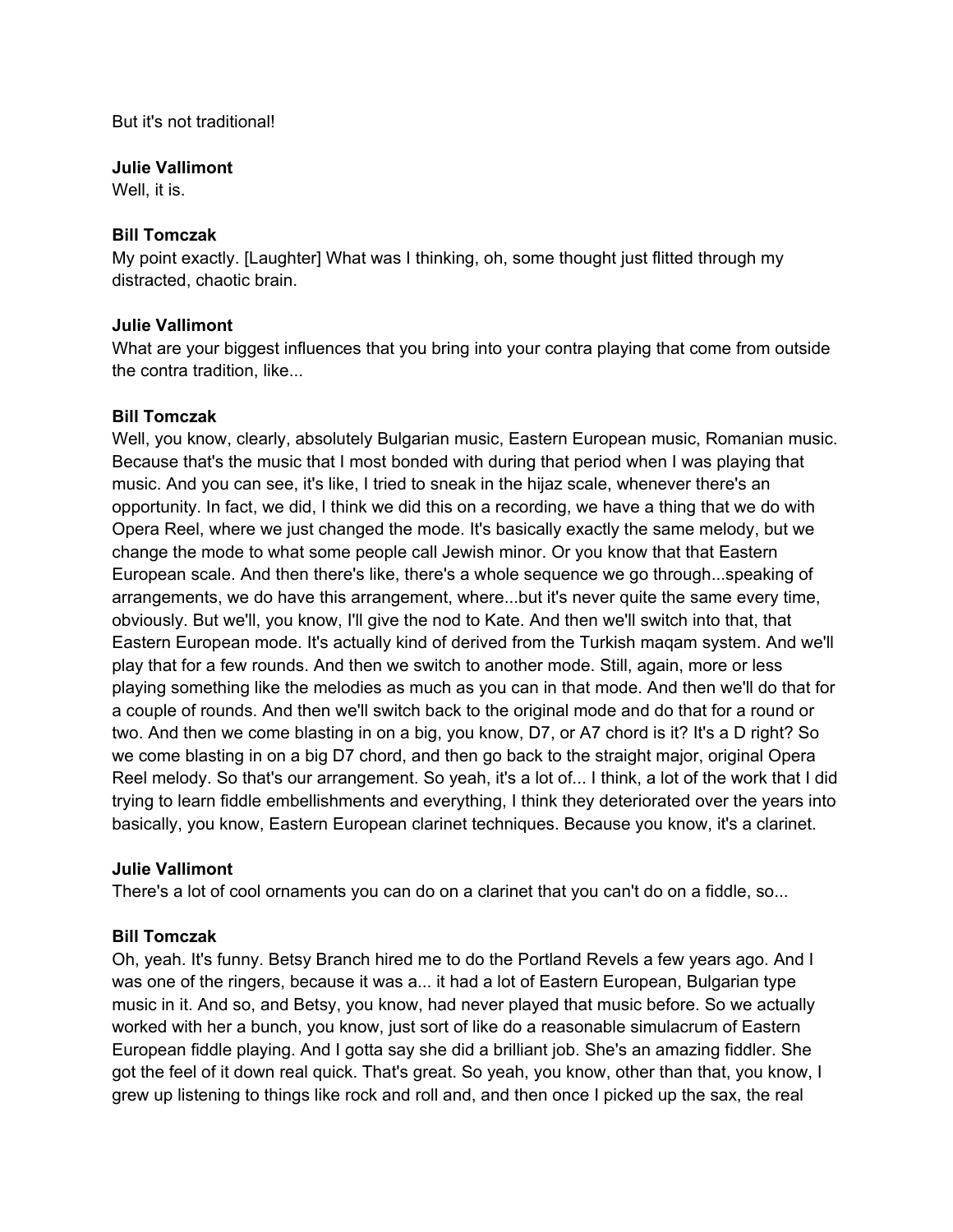irony of the sax is when I was in college as a music major, I hated this sax and I hated jazz. I think that's hilarious. But when I took up the sax, I started listening to a lot of jazz. You know, it's like, I was really taken with, you know, some of the the greats from, you know, the 50s and before. Stan Getz, Lester Young, Pee Wee Russell, I mentioned before was a clarinet player that I really liked. I discovered, oh...one of my cohorts in the international, you know, a guy who played a lot of Bulgarian clarinet lived in California. He sent me a tape, which I now was able to purchase. It's a jazz recording of Creole musicians in Louisiana. They, I can't remember the clarinet player's name. But he was sort of in the same area with, like Johnny Hodges, and...so all these clarinet players, obviously in Louisiana, and I listened to a lot of those guys. And I got a lot from them. Edmond Hall was just... totally fell in love with his playing for a while. Another one of these New Orleans, jazz clarinet players. So all of that stuff is in my ear. And, and then I don't worry about imitating it or trying to learn something from it. I just figure you know, I heard it, it's in my ear, I'll play with it. And I do... I end up playing with it. So, and you know, it's like it's a dance. Right? If it doesn't work? Well, I'll try it again and see if I can get it to work next time.

## **Julie Vallimont**

Yeah. I mean, that's worth trying it a few times to see if it'll work. And then after a few times, you know then maybe you will or won't?

#### **Bill Tomczak**

Yeah, maybe it's time to give that one up.

#### **Julie Vallimont**

Yeah, I was intrigued before when you were talking about the amount of swingy-ness in different kinds of music. I have been, the last few years as a rhythm player, just obsessed with groove and thinking about it and analyzing it. And I'm curious about your thoughts about it as a melody player. And I don't know, talk about groove. What do you want to say about groove?

#### **Bill Tomczak**

It's a hard thing to talk about, really. And you know, when you say groove, you know, my mind, of course, immediately goes to... well, you know, there's Bulgarian groove, and there's Irish groove, and there's Scottish groove. And New England is, you know, it's a big bush now. So who knows what groove actually means in there. If people are having a good time dancing, hey the groove is good. I know one thing that comes up for me ... I think it's one of those things that's possible to overthink. I think that's kind of probably what happens a lot. You just have to just play along with recordings, play with other people. And don't engage your head so much as your heart and your body. And when it feels right, it feels right.

#### **Julie Vallimont**

Yeah.

## **Bill Tomczak**

You know? That's what it comes down to. Because when you start talking about it and thinking about it, there's a... in fact, we were just talking about this the other day, with something that's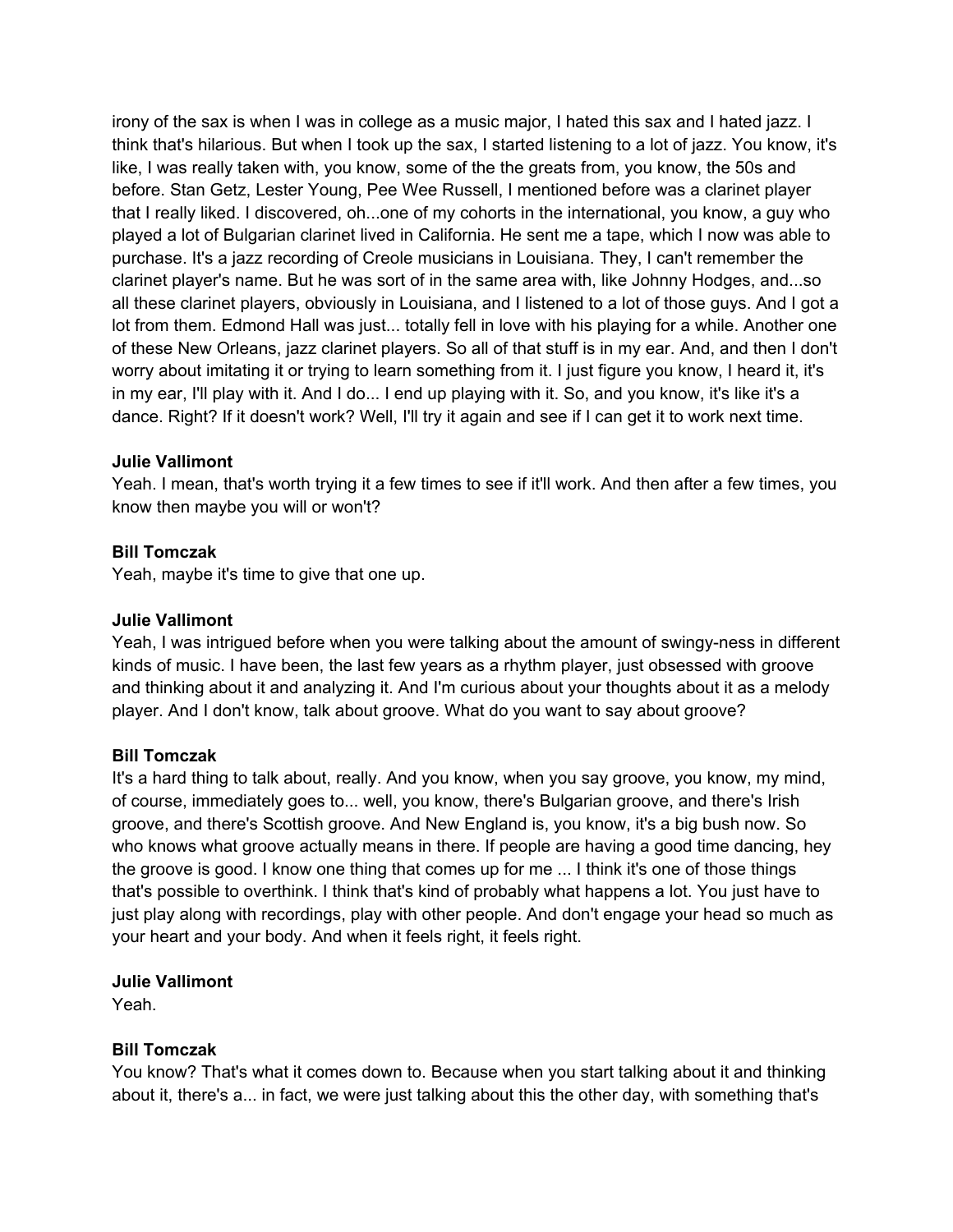been happening in the contra world, which I don't know if I want to get into or not. But in jazz, I took a bunch of jazz lessons from a guy named Billy Novick in the Boston area. And I was a terrible student of his. I mean, it's like, I took probably a dozen lessons with him over the years. And I feel like I'm still trying to figure out how to incorporate some of the stuff that he talked about. But really helpful, really. And a really good guy, just... I love Billy to death, and one of my big influences on playing. He famously said to Kate Barnes one day, it's like, yeah, you know, Bill starts coming along really well, and then he goes on one of these contra dance tours, and he comes back and he's all squared up again. [Laughter] Yeah, yeah. But, um, one of the things that Billy would talk about... so you know, when you talk about swing in jazz, you know, that's kind of, in a way, where the term probably came from, you think of the triplet eighth, right? It's not just dada, dada, dada [Bill sings straight eighth notes without swing], it's da-da, da, da-da [Bill sings eighth notes with swing]. And I'm sorry, that's not just swing.[Laughter] It's more than that. And it's not really a triplet, and it's not really a dotted eighth quarter kind of thing.

#### **Julie Vallimont**

Yeah.

## **Bill Tomczak**

And what he talked about was that swung note, that triplet, 16th, whatever it is, actually just has a little bit more weight than the other note, and maybe a little less time. But it's like, the way you weight that note, as opposed to, like, dada, dada, dada [Bill sings swung eighth notes without emphasis on one note more than the other]. You know, it's like... oh, I can't think of any tunes, you know, to do that. But it's like, if you follow that as a technique you will not be swinging, you know. Whatever note values you want to choose, you will not be swinging. It's a feel. So, I go back to: So play along with recordings, you know, get the feel of it, don't overthink it, but feel it. It's in your body, it's in your heart, that's where it's got to be. And I would apply that to any traditional music, you know. This sounds like a Bulgarian playing it versus some Polish American guy in Boston playing it. And not that there's anything wrong with that, because one of the things that I got criticism for during my international days was that my feeling was, we can't sit here trying to replicate what they do on these recordings, you know, what these Bulgarians are doing? Because you have to make it your own on some level. And, you know, that was, that was heretical, you know. And that's kind of what led to like, oh, well, contra dance. I live in New England, so if I play New England contra dance music, who can argue with me? Well, turns out a lot. But I had better standing. So in my way, I've made contra dance music, mine, you know. And I have some people who are willing to put up with what I've done to it. And people seem to like it, and they hire me. And life is good, right? [Laughter]

## **Julie Vallimont**

Yeah, I mean, for a lot of musicians, with some amount of technical skill, you can play music from a different genre and read it off of sheet music, but the feel isn't necessarily right. And it comes from that groove, that invisible nuance of its... it's not just, you know, the amount of swing in your eighth notes, or the beat placement, or the emphasis, or are you on the front of the beat or the back of the beat, or just all these a million little invisible variables.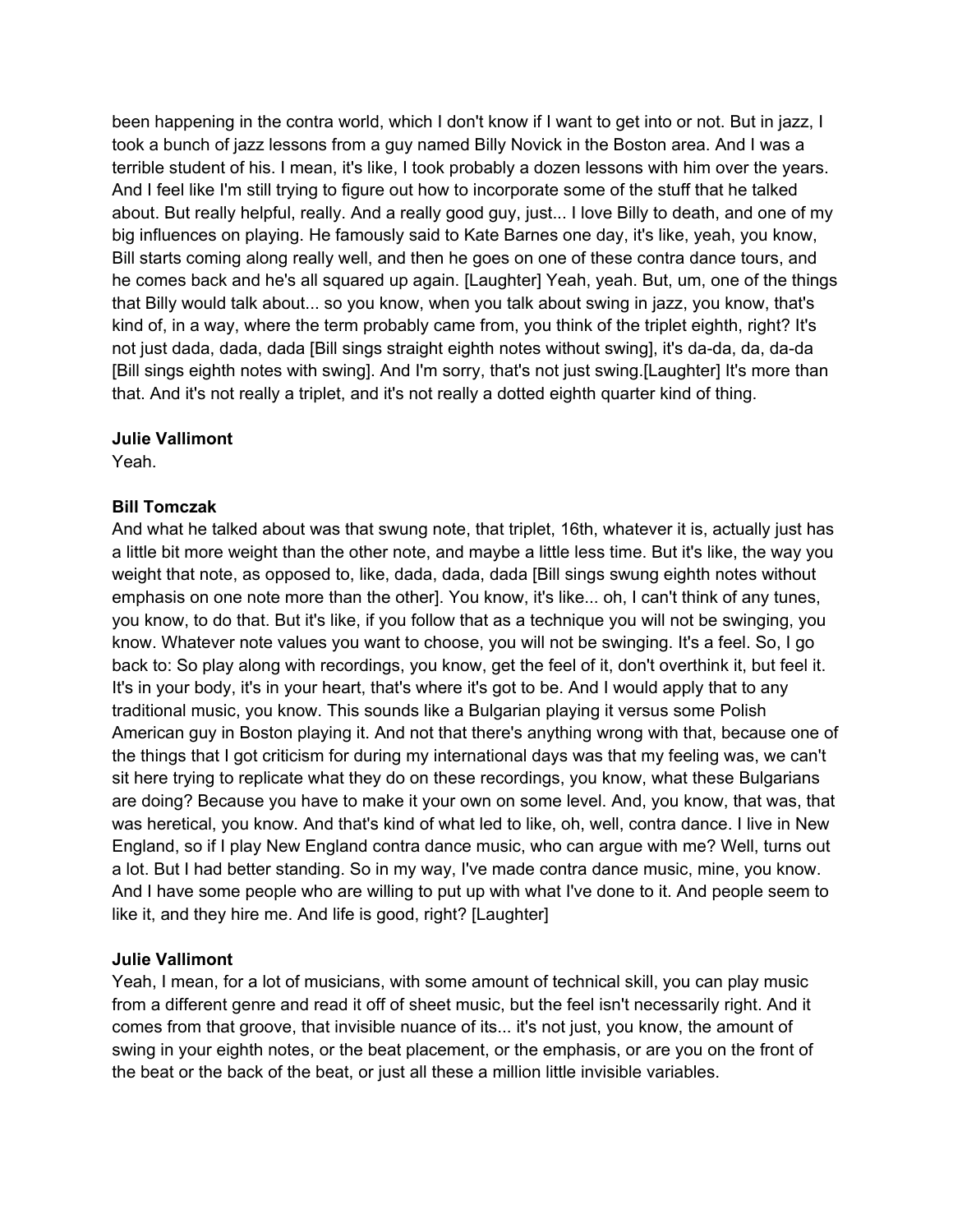#### **Bill Tomczak**

Yes, yes to all of that.

#### **Julie Vallimont**

Right, exactly. And when you immerse yourself in something long enough, you just... if you're a good listener and you spend time immersing yourself in it, you can just kind of through osmosis lock into that groove.

#### **Bill Tomczak**

Yeah, that's exactly it. You just have to do it a lot. And you have to be with people and play with people and lock into them. And yes, it happens in your ear. That's where it starts, you know? And then how does that make you feel? How does that make you move? What is it, you know, and you just keep adjusting. An analog to that... there was a particular Macedonian clarinet recording. It was a dance that I was always learning. And I would listen to it and I tried to play along with the recording, and I don't think I ever transcribed or even tried to transcribe it. But I think at that point, I was like, well, I'm gonna learn the melody, and then I'll just keep on honing in, playing along with this recording a million times. And, you know, slowly hone in on what he's doing. Now, you know, play with it, you know, practice with it for a few hours. Work, you know how that goes. And then okay, I got it, I got it. Then we go and play the dance. And I'd be playing it, and then go back and listen to the recording after I played it a few times out in the wild. And then come back and I was like, oh, he's doing way less than I think I need to do, you know. And so then I find myself toning it down. And it wasn't about notes. It wasn't about embellishments. He wasn't really doing a whole lot of that. But the feel...

#### **Julie Vallimont**

Yeah.

## **Bill Tomczak**

That was the thing that I... it just took me several rounds of that to sort of get to the point where, oh, I get it. There's a concept I have and it just drives me crazy. I hate it when I hear other people doing it. I hate it more when I find myself doing it. Because I know better. I talk about it: trying too hard.

#### **Julie Vallimont**

Oh yeah, right. Oh, yeah. I feel like that's really easy to do in contra music when we're trying to make it exciting and we like overplay. And sometimes that gets less of a result from the dancers, than if we just let the music be what it is.

#### **Bill Tomczak**

Just enjoy what you're doing. Put some enthusiasm in it and you can just, you know ... this is another thing, talking about what's changed over the years. I have a really strong memory of dancing in the lower hall at NEFFA, probably still the early 80s. And it was Bob McQuillen, April Limber, and Pete Colby of the original New England Tradition, I think they called themselves. And you know, if you've listened to those recordings... if you've ever listened to April play, she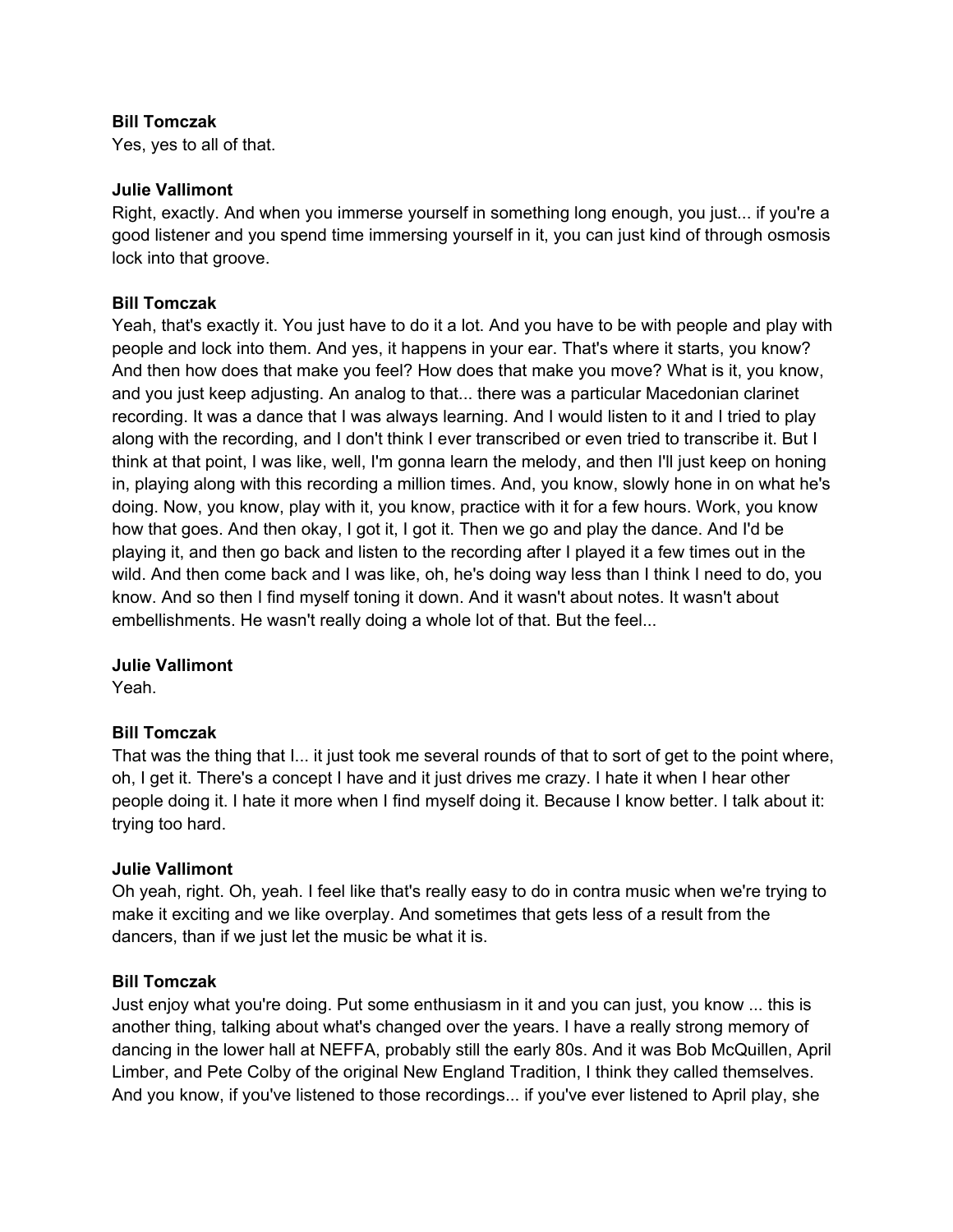plays the melody, ornaments and all, exactly the same way every single time. Pete Colby is just, you know, wailing away on the banjo. And I'm not as familiar with the banjo but I have no doubt he's playing it exactly the same way or close to the same way. Every single time. Bob McQuillen, same thing. He plays Bob McQuillen, right? So here's this trio playing in the lower hall, and it was the best dance music I think I have ever danced to. I went through moments over those years, where I would listen to some... like Susan had a band with a couple of other women named Susan in the Pioneer Valley called... I think they call themselves The Susans. And you know, very straight ahead playing, you know. Just traditional in the New England tradition band sense of the term. And I would dance to them. And I would just come away feeling like, this is what people really want to be dancing to. They don't want to dance to this bullshit that I'm playing. But so that night at NEFFA in the lower hall, I am totally grooving on this band. They are fantastic. It's the best dance music I've ever danced to. And people are griping about how boring they are. Like, can you not hear? [Laughter] But, you know, that was a period when things started shifting and we had to be exciting. We had to do stuff.

## **Julie Vallimont**

Yeah. Yeah. It's like, are you looking for ear candy and like constant stimulation? Like is it a concert? But then there's that groove. And I think... I feel like there was a time when that was a very traditional groove to hear in contra dancing, right? Like the Bob McQuillen sound, the boom chuck. Like the sound of boom chuck in general is not commonly heard a lot [today].

#### **Bill Tomczak**

That was New England contra dance music. That's what it was.

#### **Julie Vallimont**

Yeah. Yeah. And that kind of groove or like... if you listen to the New England chestnuts album... so the tunes are played with a certain kind of lilt and swing and the kind of boom chuck that's underneath them. And nowadays, you hear a lot of different kinds of music for contra dance. But along with that comes a lot of different kinds of grooves, right? Like you can hear The Horse Flies which is a way different groove, or the Clayfoot Strutters versus like a lot of bands that are... I think of other bands as being like really on the front of the beat, you know? I think of contra music as being like that. Whereas I feel like the older style was more centered in the middle of the beat. It had this kind of swing and lift in it. And today's music is more out to the front of the beat, like a band like Great Bear. I feel like I could say that playing with Noah a lot. Like he's, you know... they're out on the front of the beat. It's exciting. It's edgy. I feel like the Lizards definitely live on the front.

## **Bill Tomczak**

That's all Kate. She's totally like, as far ahead of the beat.

#### **Julie Vallimont**

Oh totally, exactly. Like, you know, they say like jazz players, they're so far behind the beat they're almost on the next one. It's like the opposite. Yeah. And so that's fine. Because then you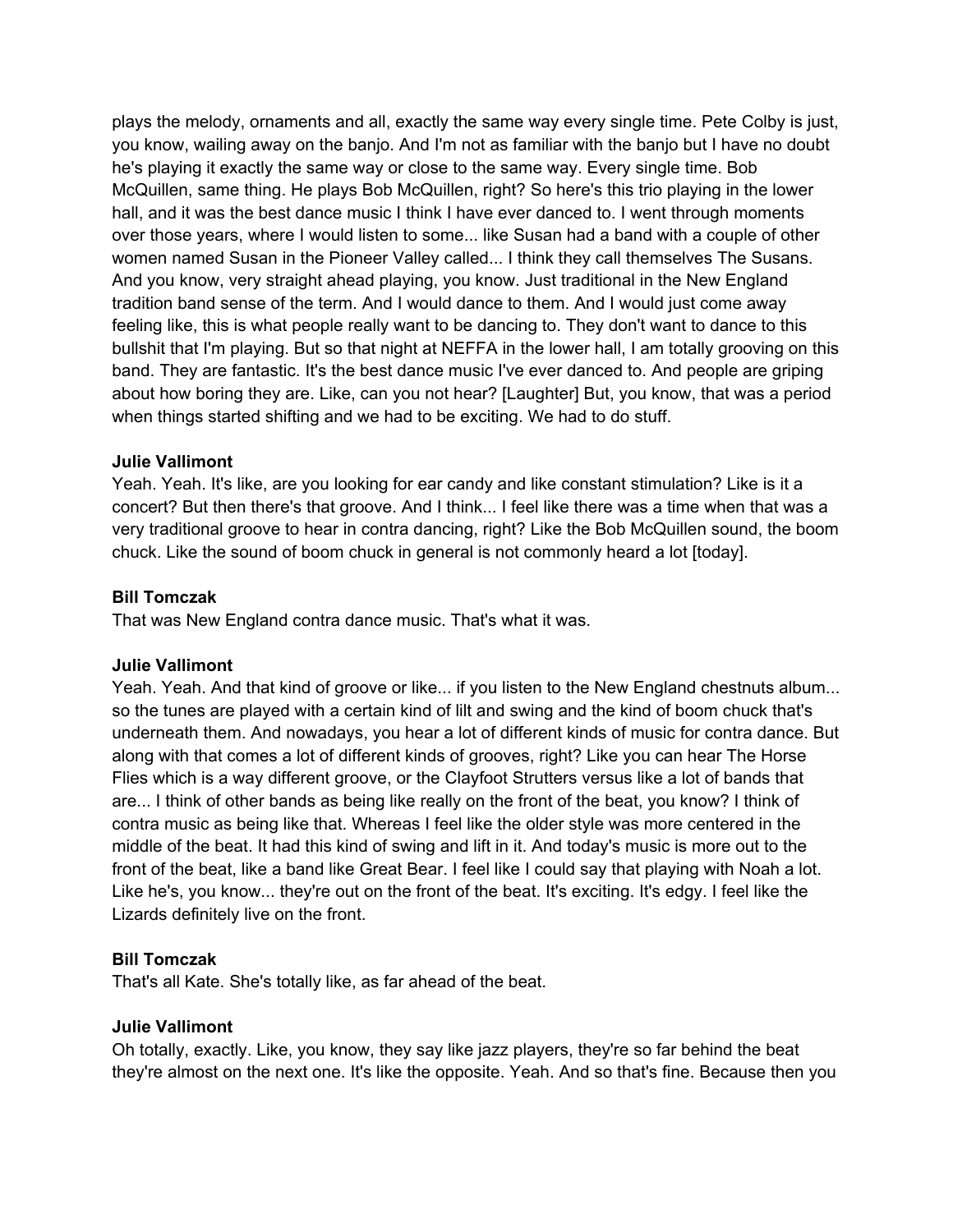get to be like, the counterpart to that, right. To like, balance out the other side of the beat, if you want to. You can like play with that, I guess, if you want to be on the front or not.

#### **Bill Tomczak**

Well, you know, that gets to another point for me, that you play with the people you're playing with. In a band, to my mind, everything that happens in the band, every player, has to do whatever they can to make everyone else sound good.

#### **Julie Vallimont**

Yeah,

## **Bill Tomczak**

You know? That's the goal in my mind, you know. We should all be basically supporting whatever it is that you're doing. And if that means playing off of you, or kind of like, having a tweak once in a while... as long as you don't go overboard and do something that just basically discombobulates your bandmates, you know, it's like, they got to be with you on that, you know. And that's one of the lovely things about playing with the Lizards is kind of like, yeah, pretty much anything goes. You know, it's like, yeah, we can all count on each other responding to whatever it is that comes up. It may not work, but you know, we're good to go.

## **Julie Vallimont**

Yeah, it's like how you would play with one person is totally different than how you play with another person.

## **Bill Tomczak**

That's my approach. If I'm playing with someone who's a basic boom chuck piano player, and doesn't know much beyond like, maybe a V7 chord, you know, everything else is triads, I don't, I feel really uncomfortable doing anything more than playing the melody and maybe playing with the melody a little bit. But I'm not, I don't feel free to do all the things I might do with someone like Kate playing piano, you know. And I do play with people who are pretty basic players. And I love... as long as they swing, I love playing with anybody, you know. Problem, of course, is like, these days, time, and finding time to play with people. But well, you know, like, we're in the middle of mega band season right now The Portland Megaband. And we're having our final rehearsal, our dress rehearsal is Saturday. And we're going to do a concert two weeks later. And I've been working on all these arrangements for the band and stuff. But as a player... so we have, what is it, something like 40 or 50 people in the band this year. And you've got people who could be (and in some cases have been, or are) in the Oregon Symphony, or the Portland Symphony or something, really, really good, phenomenal players, to people who are having a hard time playing the simplest melodies. You know, and it's a wonderful group of people. It's a wonderful sound. And when I'm playing in that band, there's no improvising at all. I mean, the joy I get from that is, I'm going to play this melody exactly the way they've got it written. And there's a joy in that for me, you know, to just play exactly what's written perfectly every time it comes around. And the same thing with the arrangements. It's like, when I first started doing arrangements for the Megaband, you know, I would come up with all these... like, I have this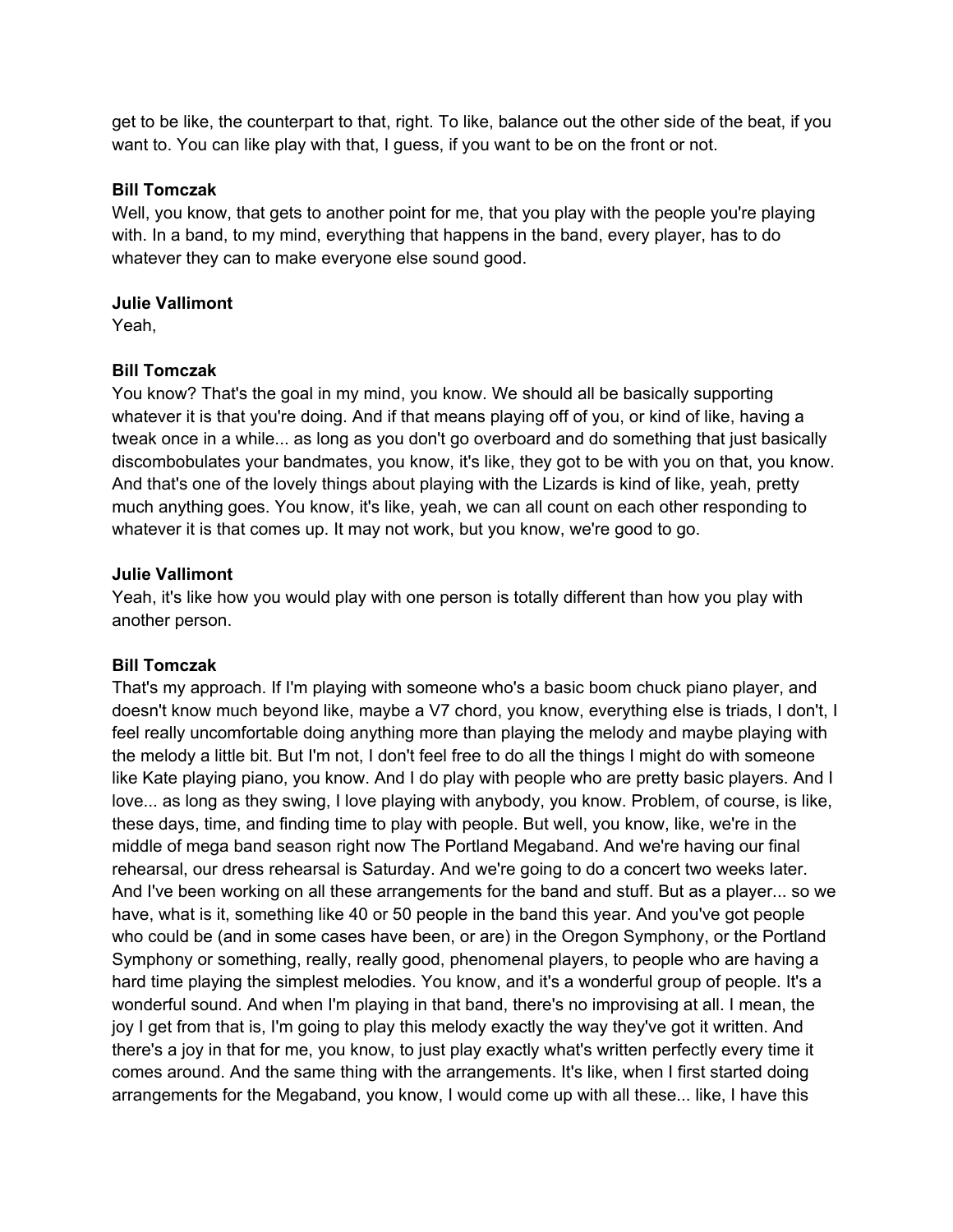really wild idea of what I want to do. And then I realize, no, that's not going to work in the bigger band. Because to do these really crazy wild arrangements, the band has to be on board with it. The band has to work with that arrangement. The band has to be able to respond to that arrangement. And this is not a band that's going to be able to do that. So the arrangements in a lot of ways are pretty simplistic. But I've been getting a lot of really good feedback on what I've done this year with the arrangements. It's like, you know, again, comes back to swing. Playing the melody, just by itself, really well, with swing. You don't really need anything more than that, right? It's nice when you can go beyond it. But, you know, you can have a really great dance experience dancing to some really straightforward music, like, you know, New England **Tradition** 

## **Julie Vallimont**

The Portland Megaband. Yeah, absolutely. And I miss hearing that kind of groove more in contra dancing these days.

## **Bill Tomczak**

Yeah.

## **Julie Vallimont**

It's just harder and harder to hear it. It still happens but I love it. Like I love when you're at a festival and they have like... like the NEFFA Festival Orchestra or something. And it's like, that groove again. That's swingy-ness. The sound of a bunch of people. And it's just changes the whole vibe on the dance floor.

## **Bill Tomczak**

Absolutely. Well, and Megaband normally does a dance once a year. This is supposed to... [crosstalk] And I just joined in 2020. So we ended up not doing our dance. And at the last minute just before they closed everything down, we ended up doing our whole set as a concert. But you know, it was like, for me to be able to play in a band like that, with no improvisation, nothing fancy, but to be part of a horn section... I think we had... did we have four horns that year. I think we had trombone... yeah, trombone, French horn, tenor sax, and I was playing... or maybe Norman was playing alto sax and I was playing soprano. And, you know, to be part of a horn section like that, it's just so fabulous. It's like no, it's not, you know, big band jazzy blah, blah, blah, fancy stuff. But good solid music played with heart and swing. It makes me happy.

## **Julie Vallimont**

Me too. That's my happy place. I love doing fancy arrangements. But the thing that fills my heart the most is just that simple, good, straight up groove and a good tune played well. And it lets you relax and live inside the tune and just be in that space. And a good tune is designed for repetition, you know? They don't need a lot of fancy things, right?

## **Bill Tomczak**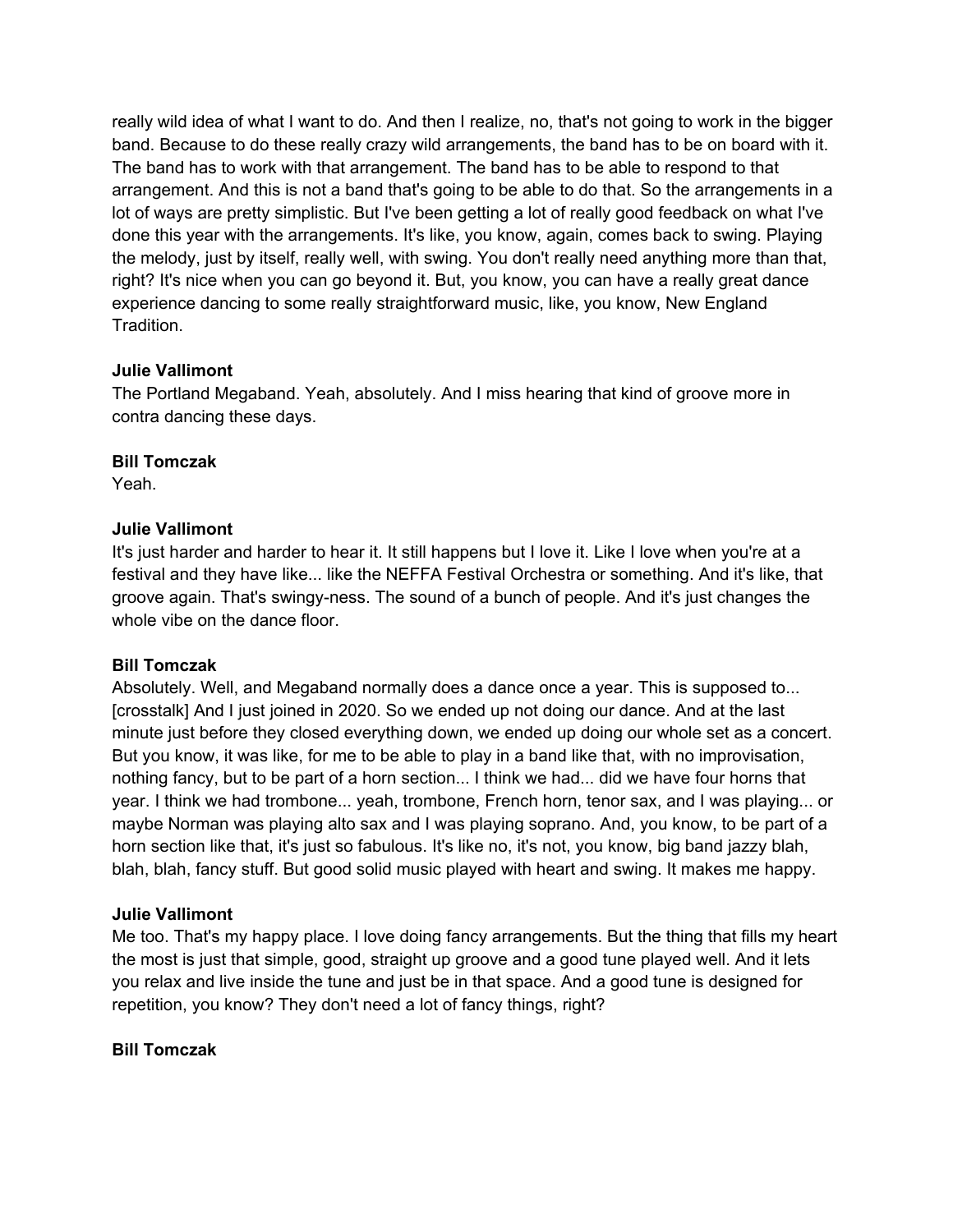Ralph Page was the one who said to me one time, if a tune is good enough to play once it's good enough to play 1000 times. And his other one was, well, if you have to change tunes, you certainly don't change key.

#### **Julie Vallimont**

[Laughter] It's funny because now I think one of the rules that people think is like, oh, you have to change keys when you're changing tunes. And it's just like, we've made up these rules for ourselves.

#### **Bill Tomczak**

Yeah! Well you know, it's part of the traditional. When I showed... oh, and the funny thing is, so here's Ralph telling you this, right? And so when I started playing in the early 80s, with BLT and sitting in with Yankee Ingenuity, everything... and I think, did you interview Mary Lea?

#### **Julie Vallimont**

Yes, I did.

## **Bill Tomczak**

I think she talked about how that was a tradition they came up with in Yankee Ingenuity. Three tune medleys, right? So BLT always did that. We always had to pick three tunes for a medley, sometimes four. And that was the tradition at that point. That's the way it was done, you know. And then, of course, you know, I had so much fun hanging out at southern jams, where, you know, they play one tune for like, four hours or something. And I just thought that was just so fabulous. Because, you know, talk about getting inside a tune, right. Getting inside of there, right? You just like, you just zone out. You totally get into this meditative state, you know. Some sort of Zen, you know, meditation state that you get into. And we didn't necessarily plan it this way. I think they spoke to this, but when the Lizards first started playing, we were all like, totally into the improvising thing. And we would pick, you know, the standard three tune medley, or, you know, sometimes maybe only two. But then, you know, we'd be having a great time playing, the caller would turn and say hey, two more times. It's like, wait, we haven't gotten to our second tune yet! We just gave up coming up with alternate tunes. And so now that's the Lizard tradition.

#### **Julie Vallimont**

Yeah, exactly, that's your tradition.

#### **Bill Tomczak**

We made it up. It's ours. And not out of whole cloth, either. I mean, that's the thing. It's like, we're all taking bits and pieces of various traditions that have come our way that we've all had experience with, and kind of pasting them together through our own little Frankenstein monsters. And some of them are really good. People keep hiring the Lizards. God knows why.

#### **Julie Vallimont**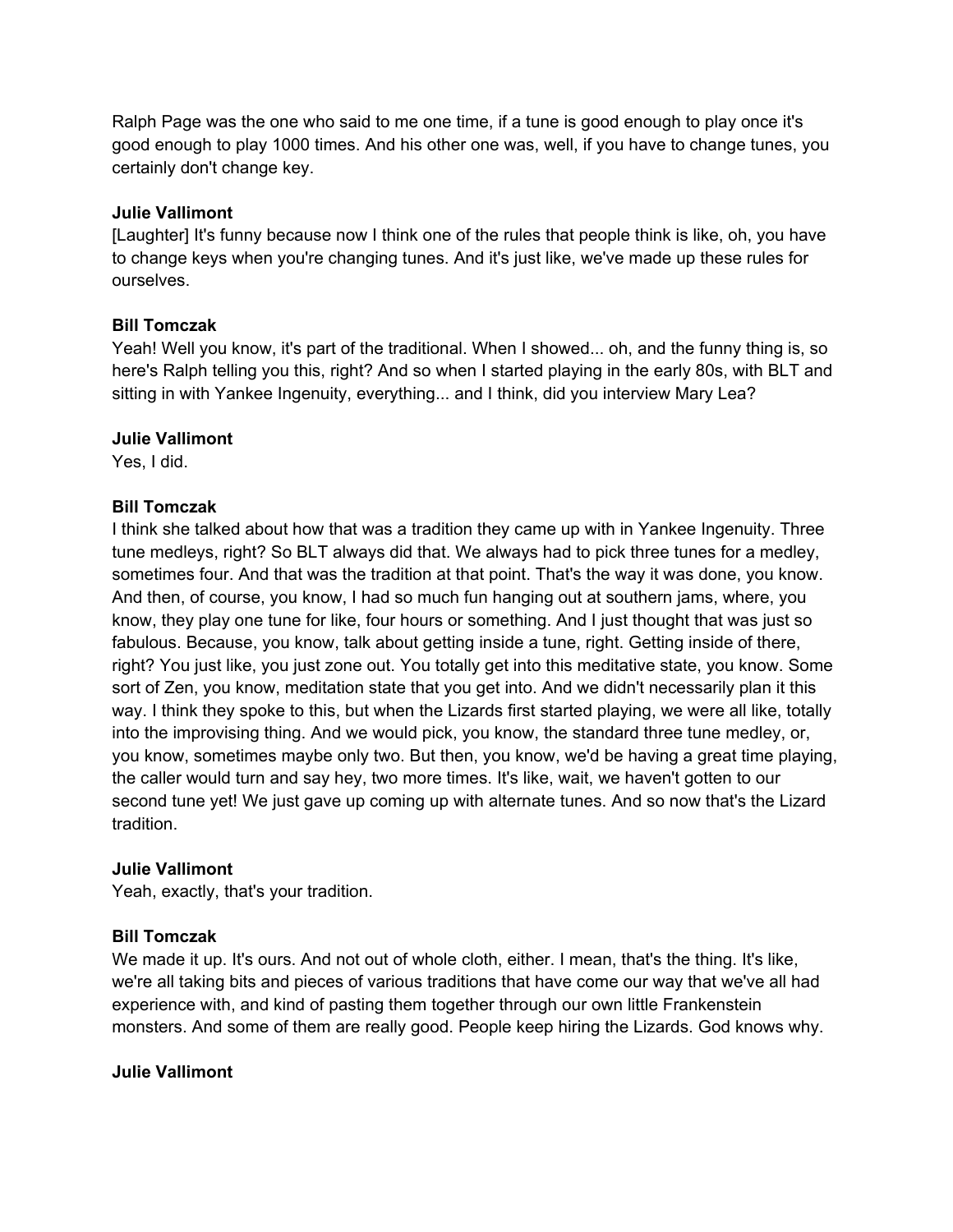[Laughter] And like some of these things... like, we're allowed to experiment, and then these things don't have to be around forever. Like, that's how I always thought when I started doing techno contra, or whatever people call techno contra. I didn't call it that but doesn't matter. That's what everybody calls it so that's what it is.

## **Bill Tomczak**

Exactly. That's the tradition. [Laughter] Actually, I have to tell this funny story. I hope I'm not telling tales. But there was some gig, oh, I think it was the Colorado gig, Starry Nights something... We were doing this gig in Colorado and there was a techno contra happening one night.

**Julie Vallimont** 

It was at Stellar?

**Bill Tomczak** 

Stellar, yeah.

## **Julie Vallimont**

Stellar Days and Nights.

## **Bill Tomczak**

Stellar Days and Nights, that's it. And I remember Dave and Adina Gordon and Kate and I were just kind of hanging out in the cabin. And Kate, you know, got dressed up and said I'm gonna go to the techno contra. We were like, really? [Laughter] You? So Kate went off, went to the techno contra. Adina and Dave and I are kind of hanging out just talking. And Kate comes back and says, "Well, that was disappointing." And I'm like, "Why, what happened?" "Just, I was expecting something new and different. It's like they're basically just doing contra dances to different music." It was too conservative for her. [Laughter] "I was expecting them to do something new and different."

## **Julie Vallimont**

[Laughter] That's brilliant. Yeah, so, you know, for listeners, you've alluded to it, but you have a website where you've collected a bunch of articles over the years and you put some of them back up on this website.

## **Bill Tomczak**

They're pretty old, but they're there.

## **Julie Vallimont**

Yeah, you know, about all sorts of things like community and like, dance consumerism and like, you know, the music. And all sorts of things which are interesting. And we'll post a link to that in the podcast notes for people to check it out. But I want to just give you a moment if there's any of these things that you want to talk about, like the opinion corner. [Laughter]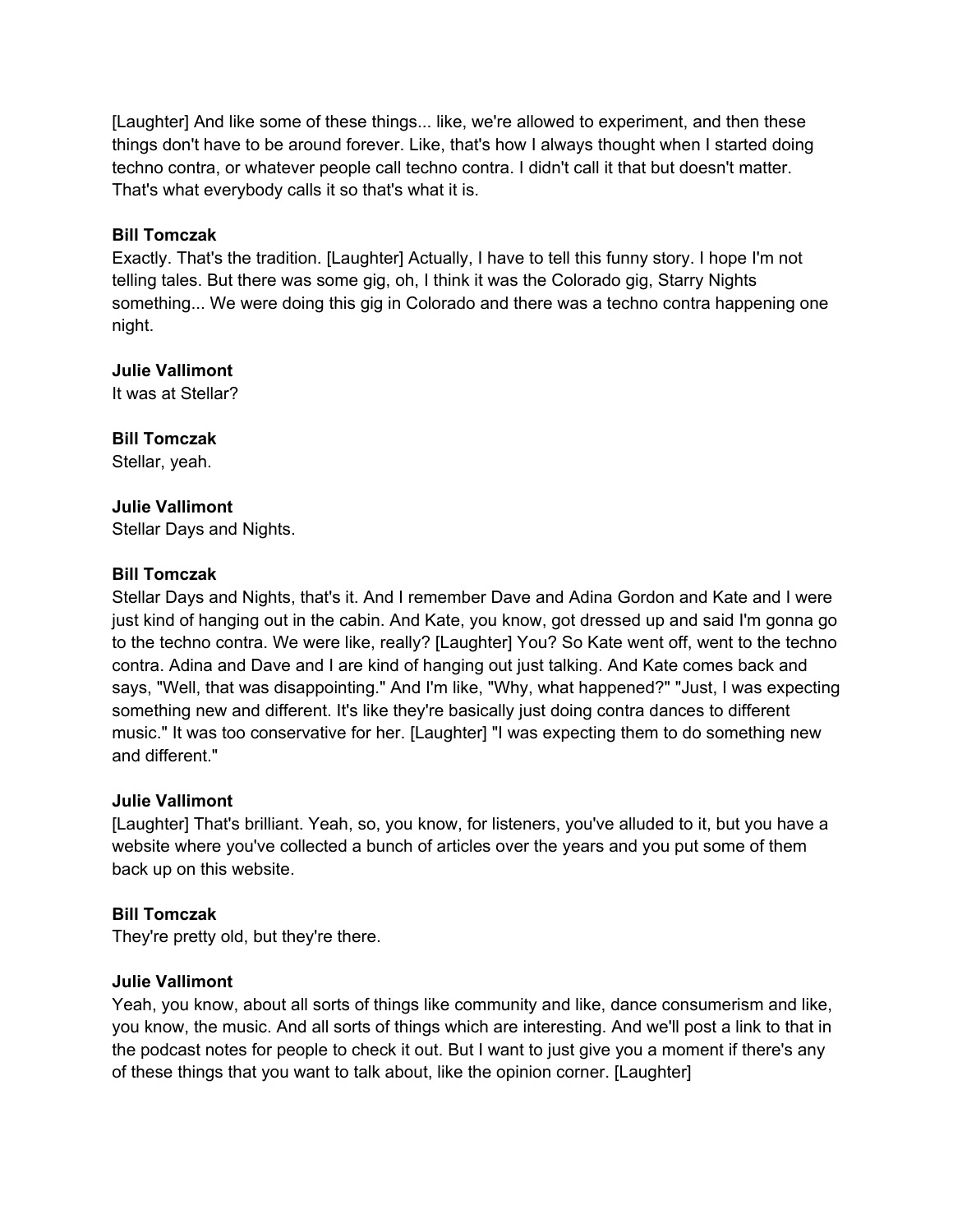#### **Bill Tomczak**

Oh do I have opinions. I don't know. I mean, it's like, you know, it's funny. I've heard other people reach this point. And they can't think of anything, and of course me listening, I was like, oh, I can think of things.

#### **Julie Vallimont**

Right, always.

#### **Bill Tomczak**

And I'm sitting here thinking, man, we talked about a lot of stuff. I got a lot of stuff off my chest. That's good.

#### **Julie Vallimont**

I mean, where do you think contra music is headed? Knowing that tradition keeps getting redefined as we live our lives, what do you think might happen? What do you think of where it's going?

#### **Bill Tomczak**

It's gonna go where it goes. I mean, if you take that long view of tradition as not something that... you know, not one of the snapshots and say, okay, here's what contra dancing is. But you take it as a living tradition, as long, you know... it gets back to the decorum code. As long as people want to dance to beautiful music, something's going to happen. And it will be what... that generation will make it whatever it is they want it to be. And I have no idea what people are gonna want it to be. I mean, it's like, you see some of the touches of it now with the young people coming up now, and I think it's brilliant. I'm not particularly interested in it necessarily. But they're making it their own. And that's exactly as it should be. And the generation after them. Who even knows, right? But as long as people want to dance to something that sounds vaguely like contra dance music we'll figure it out. There's another thing too. I mean, it's like, we're seeing... we can see the moving pieces over the course of our life, right? I talked about this big change that happened in the 80s. Ralph Page is already getting pissed off about what was going on in the early 80s. Nevermind what happened after that, right. Because his concept of contra dance was something that was in the 30s and 40s, right? And then Dudley Laufman came along and you know, basically ruined things as far as that crowd was concerned. And then, even Dudley Laufman, who is one of the... has been credited with like, the incredible boom in contra dancing that started happening in the 60s and 70s, right? There, he went through a period, at least for a little while, of not being very proud of what he had done to contra dancing and seeing what it had turned into. Because the next generation come along and started making it their own, right? And now here we are talking about techno contras, and gender free contras and all that stuff. And you know, I feel a little out of it, because I'm part of that generation from the 70s, the 80s... the 80s cohort. But the 90s and aughts cohort, you know, is now creating their own thing. And the group that comes along in the 20s? In the 30s? We'll see what they come up with. And I wish I could live long enough to see what it turns into. But I wouldn't try to second guess what they're going to turn it into. It's like, you know, every generation... it was like, my generation grew up listening to The Beatles, you know. The current generation is like, who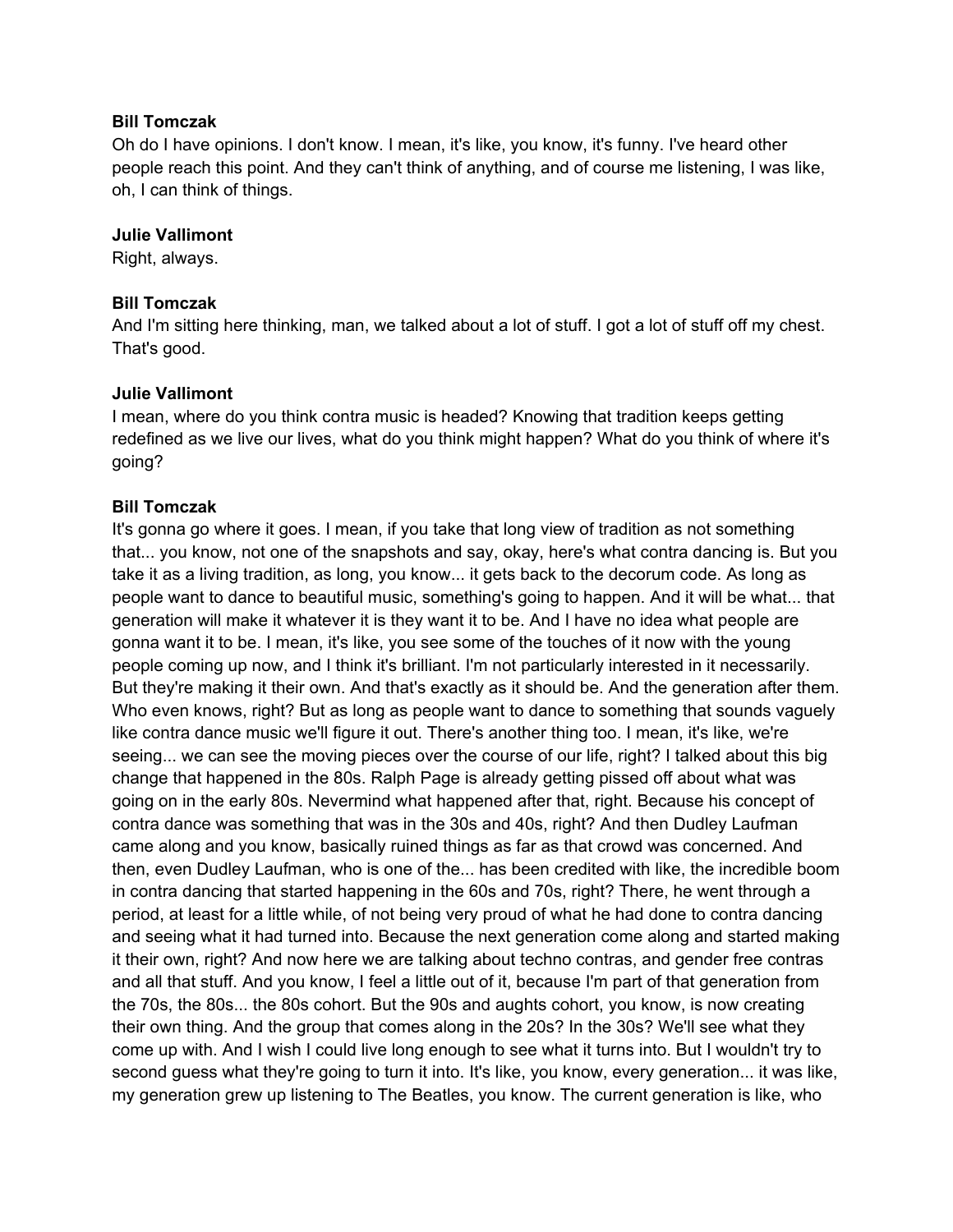Beatles what? But I have confidence that people will want to continue dancing to something like this music, you know? And doing these kinds of forms, in one way or another. But each generation has got to make it their own. Or it's like, why, you know? It's like, what, they're gonna try and imitate us? I didn't try to imitate Ralph's generation. Why should I, you know?

## **Julie Vallimont**

You didn't try to imitate them, but yet you were informed by them, you know. Like, you talked about you and Dave going to those same sessions and learning the same things.

## **Bill Tomczak**

Absolutely, but that's a different thing. I mean, that's like taking what is in front of you and saying, you know, okay, I'm going to learn this. I'm going to learn how it swings, right?

## **Julie Vallimont**

Yeah. Right.

## **Bill Tomczak**

And then oh, what if I try this. I kind of like doing this, you know? Something that April Limber never would have thought of. And here's the thing about April. She saw what was happening at the end of her life. And she loved it. She loved what people were doing with with New England music. She wasn't going to do it herself because it's just not the way she plays. It's not her. That's not her DNA, musically. But she really appreciated what was happening as the newcomers were coming along and doing their thing. That's the tradition. Like that old Hungarian guy who doesn't even like the way the kid is playing his music. He's playing all the right tunes, and swinging in the way that he thinks he swings. But this old guy kind of like, eh, you don't know how to play for me?

## **Julie Vallimont**

Yeah. Yeah. Because it's not the same.

## **Bill Tomczak**

No, and good. As far as I'm concerned it shouldn't stay the same. And I think that's part of the problem with the word tradition. It's like, I think there's this idea that when you say, what's the tradition, that okay, now I'm in this box. I have to like... everything is set in stone. And I have to do it this way. Or I have to break the tradition. It's like, no, there's something in between that. There's like, appreciating the tradition, and then making it your own.

## **Julie Vallimont**

Right, or just letting it be your own. Like, you don't even have to try too hard to make it your own. It will be your own, whether you want it to or not, like, that's what I love about tunes. They get filtered and passed through every person who plays them slightly differently as a function of who they are.

## **Bill Tomczak**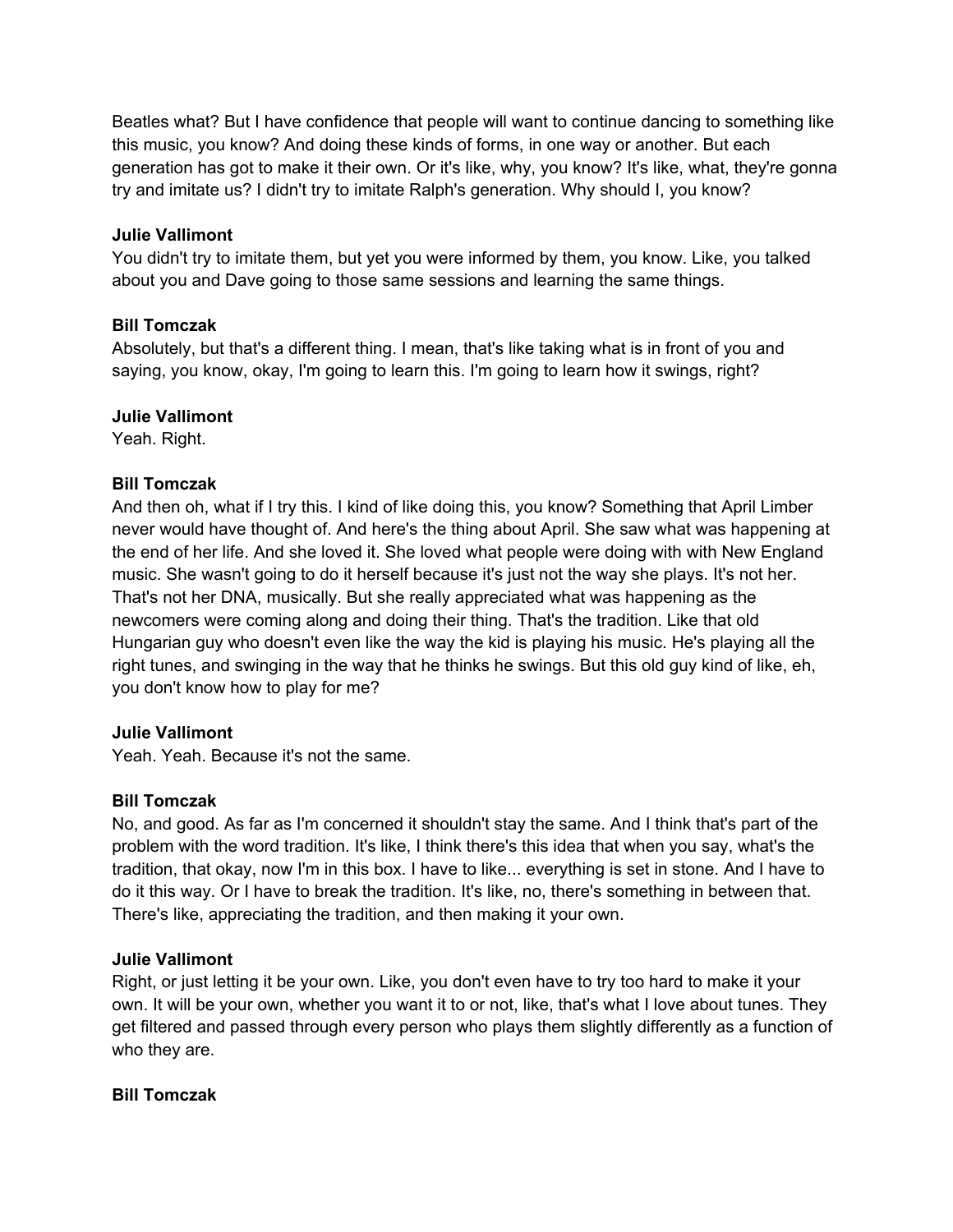Right. Well, and that gets to the other thing, too, you know, about the idea of tune mixings. It's like, never do an Irish tune with a Scottish tune. But I... half the time, I'm not even sure where these tunes come from. Sometimes I find out...

## **Julie Vallimont**

They're not either. [Laughter]

## **Bill Tomczak**

Right? But, I also... I've come to the point where I don't care. It's like, the tune itself speaks to me. And so I work with the tune. And maybe later I'll find out, oh, it's an Irish tune. It's like, oh that's probably why, like, started using some of my faux Irish embellishment shit that I do there.

## **Julie Vallimont**

Those instincts kick in there.

## **Bill Tomczak**

Yeah. Because to me, it's about the tune. I don't really worry about where it came from, or, you know, whether it should mix it with this other tune because it's not from the same country, or the same culture. It's like, well do the tunes work together? And I play them very differently. A real classic example for us, so our second CD was named after the tune Rainy Night in Montague, right?

#### **Julie Vallimont**

Yeah.

## **Bill Tomczak**

So, George Reynolds wrote that tune. He's kind of like an old timey feel fiddler, you know, living in New England. But he has that sort of old timey feel to his playing. And he wrote this tune, which I don't know how it sounded when... oh, I actually kind of do. I actually, I have a recording of Rainy Night in Montague with George playing it, I just I just realized, yes. So George wrote this tune. People started playing it. It was getting some popularity. And one day, after we had started picking up... and we were having a great time playing a tune. We just loved playing that tune. And one day we were working with Lisa Greenleaf, and she was, you know, talking about the dance that she... you know, Dave and I, you know, we look at the card, figure out like, what kind of tune would work with this. We looked at the card and we're like, oh, this is perfect for Rainy Night in Montague. So we hand it back to Lisa and she heard us say Rainy Night in Montague, and she's like, no, no, I hate that tune. And we're like, trust us, Lisa, you're gonna love it when we get done with you. And so we insisted on playing the tune. It turned out it was absolutely perfect for that dance. And Lisa was like, okay, yeah, that's not the tune I was thinking at all. We had our way with it, you know.

## **Julie Vallimont**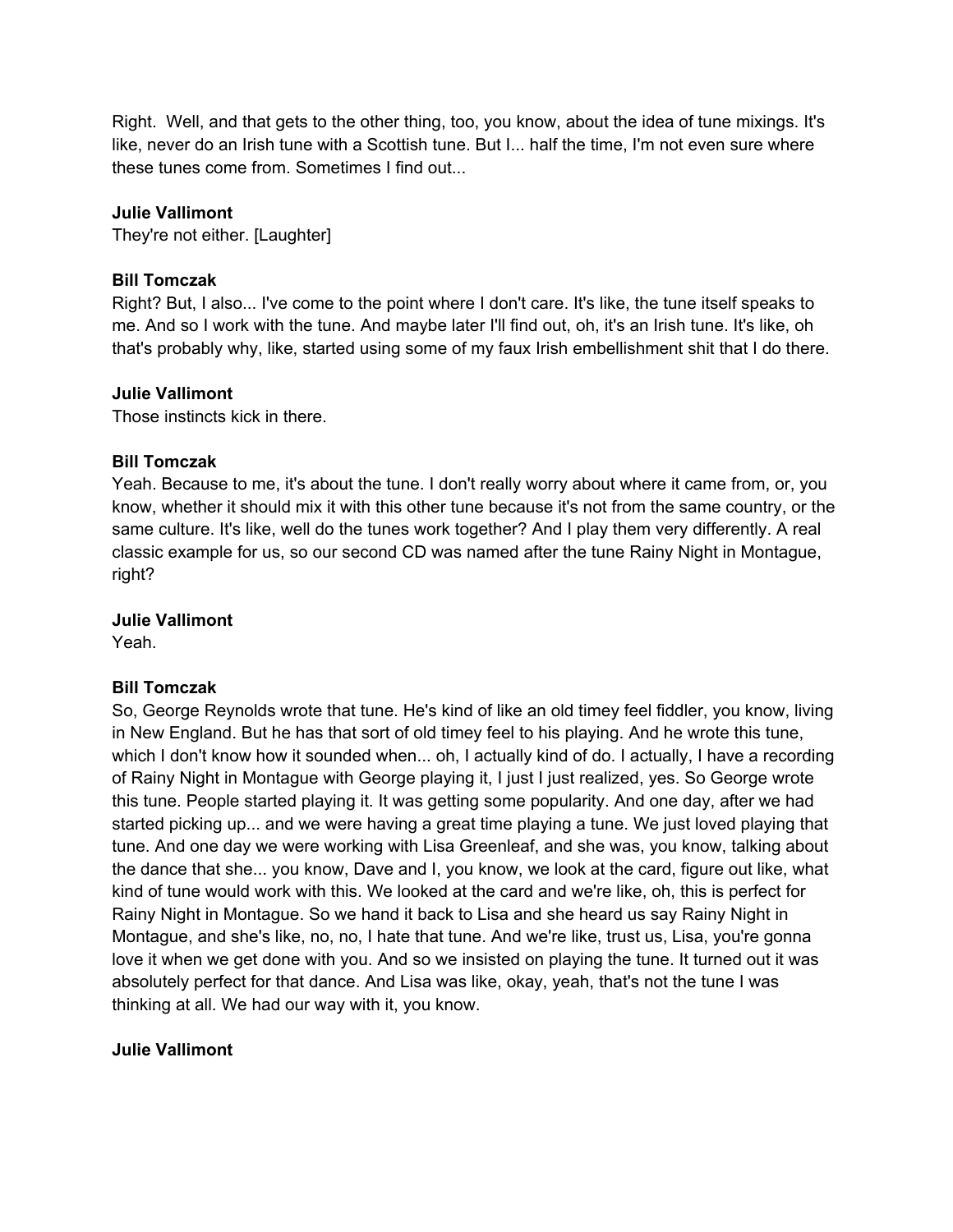Yeah, the groove is different, the feel is different, you know. Another one of these elements that we didn't talk about but like, the amount of backbeat that you play with affects the tune and like all these different things.

#### **Bill Tomczak**

See, this is the thing. There's so many people who feel like oh, 32 bars AA, BB, that's so limiting, how can you possibly survive that? It's like, do you know how much you can do within that form?

## **Julie Vallimont**

Yeah. Yeah, was it the Kate Barnes quote, the piano 88 little mistakes waiting to happen. But there's also like, a contra dance tune, 30 bars of mayhem or something like, we need a quote about what you can do in 32 bars. [Laughter] Get on it.

#### **Bill Tomczak**

Okay, we'll think about that.

#### **Julie Vallimont**

Well, this has been so fun to talk to you.

#### **Bill Tomczak**

Oh, me too.

#### **Julie Vallimont**

Is there anything else we should talk about? Anything else you want to leave us with? How about one of your favorite moments on stage? Do you have like a good dance story? One of those moments where you're just like, I love this.

#### **Bill Tomczak**

I've heard other people talk about this on your podcast, the thing that immediately came to mind... So it must be at least one, if not the, favorite moment of my experience. We're on stage... I don't remember where this was, we were on stage someplace playing some dance. And we were just noodling around. I mean, we weren't playing anything. We were just, you know, kind of dorking around in the key of D. And just kind of going, you know, [Bill hums some notes] whatever, you know. There's no recording of this. So it's useless. But we're just kind of playing along, of course, you know, we're contra dance musicians, you know, who've got that, sort of, 2 beat bar, 32 bar sensibility. And so we're kind of playing along. Whoever was calling, I forget who it was, but whoever was calling, decided that we were playing a tune, and she started the dance. And we're like, we haven't even picked a tune yet. And we've just been kind of like farting around in the key of D. And we suddenly realize, oh, my God, the dance is going on. So we just kept playing. And slowly, some themes emerged out of the music. We knew where the top of the tune was. So we could, you know, lock into that. And some kind of a mushy semi tune showed up out of all of that, and it actually had phrases and everything. We were totally making it up based on what we were watching on the floor. So, you know, it was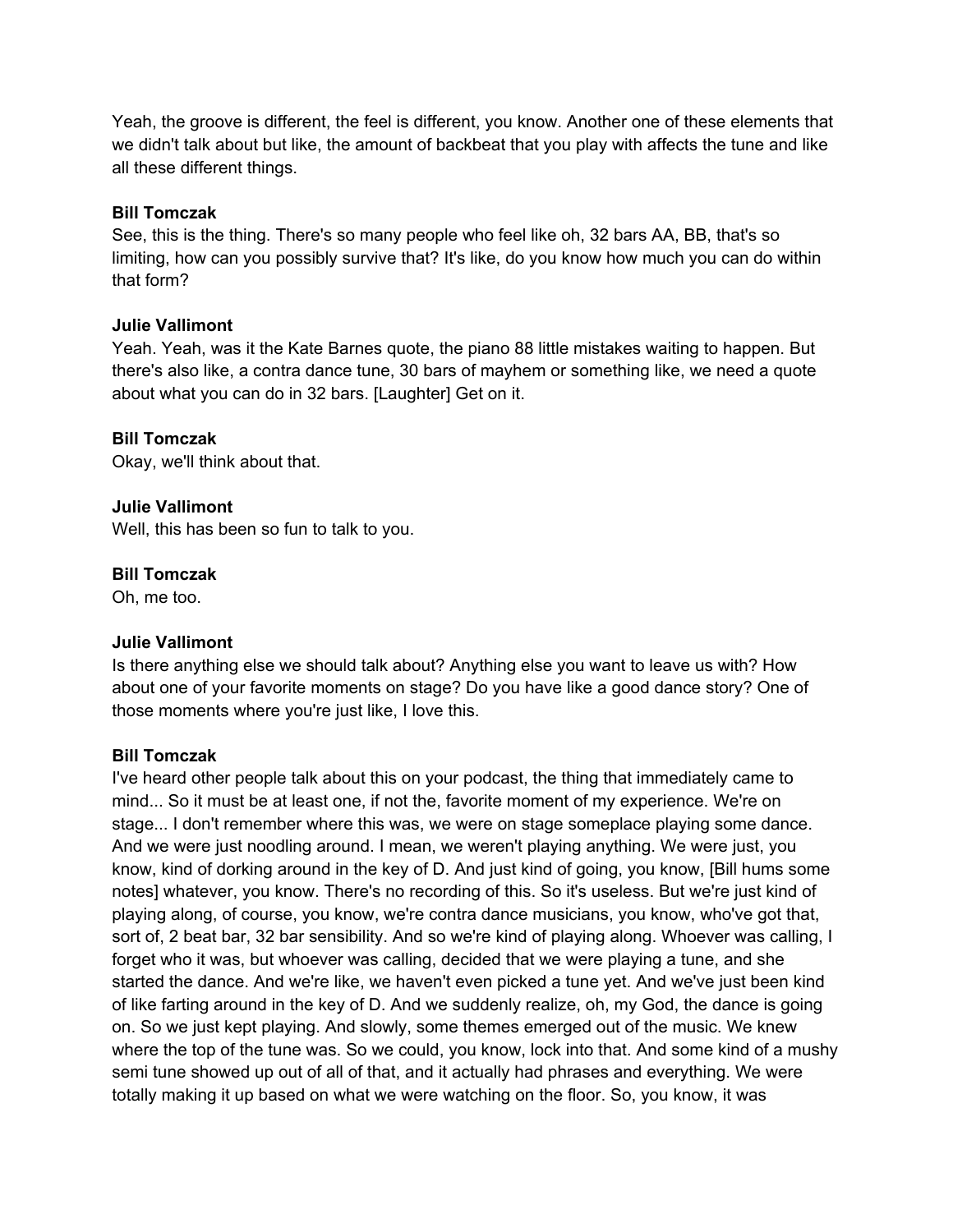definitely, you know, being made up for that dance in that moment. And, we got... it was fabulous. And the one way you know that it was fabulous is after we got done someone ran up to us and said, what is that tune? Like, I have no idea.

## **Julie Vallimont**

What is a tune, really? [Laughter]

#### **Bill Tomczak**

Yeah. I mean, what do you mean, tune?

#### **Julie Vallimont**

Yes, do you mean that groovy mayhem in a key that just happened?

#### **Bill Tomczak**

[Laughter]. Which is... I think Dave alluded to this or said this as well, too. So, one of our favorite moments, you know, this used to happen to us a lot, we'd be playing some dance, you know, and just doing our one tune thing. And someone would come up, say what was the second tune in that set? It was like, uh, no.

#### **Julie Vallimont**

Ostensibly still the same tune. Or at least not a new tune. We can all agree that there was not a new tune?

#### **Bill Tomczak**

Well, this gets to one of the other things that you've talked about in your podcast is like matching tunes with dances. It's like, it's a lot fuzzier than I think a lot of people are willing to accept, because it really depends on the band. How you play that tune, you know. So you can craft a lot of tunes to just fit the mood you want it to be in the moment. Especially when you're like The Lizards where we just like, have absolutely no respect for anything. But yeah, it's like, granted, there are tunes that probably would be harder to make that work and really don't work with a particular dance. But you know, for the most part, you know, Ted Sanella was the one... he used to... whenever he did a gig, he would have his little dance cards, and the band would pick a tune. If he had never worked with a band before he'd just say, here's something like what I'm looking for, and the band would pick a tune. And if it worked really, really well, he wrote down the band's name and the tune that they played. And then when the next time he worked with them, if he calls that dance again, he looks at his list, oh, yeah, you played this tune last time, it worked really well. You know, another band might be a completely different tune, same dance, but a completely different tune, because that tune wouldn't work. Again, if he didn't know the band very well or didn't have any other suggestions, he's say, well, here's what here's what other bands have played for this. Then that new band would, you know, maybe pick one of those dances or play something that was like one of those tunes, right? And then if it worked, he'd write it down.

## **Julie Vallimont**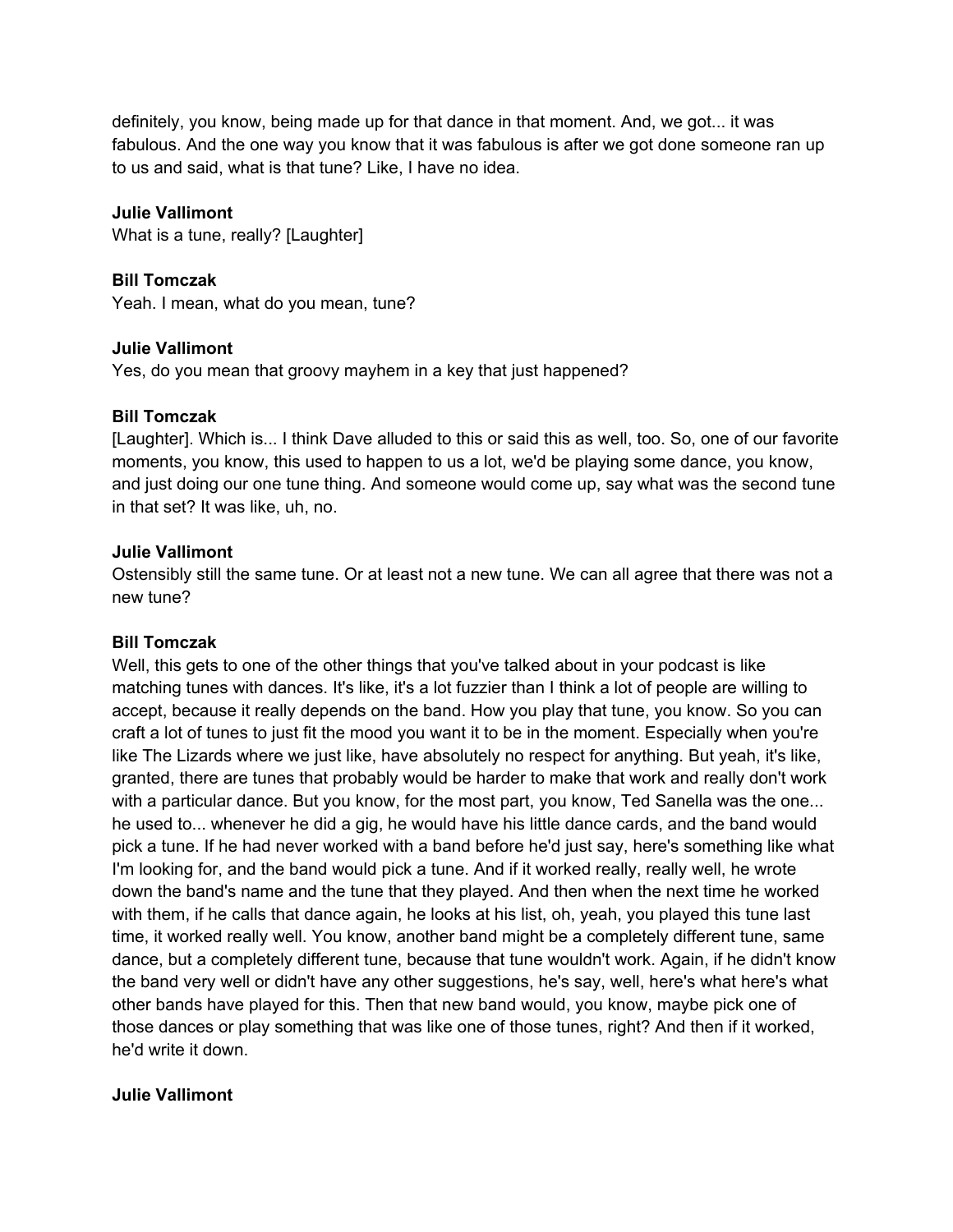I remember even having that experience with... When I was learning I was really, for a while, into the tune Vladimir's Steamboat from Fiddle Fever.

## **Bill Tomczak**

We play it all the time.

#### **Julie Vallimont**

Such a fun dance tune. And also I had just danced this contra dance with a really cool move in it where you like swing a neighbor and you go backwards and your partner's like waiting there to catch you. And it was like... so I was hanging out with my good caller friend Chris Weiler in Boston. And I was like, Chris, can we write a dance to go with this tune that also has that move in it. And I knew nothing. I wrote a dance that didn't progress. And I was like, Chris, I need your help. So Chris wrote a dance with my various parameters. And it went with Vladimir's Steamboat. It had like, Petronella balances on the first three parts of the B, and a magic swing and catch on the fourth. And I was so excited. Like, I think it was a Mary Lea band that played it for the first time at the Scout House and they debuted it. And it fit amazingly. I think Keith Murphy was also playing. And they played it with all this propulsion and energy. And then we tried a few other times, and a few other bands played it, and some of them played Vladimir's Steamboat with this like, laid back kind of old time groove. It totally changed the dance, and all of a sudden, the dance and the tune didn't fit well. Like, the first time we're like, this is the best thing ever. And then the second time, we're like, hmm, that was okay. But I don't get why this dance is so cool. It's, you know, it's like even if you take the same tune and the same dance, played by different people, you can have a very different results every single time.

## **Bill Tomczak**

Right, and this is why, you know, again, it's like, you want to have all these rules. And you want to somehow, like, you know, capture the lightning in a bottle. It's like, this is not that easy, necessarily.

#### **Julie Vallimont**

No.

## **Bill Tomczak**

It's like... again, there's a lot of freedom here that, you know, needs to be recognized. I love that tune, because that's another tune in my band with Betsy and her husband Mark. We do that tune because it's like, one of my favorite tunes. And Betsy is the one who instigated... in that band we also play Vladimir's using that European mode, that Eastern European mode. So we'll play it in D, and then we'll play it in that wacky Eastern European mode for a few rounds. And then we'll come back in straight melody in the key of A.

## **Julie Vallimont**

Oh, fun.

**Bill Tomczak**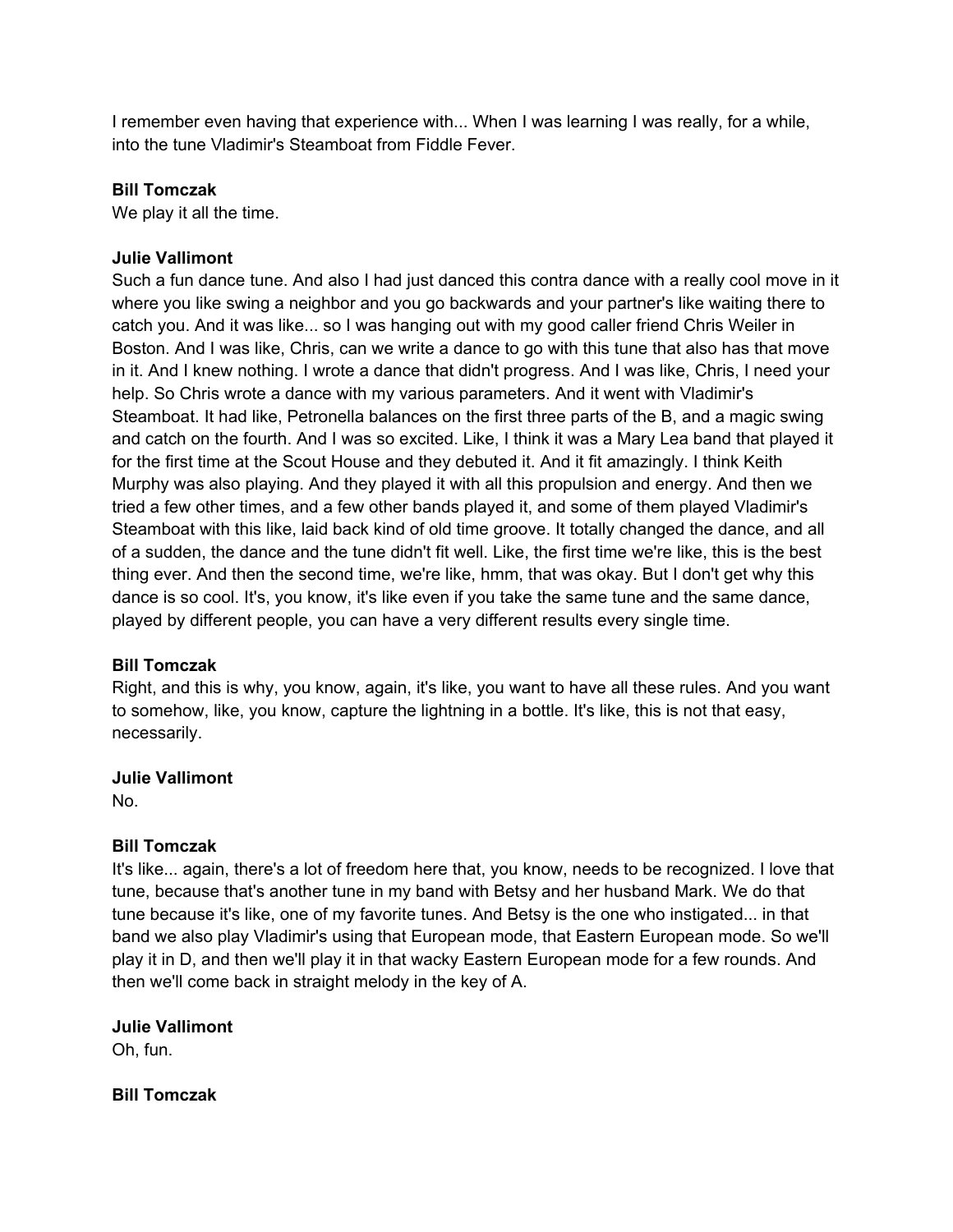Yeah, it's really it's a great ... The Lizards do the D to A transition as well. It's a great change. I highly recommend it if you want to try it.

#### **Julie Vallimont**

Is that the one ... I think there's some arrangement that Fiddle Fever did in like four keys was it Vladimir's?

#### **Bill Tomczak**

No, that was ... I know the one you're thinking of. It's a Big John McNeil.

#### **Julie Vallimont**

Oh, yeah, they do like, eight million keys.

#### **Bill Tomczak**

They just keep going through the keys, yeah. Now there's a tune that does not work on the clarinet at all, oh jeez.

#### **Julie Vallimont**

[Laughter] You know like, Vladimir's is already kind of a modal tune because it's already in mixolydian mode. So yeah, why not mess around with it?

#### **Bill Tomczak**

Yeah, exactly. Well, it's just to get to that mode, it's really at that point, only one note change in the scale. And what's great about it is, you don't hit that note until a few bars in. So, nobody even necessarily knows that you've changed mode until all of a sudden you start hearing it kind of sneaking in. It's very cool.

#### **Julie Vallimont**

Yeah, that's fun. Well, you know, that makes me think that's one of the things I love about chestnuts. Like Chorus Jig or Money Musk. Like when we talk about like, my made up combination of dance and tune don't always work, it's like, the fact that the tune to Chorus Jig goes with the dance is great, but it's also the style in which you play it fits the dance. And currently, we all kind of agree mostly on how we play Money Musk and Chorus Jig, you know, like, for now. I think when a lot of bands play Money Musk, usually it's a mega band thing at the end of a weekend or festival or something. You've got a bunch of people on stage so we revert back to like a more boom chuck rhythm section.

## **Bill Tomczak**

Because you kind of have to, in a way.

## **Julie Vallimont**

Yeah, you're not going to put some cool hip groove under Money Musk. Like, you could but why? You know like, it works a lot with like the balances and the you know, like, just everything.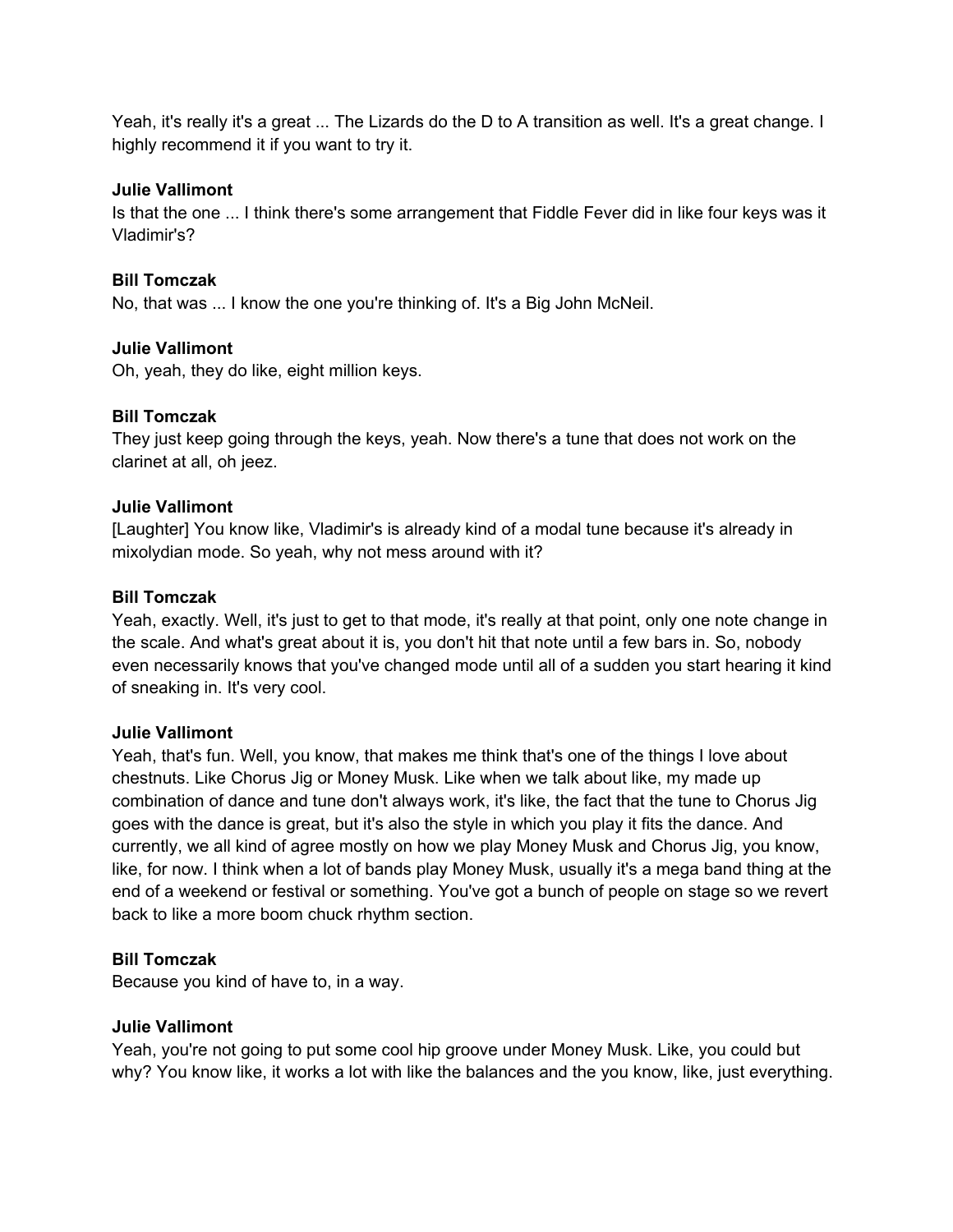And maybe that's one of the few times where we had this like predictable groove tune dance kind of thing happening together.

#### **Bill Tomczak**

So they're doing Money Musk at weekends.

**Julie Vallimont**  Yeah. Oh sure.

**Bill Tomczak**  Wow, cool.

#### **Julie Vallimont**

I mean, not every dance weekend. Depends on the weekend. But especially things like ... I know like, at Youth Dance Weekend they always do Money Musk and...

#### **Bill Tomczak**

**Wow.** 

#### **Julie Vallimont**

And like, when Elixir had a dance weekend they did it there. And Ralph Page [Legacy Dance Weekend] of course, they do all those dances, you know?

#### **Bill Tomczak**

Were you at Kate's LCA [Lifetime Contributor Award] thing for CDSS?

#### **Julie Vallimont**

No, I couldn't make it sadly.

#### **Bill Tomczak**

Yeah, because Money Musk is another one of those tunes that, you know, doesn't sit well on the clarinet. On the occasions that has come up, you know. Dave does a really good job of Money Musk. So I just, I played him back on it, [laughter] speaking of grooves.

## **Julie Vallimont**

That's fun. Chorus Jig is probably fun on the clarinet.

**Bill Tomczak**  Which, what?

**Julie Vallimont**  Chorus Jig.

**Bill Tomczak**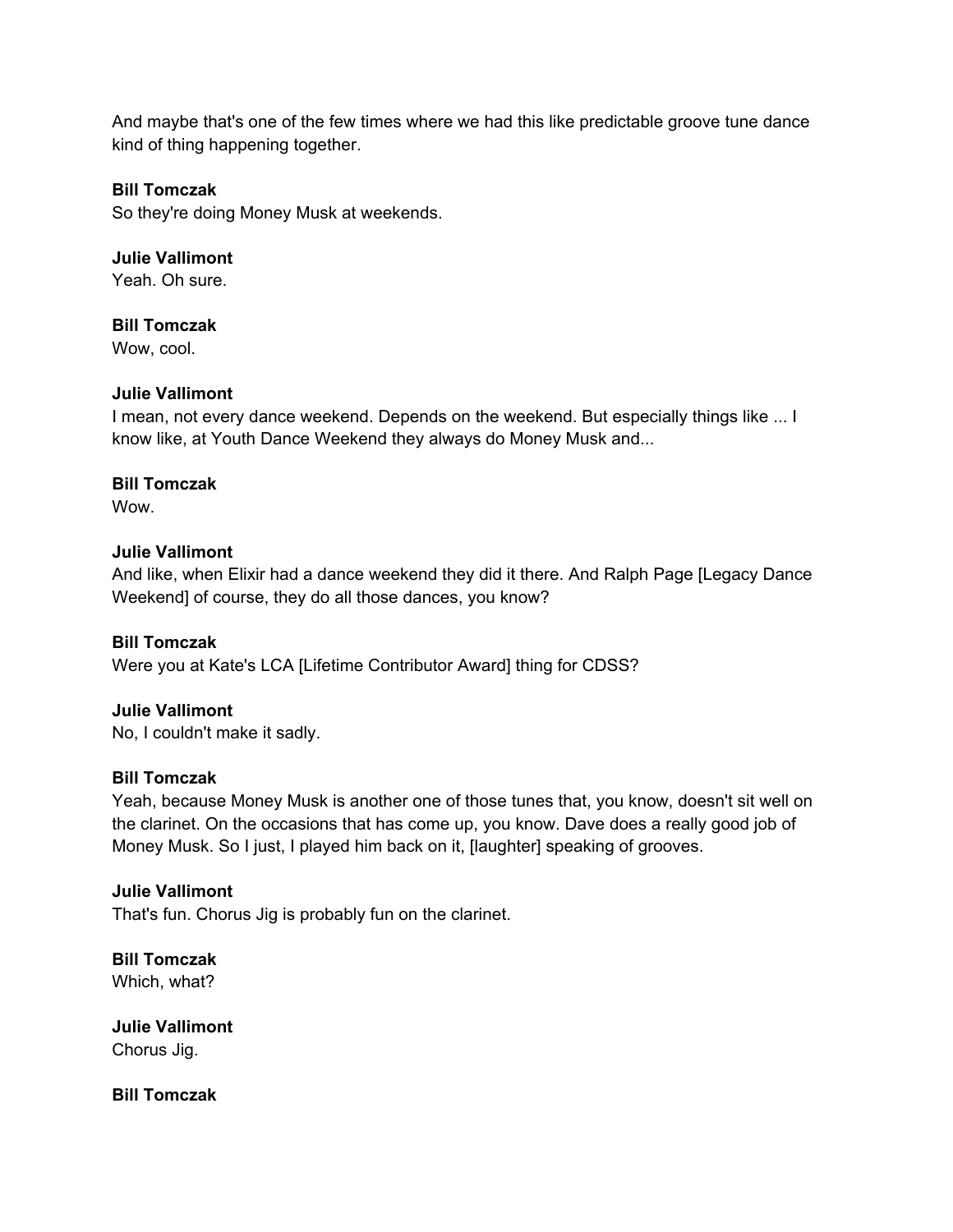Oh, I love playing Chorus Jig on the clarinet, yeah. So that's a fun one. And it has all sorts of... especially when you're playing with, you know, a piano player or backup players who are, you know, more advanced than just simple triads. Man, harmonically there's just like, so much open space in that tune.

## **Julie Vallimont**

Oh, yeah, totally, totally. And then I do love Opera Reel as a switch tune. I just love Opera Reel. I mean, here's the thing, like, we could talk about how you can't do it the same way, you need to improvise with it. But there's just also this great feeling of like, oh, this is how I like Chorus Jig.

#### **Bill Tomczak**

Right, right. Sure.

## **Julie Vallimont**

You know, like it's this amazing familiarity. And if we don't give the dancers enough consistency like, they need to be able to relate to it. And it's like eating your favorite foods. It's that same feeling of comfort. So it's like, we have to keep enough of those moments in our tradition where people are comfortable and happy. And yet not let it get static or stagnant or prescribed, you know.

#### **Bill Tomczak**

Well, again, people are there to dance to beautiful music. And if it's not exciting them or not interesting to them, then they're gonna move on. And you know, who can blame them. So, whatever you do, whether you change the tradition or not, whether you move it forward or not, whether you do amazing things, or just plain vanilla stuff. It's gotta just hit you in the heart. You know, it's just... this is where happens, you know, not here in the head.

## **Julie Vallimont**

You know, it's funny, that was such a great way to end this episode. But I have to butt in because I was just reminded today... I was reading this like, botany forum, because I'm a plant nerd. And they were like, we talk about things being vanilla, as if they're boring. And people are like, just remember that vanilla is like, one of the most expensive spices in the world. And for many, many years it was this extreme luxury. It's like this orchid, and it only flowers like once, and these... you know, like, vanilla is something we take for granted. And yet it's this amazing flavor. And I feel like our fiddle tunes are the same way, right? A good vanilla tune is such a thing of beauty.

## **Bill Tomczak**

I can't resist telling you another story. And hopefully this will... I don't remember who this woman was, but she... we were done with some dance weekend. And she really wanted to drive me to the airport after the weekend. And so you know, again, it was very nice of her and all that. And the reason she wanted to drive me to the airport, there was like an hour or two drive was because she wanted to pump me for how to make her band more exciting. She wanted to know all the tricks. And I was just like, can you play the tune well? And with heart? You know, start